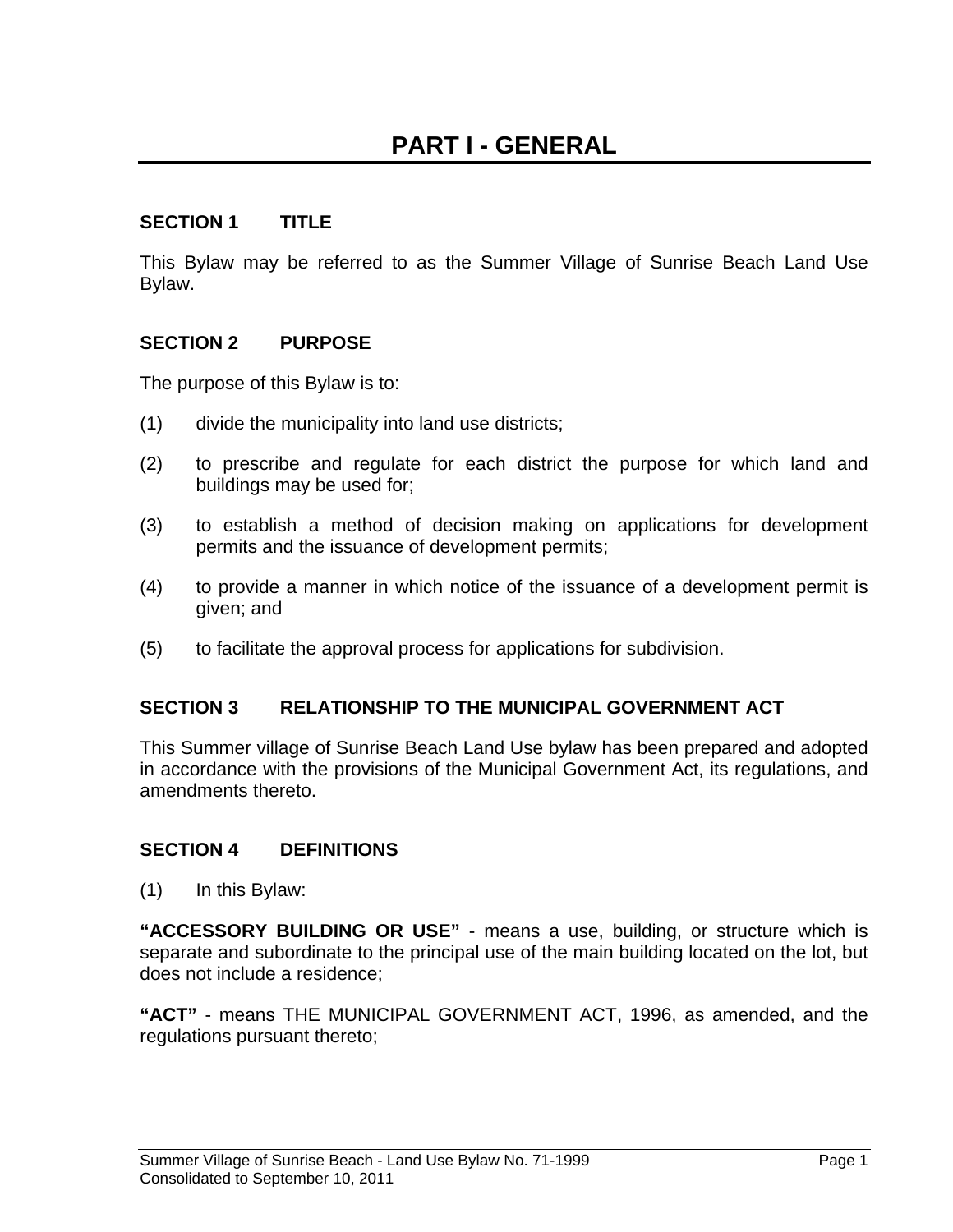**"AMENITY AREA"** - means required space provided and designed for the active or passive recreation and enjoyment of the occupants of a development, which may be for the private use and owned individually or in common. Examples of amenity areas include: patios, balconies, landscaped areas, and communal ranges;

**"APPEAL BOARD"** - means the Subdivision and Development Appeal Board appointed pursuant to the provisions of the Municipal Government Act;

**"AUTHORIZED PERSON":** - means a person who is authorized by Council under the provisions of the Municipal Government Act to enter upon private property in the Summer Village;

**"BED AND BREAKFAST"** - means the use of part of a residential dwelling for overnight accommodation where breakfast is usually served as part of the accommodating service;

**"BOATHOUSE"** - means an accessory building designed and used primarily for the storage of boats and which is designed in such a way as to permit the direct removal of boats from the water to the structure;

**"BUFFER"** - means a row of trees, shrubs, berming, or fencing to provide visual screening and separation between sites and incompatible land uses;

**"BUILDING"** - means anything constructed or placed on, in, over, or under land, but does not include a highway or public roadway or related developments;

**"BUILDING HEIGHT"** - means the vertical distance between grade and the highest point of a building that is not an elevator housing, a mechanical housing, a roof stairway entrance, a ventilating fan, a skylight, a steeple, a chimney, a smoke stack, a fire wall, a parapet wall, a flagpole or similar device not structurally essential to the building;

**"CANOPY"** - means a projection extending from the outside wall of a building normally for the purpose of shielding a part of the building from the sun;

**"CARPORT"** - means a roofed structure used for storing or parking of not more than two private vehicles which has not less than 40% of its total perimeter open and unobstructed;

**"CORNER"** - means the intersection of two or more abutting streets;

**"COUNCIL"** - means the Council of the Summer Village of Sunrise Beach;

**"DEVELOPABLE AREA"** - means an area of land suitable for a building site and containing adequate surface elevation to preclude marshland, wetland, or groundwater inundation or high groundwater table conditions;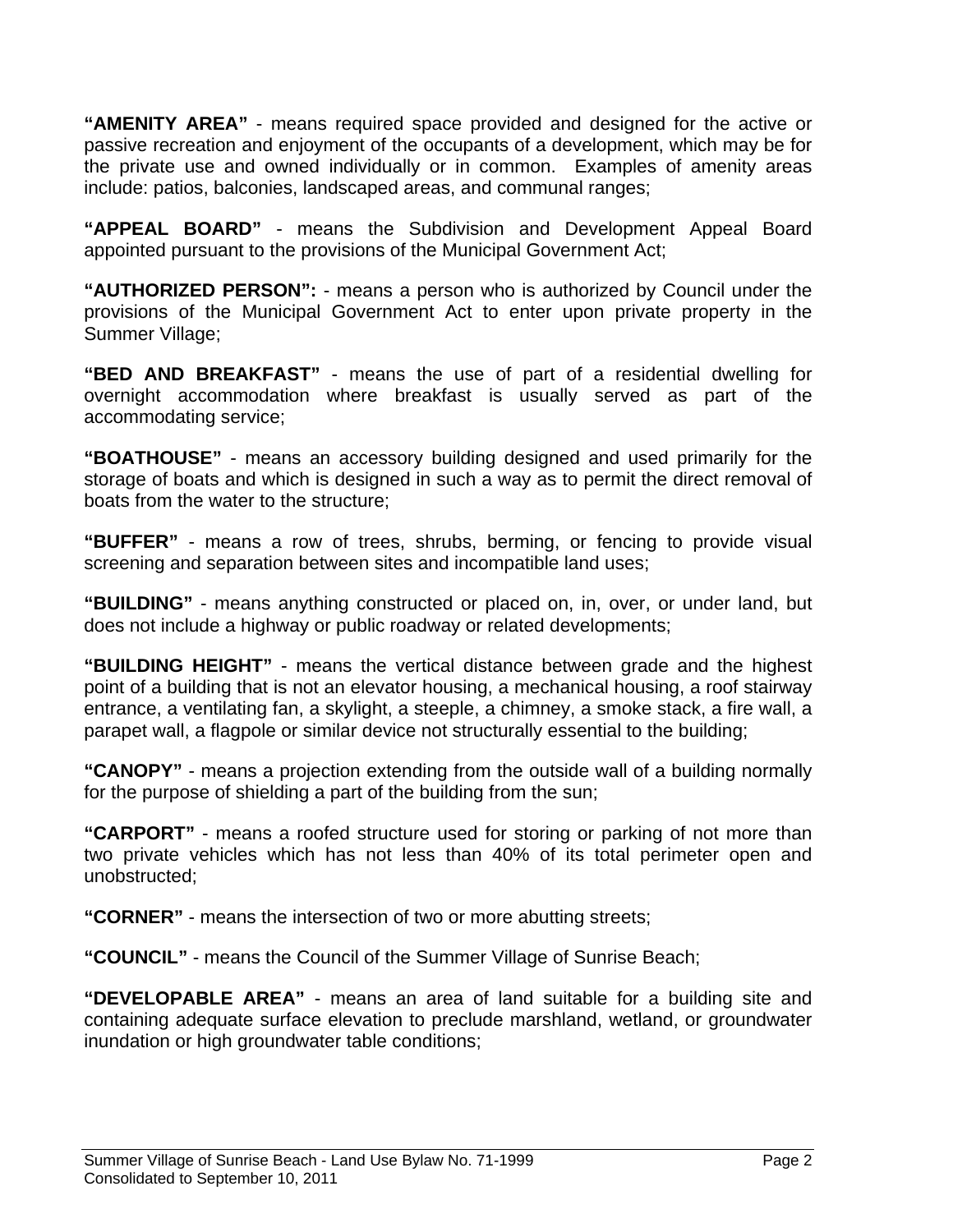#### **"DEVELOPMENT"** - means

- (1) an excavation or stockpile and the creation of either of them;
- (2) a building or addition to, or replacement, or repair, or a building and the construction of placing in, on, over, or under land or any of them;
- (3) a change in the use of land or a building or an act done in relation to land or a building that results in, or is likely to result in a change in the use of land or building; or
- (4) a change in the intensity of use of land or a building or an act done in relation to land or a building that results in or is likely to result in the intensity of use of the land or building.

**"DEVELOPMENT AUTHORITY"** - means the authority established by Council through this Bylaw and may include one or more Development Officers and Council;

**"DEVELOPMENT OFFICER"** - means the person(s) appointed as Development Officer in accordance with this Bylaw;

**"DEVELOPMENT PERMIT"** - means a certificate or document permitting a specified proposed land use;

**"DISCRETIONARY USE"** - means the use of land or a building provided for which a development permit may or may not be issued based upon the merits of the application being made;

**"EXTENSIVE AGRICULTURAL USE"** - means the use of land or buildings for the raising or production of crops, livestock, or poultry; but not restricting the generality of the foregoing, does not include feedlots, intensive hog operations, beekeeping, intensive poultry or fowl operations, sod farm, plant nurseries, livestock yards, or residences;

**"FENCE"** - means a vertical physical barrier constructed to prevent visual intrusion or unauthorized access or sound abatement;

**"FLOOR AREA"** - means the total of the main floor area calculation and passageways contained in a building, but does not include the floor areas of basements, attached garages, carports, sheds, open porches or breezeways;

**"FOUNDATION"** - means the lower portion of a building, usually concrete or masonry, and includes the footings which transfer the weight of and loads on a building to the ground;

**"FRONTAGE"** means the length of a street boundary measured along the front lot line;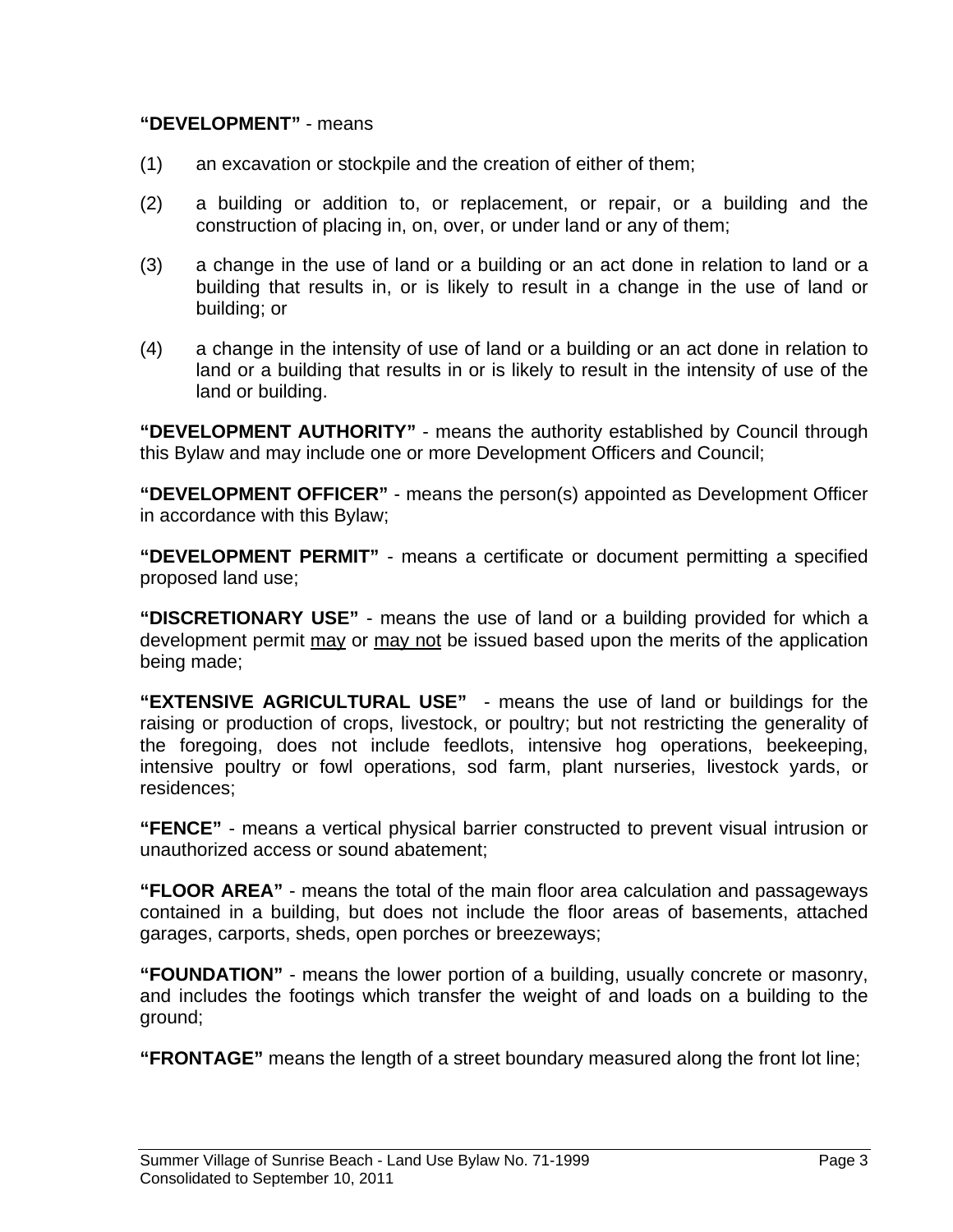**"GARAGE"** means an accessory building or part of the principal building designed and used primarily for the storage of motor vehicles and includes a carport;

**"GUEST HOUSE"** means an accessory building used for seasonal or part-time sleeping accommodation and does not contain facilities such as a kitchen, bathroom, living room or recreation room. Guest houses shall not be used as rental accommodations;

**"HIGH GROUNDWATER TABLE"** means a water table level measuring less than 1.5 m (5.0 ft) from the ground surface;

**"LAKE-FRONT LOT"** - means those properties that extend to the lakeshore or that are only separated from the lakeshore by a road, park or environmental reserve;

**"LANE"** - means a public thoroughfare for vehicles, the right-of-way of which does not exceed 10.0 m (33.0 ft) and is not less than 6.0 m (20.0 ft) wide, and which provides a secondary means of access to a parcel or parcels;

**"LIVESTOCK"** – means cattle, swine, poultry, sheep, horses, fish, game, fur bearing animals and similar animals but not to any quantity that would require an approval, authorization or registration as a Confined Feeding Operation, as defined under the Agricultural Operation Practices Act, RSA 2000, Chapter A-7;

**"LOT"** - means a parcel of land, the boundaries of which are separately described in a Certificate of Title which may or may not be shown on a registered plan of subdivision;

**"MAIN BUILDING OR USE"** - means the primary building or use for which the site is ordinarily used. Garages, lofts, boathouses and similar uses on lots which have a developed and usable residence shall not be regarded as a primary building or use in residential land use districts;

**"MANUFACTURED HOME"** – means a dwelling unit which is constructed with a chassis that allows for the permanent or temporary attachment of a hitch and wheel assembly to enable relocation of the dwelling. A manufactured home may be a single structure (single wide) or two parts which when put together (double wide) comprise a complete dwelling. A manufactured home does not include a mobile home, modular home or single detached dwelling as defined under this Bylaw. Under this Bylaw, a manufactured home features the following design standards:

- i) A minimum roof pitch of 5 cm (2 inches) of vertical rise for every 30.5 cm (12 inches) of horizontal run (2:12 pitch);
- ii) Have a roof surface of wood or asphalt shingles, clay or concrete tile, slate shingles, sheet metal shingles, or hand split shakes;
- iii) Have a minimum roof overhand or eaves of 30.5 cm (1 foot) from the primary surface of each façade;
- iv) Have a minimum length width ratio of 2.5:1;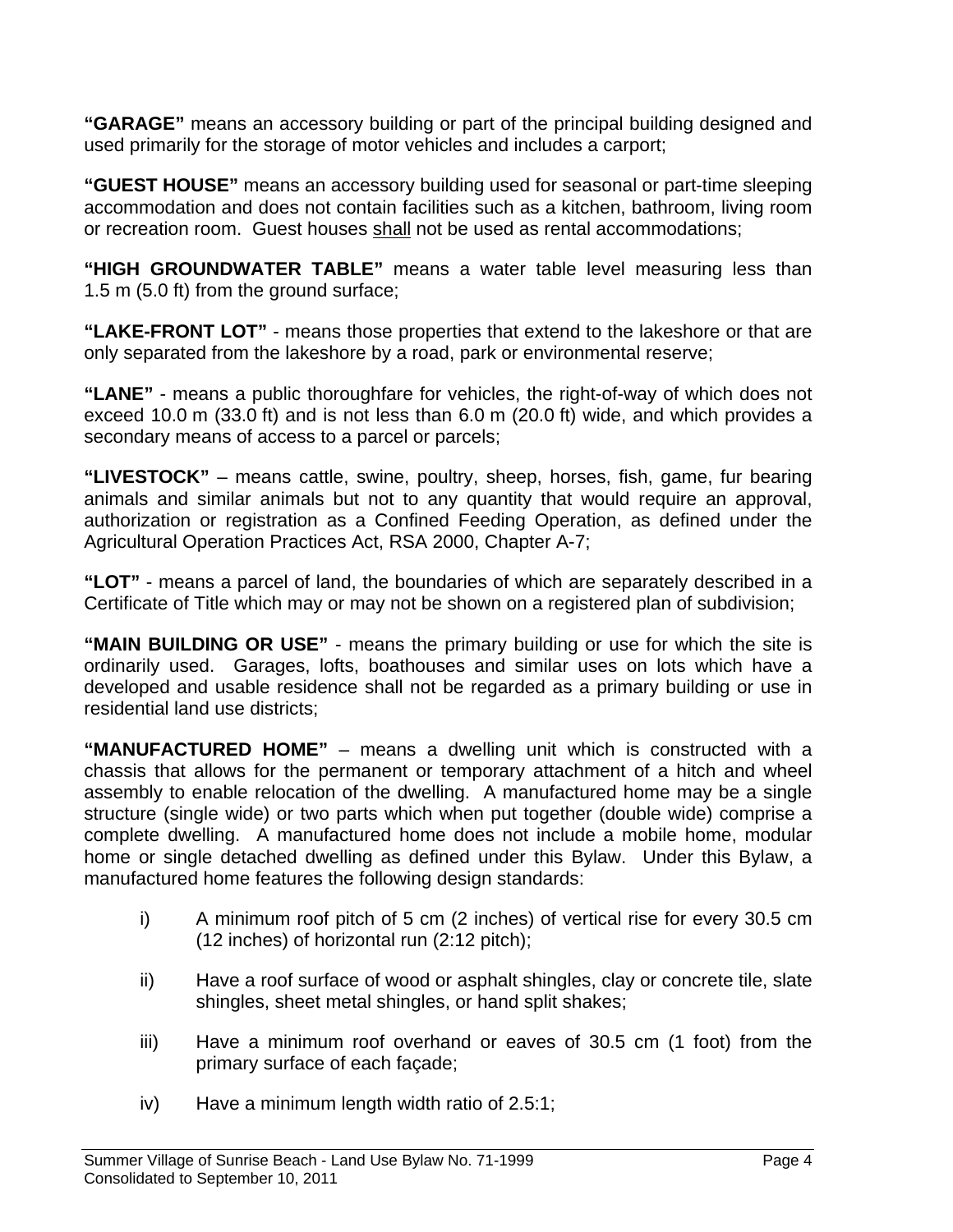- v) A minimum floor area of 93 sq. metres (1,000 square feet) not including decks, porches or verandahs.; and
- vi) Constructed after January 1, 1991.

**"MOBILE HOME" –** means a dwelling unit, which is constructed with a chassis that allows for the permanent or temporary attachment of a hitch and wheel assembly to enable relocation of the dwelling. A mobile home may be a single structure (single wide) or two parts which when put together (double wide) comprise a complete dwelling with a minimum of 91 sq. metres (980 sq. feet) in floor area without attached decks, porches or verandahs. A mobile home does not include a manufactured home, modular home or single detached dwelling as defined under this Bylaw;

**"MOBILE HOME, DOUBLE WIDE"** - means a mobile home consisting of two sections separately towable, but designed to be joined together at the site to form one dwelling unit;

**"MOBILE HOME LOT"** - means the leasable or rentable portion of land within a mobile home park which has been reserved for the placement of a mobile home, or in the case of a mobile home subdivision, a lot designed and for sale for the purpose of the placement of a mobile home;

**"MOBILE HOME, SINGLE WIDE"** - means a mobile home consisting of a single unit designated to be towed in a single load;

**"MODULAR HOME"** – means a factory fabricated built dwelling unit, designed to be transported on a truck in sections and assembled on site, but such sections or units have neither chassis, running gear, nor its own wheels, and the sections may be stacked side by side or vertically with a maximum length to width ratio of 2.0:1. A modular home does not include a single detached dwelling, manufactured home or mobile home and shall have a minimum 74.3 square metres (800 sq. feet) in floor area not including decks, porches or verandahs.

 **"MODULAR UNIT"** – means prefabricated or factory built frame or shell which comprises the wall or siding of a proposed dwelling. Specifically, a modular unit represents only a section of the dwelling and such a unit has neither chassis, running gear, nor its own wheels, but units may be placed in a manner to form one or more complete dwelling units for temporary or year round occupancy, used mainly for industrial use.

**"MOVABLE LIVING ACCOMMODATION"** - living accommodations which may or may not be self-contained, and includes the following: campers, recreational vehicles, holiday trailers and tent trailers;

**"MUNICIPALITY"** - means the Summer Village of Sunrise Beach;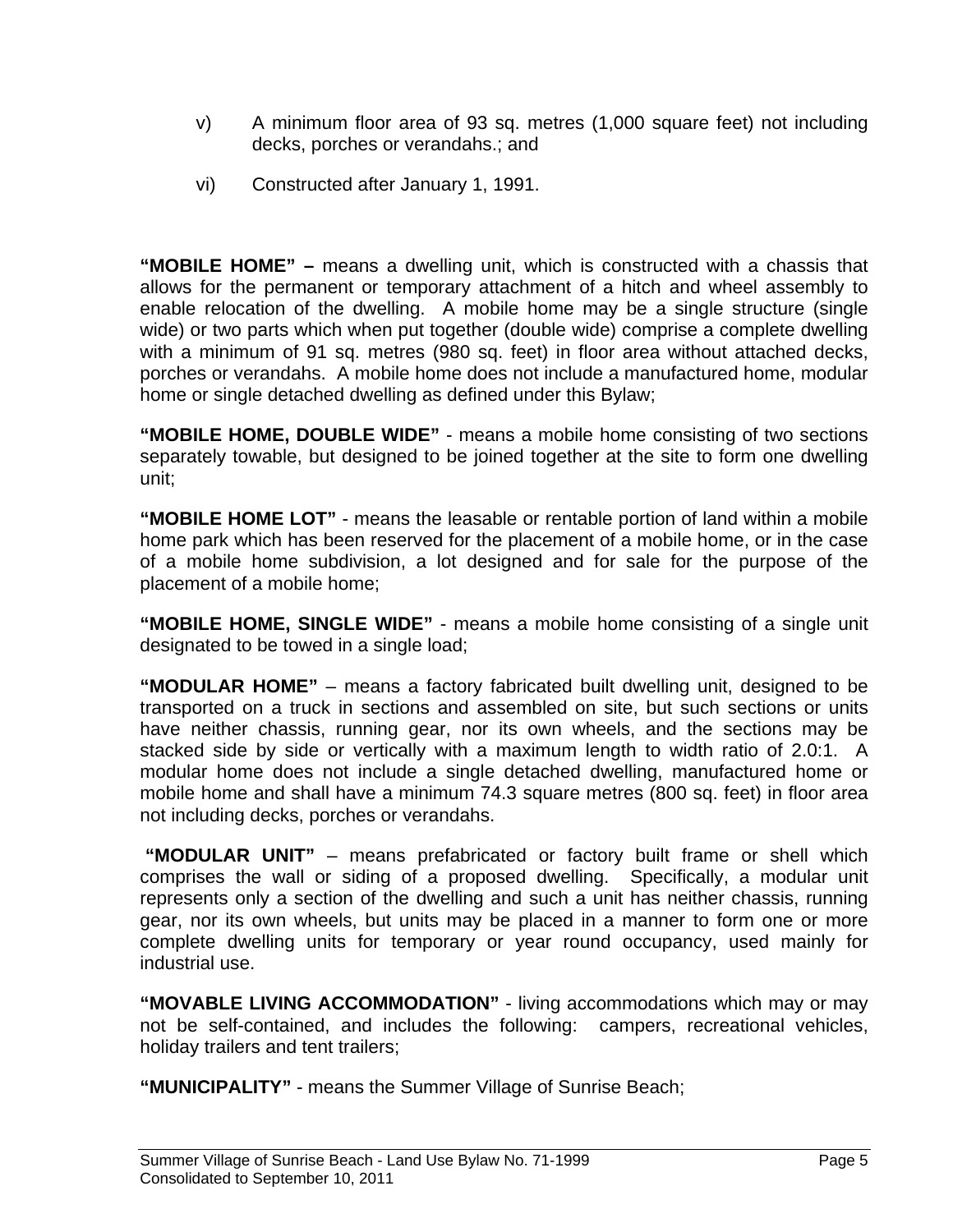**"NON-CONFORMING BUILDING OR USE"** means a building or use which is regarded as non-conforming in accordance with the provisions of the Act and Section 12 of this Bylaw;

**"OTHER WORDS AND EXPRESSIONS"** - have the meaning respectively assigned to them by the Province of Alberta Municipal Government Act and any other applicable Statute of Alberta

**"PARK OR PLAYGROUND"** means an area of land that is used for recreation purposes and usually includes such facilities as slides, swings, and other playground equipment;

**"PERMITTED USE"** - means the use of land or building provided for in the District Schedules of this Bylaw for which a development permit shall be issued with or without conditions upon application having been made which conforms to the Land Use Bylaw;

**"PARK OR PLAYGROUND"** - means an area of land that is used for recreation purposes and usually includes such facilities as slides, swings, and other playground equipment;

**"PUBLIC ROAD"** - means land used or surveyed for use as a public highway, bridge, internal subdivision roads, lanes, and any structure;

**"PUBLIC USE"** - means a building or use of land by any government agency, not for profit organization, or utility for the express purpose of providing public services to the community. Examples include: administration buildings, parks, playgrounds, walk trail systems, museums, and sewage lift stations;

**"RECREATION VEHICLE" –** means a portable structure intended as temporary accommodation for travel, vacation, or recreational use. Such structures may include a motor home, fold-down camping trailer, truck camper, or fifth wheel travel trailer. Conventional or converted mobile homes are not recreational vehicles;

**"SEMI-DETACHED DWELLING"** - means two-attached dwellings, side by side, under one roof;

**"SETBACK"** - means the minimum horizontal distance between the site boundary and the nearest point on the exterior wall, chimney, cornise eave, attached deck, etc. of the building, or another part of the building if specified elsewhere in this Bylaw;

**"SEWAGE COLLECTION SYSTEM"** - means a privately or publicly owned system for treating sewage effluent, recognized by Alberta Labour, consisting of either a communal or an on-site sewage collection system;

**"SHORELINE"** - means the land covered by water for such a period of time that it no longer features the natural vegetation or marks a distinct boundary from the water environment and the soil of the waterbody and the vegetation of the surrounding land;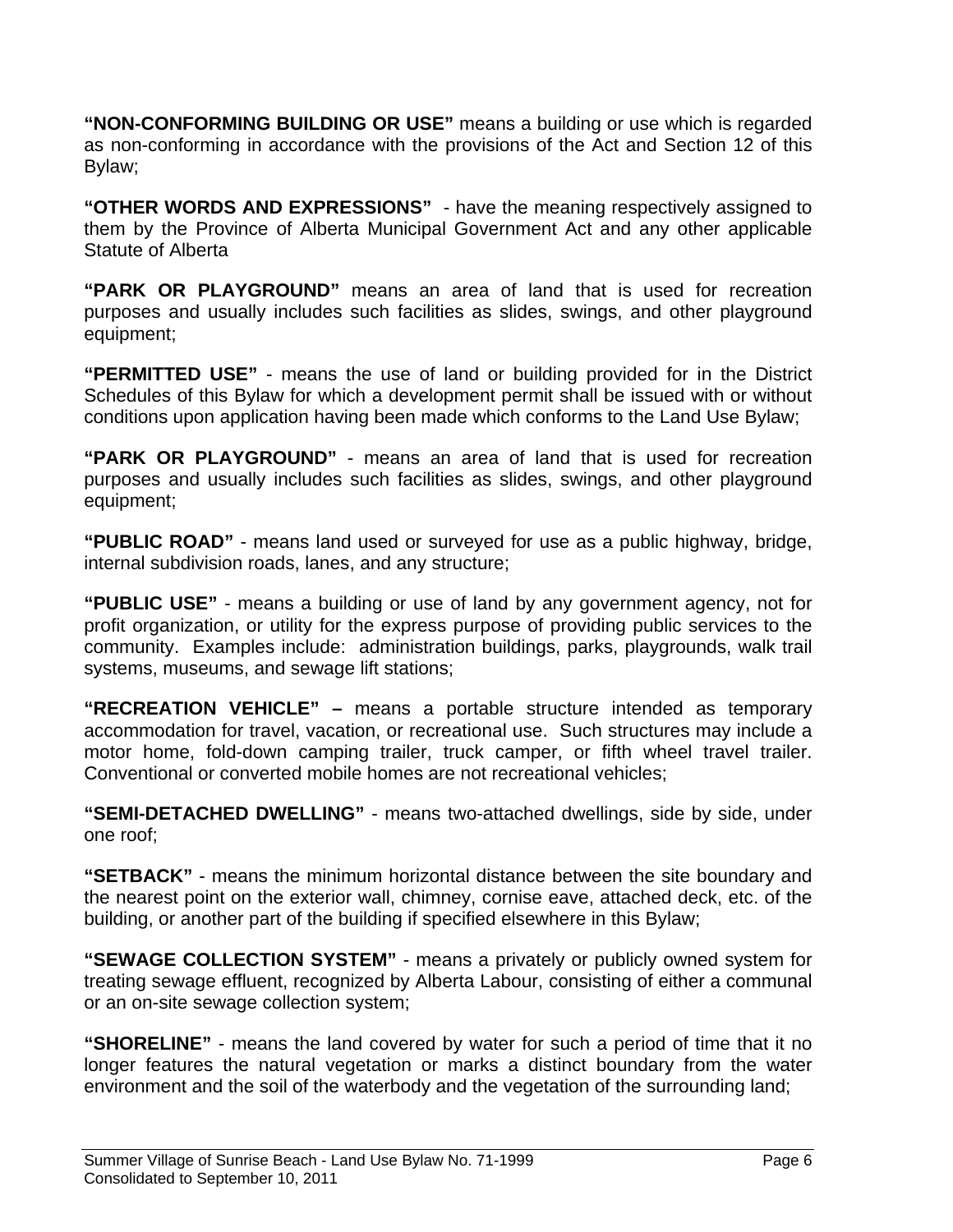**"SIGN**" - means anything that serves to indicate the presence or the existence of something, including, but not limited to a lettered board, a structure, or a trademark displayed, erected, or otherwise developed and used or serving or intended to serve to identify, to advertise, or to give direction.

**"SINGLE DETACHED DWELLING"** – means a complete building intended to be used as a permanent residence not separated from direct access to the outside by another separate or self contained portion of a building and has a length to width ratio of no more than 2.0:1. Does not include a mobile home, manufactured, home, or modular home as defined under this Bylaw and shall have a minimum floor area of 74.3 sq. metres (800 sq. feet) not including decks, porches or verandahs.

 **"SITE"** - means one or more lots or parcels for which an application for a development permit is being made, and may include streets, lanes, walkways and any other land surface upon which development is proposed;

**"SITE COVERAGE"** - means, in the case of a residential building or structure, the combined area of all buildings on the lot, measured at the level of the lowest containing habitable rooms, and in the case of a non-residential building or structure, the combined area of all buildings or structures upon the lot, measured at the level of the lowest storey above grade, including in both cases, all porches and verandas, open or covered but excluding open and enclosed terraces at grade, steps, cornices, eaves, and similar projections; such area shall include air wells and all other space within a building except inner and outer courts;

**"TEMPORARY DEVELOPMENT"** - means a development for which a development permit has been issued for a limited time only;

**"YARD"** - means a required open space unoccupied and unobstructed by any structure or portion of a structure above the general ground level of the graded lot, unless otherwise permitted in this Bylaw;

**"YARD, FRONT"** - means that portion of the site extending across the full width of the site from the front property boundary of the site to the exterior wall of the building;

**"YARD, LAKE-FRONT"** - means the yard extending across the full width of a lake-front lot and situated between the lot line closest to the lake and the nearest portion of the principal building;

**"YARD, REAR"** - means that portion of the site extending across the full width of the site from the rear property boundary of the site to the exterior wall of the building; and

**"YARD, SIDE"** - means that portion of the site extending from the front yard to the rear yard and lying between the side property boundary of the site and the nearest portion of the exterior wall of the building.

(2) Metric and Imperial Measurements: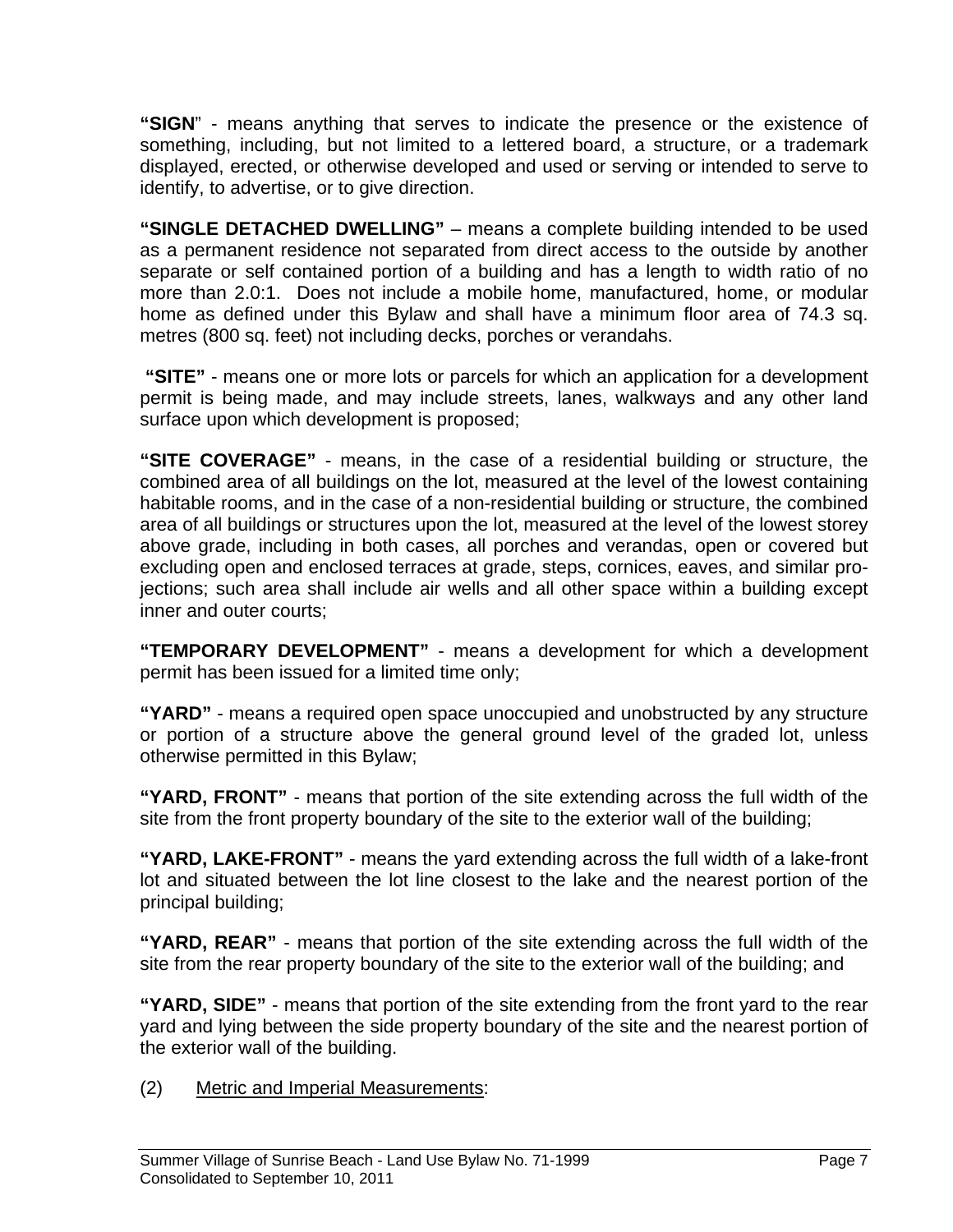Where a measurement is provided in this Bylaw in both imperial and metric units and the two measurements do not correspond precisely, the metric measurement shall take precedence for purposes of interpretation of this Bylaw.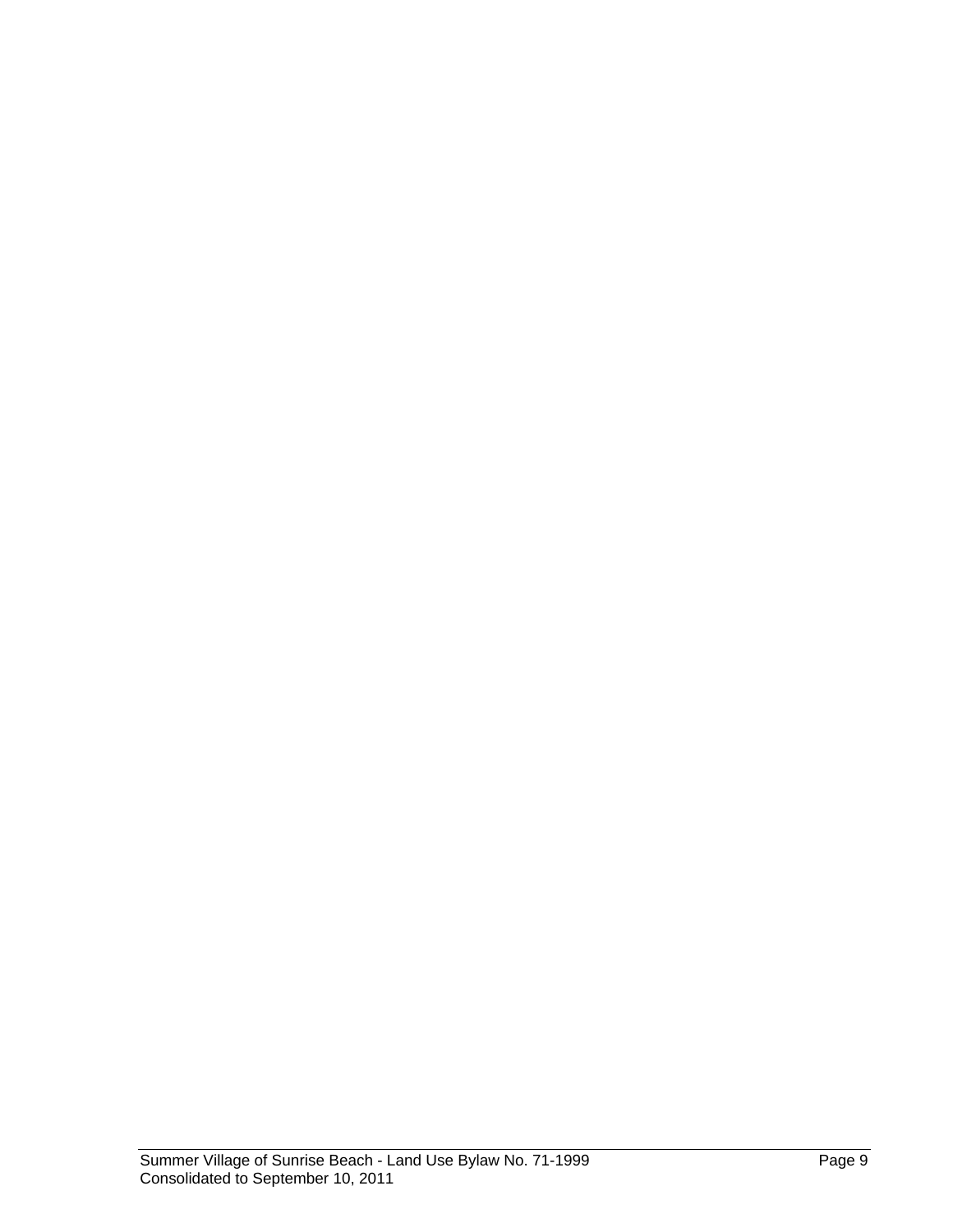#### **SECTION 5 DEVELOPMENT OFFICER**

- (1) The office of the Development Officer, as established by this Bylaw, shall be filled by a person or persons appointed by Council. The Development Officer and Council shall be the development authority for the Summer Village of Sunrise Beach.
- (2) For the purposes of the Act, the Development Authority is hereby declared to be an authorized person.
- (3) The Development Authority shall:
	- (a) receive, consider and decide on applications for a development permit; and
	- (b) make available for inspection during regular municipal office hours:
		- i) a copy of this Bylaw as amended, and
		- ii) a register of all applications including the decisions rendered on them and the reasons therefore; and
	- (c) ensure that the copies of this Bylaw can be purchased by the public at reasonable cost; and
	- (d) carry out his duties as prescribed in the Act with regard to appeals or designate a person to do the same; and
	- (e) perform such duties as established to enforce this Bylaw in conformance with the Act.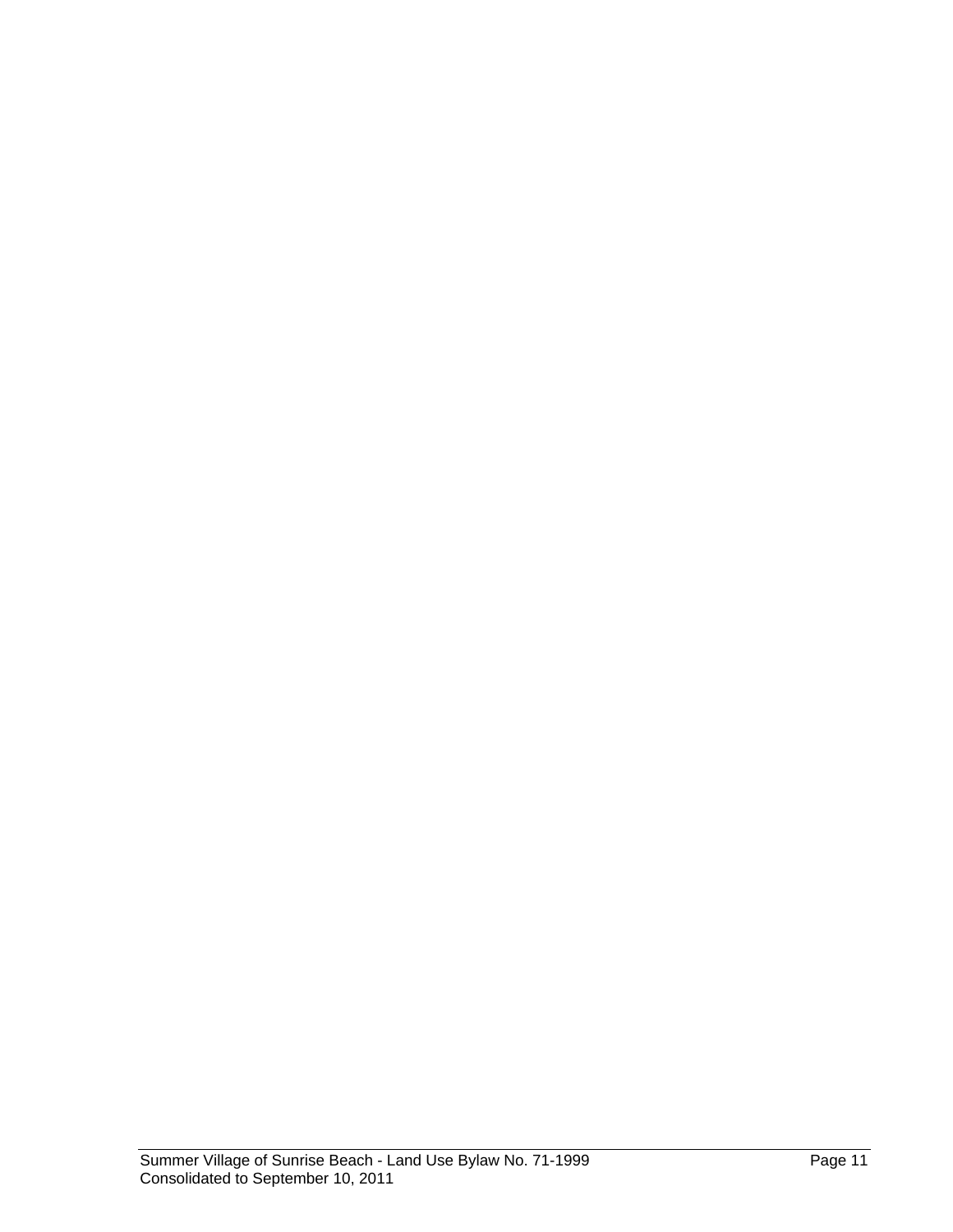#### **SECTION 6 DEVELOPMENT PERMIT REQUIRED**

No development other than that designated in Section 7 shall be undertaken within the Municipality unless an application for it has been approved and a development permit and a building permit have been issued.

#### **SECTION 7 WHERE A DEVELOPMENT PERMIT IS NOT REQUIRED**

The following developments shall not require a development permit but must otherwise conform to all other provisions of this Bylaw:

- (a) The maintenance or repair of any building provided the work does not include structural alterations;
- (b) The erection or placement of a temporary building or sign, the sole purpose of which is incidental to the erection of a building for which a development permit has been granted, provided the temporary building or sign is removed within thirty (30) days of substantial completion or as determined by the Development Officer;
- (c) The completion, alteration, maintenance or repair of a street, lane or utility, undertaken upon a public thoroughfare or utility easement, or undertaken to connect the same with any lawful use of buildings or land;
- (d) Hard-surfacing of any yard area on a lot for the purpose of providing vehicular access from a public roadway to an on-site parking stall, provided that such hard-surfacing does not drain onto adjacent properties;
- (e) The erection of towers, satellite dishes, electronic equipment, flag poles and other poles not exceeding 4.5 m (15.0 ft) provided that the structure is not located in a front yard or on a building or structure;
- (f) Landscaping where it will not adversely affect the subject or adjacent properties but does not include changes in grade, stockpiling or excavation;
- (g) A garden tool shed in the rear of the residential parcel, with such a building not to exceed  $9.3m^2$  (100.0 ft.<sup>2</sup>) in floor area and 2.5m (8.0 ft.) in height and is in conformity with the other provisions of this Land Use Bylaw.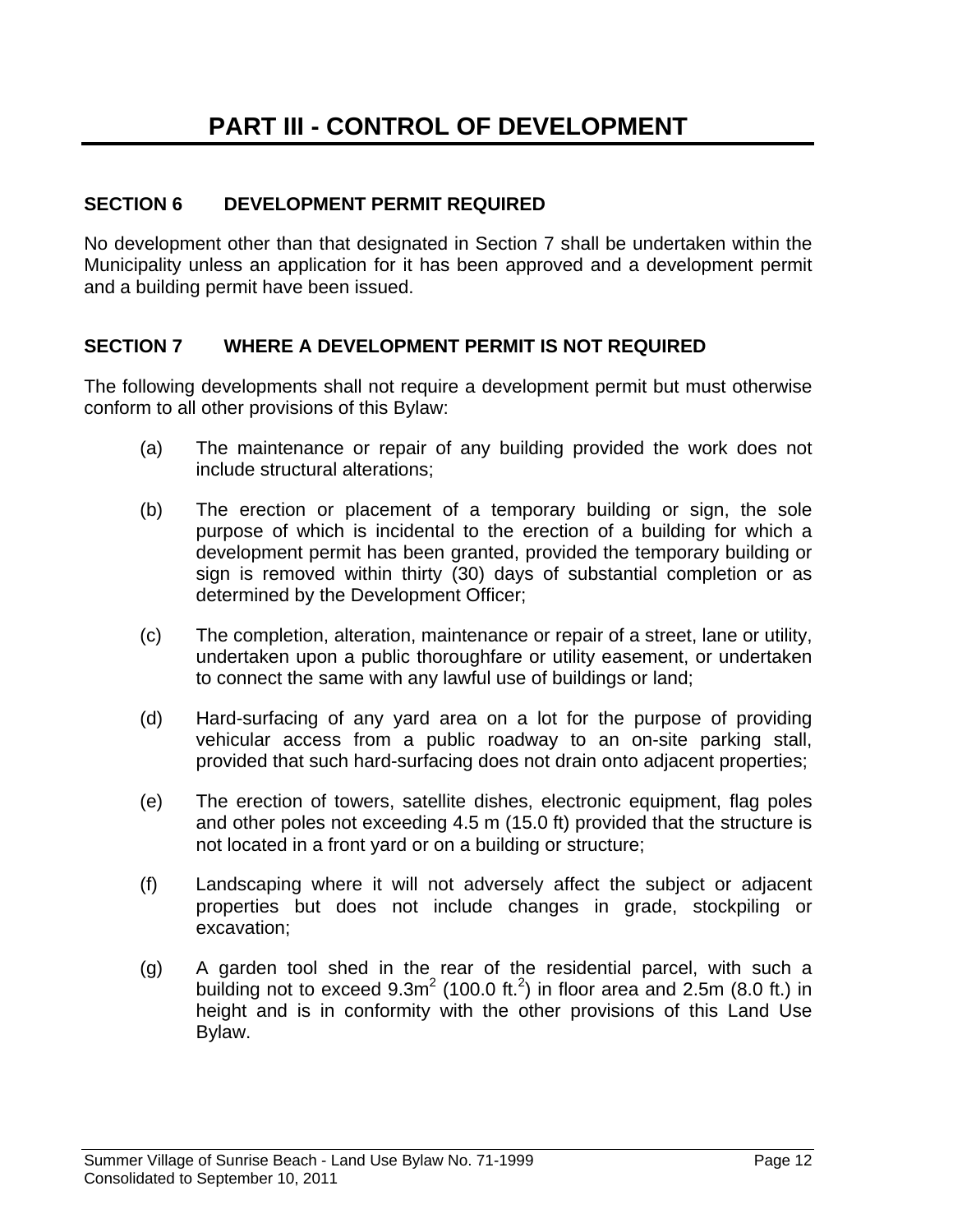- (h) The erection of campaign signs for federal, provincial, municipal or school board elections on private properties for no more than thirty (30) days, or such other time as regulated under provincial or federal legislation provided that:
	- i) such signs are removed within seven (7) days of the election date, and
	- ii) the consent of the property owner or occupant is obtained, and
	- iii) such signs do not obstruct or impair vision or traffic, and
	- iv) such signs indicate the name and address of the sponsor and the person responsible for removal;
- (i) The erection of a gate or fence which is no higher than 1.83 m (6.0 ft) in height provided that there is not contravention of this or any other Bylaw of the municipality and provided that such a fence or gate does not, in the opinion of the Development Officer, obstruct the vision of persons using roads abutting the parcel; or
- (j) One sign on internal lots or two signs on corner lots advertising a residential property for sale or rent may be displayed on the property to which it pertains during the time the property is being offered for sale, and shall be removed fourteen (14) days after the sale or rental agreement has been entered into. Such signs shall be a maximum of 0.6  $m^2$  (6.4 ft<sup>2</sup>) and shall be placed or erected no closer than 3.0 m (10.0 ft) to a public rightof-way.

#### **SECTION 8 APPLICATION FOR DEVELOPMENT PERMIT**

- (1) An application for a development permit shall be made to the Development Officer in writing on the application form (Form A) as prescribed within the schedules forming part of the Bylaw, and shall:
	- (a) be accompanied by a fee set by Council;
	- (b) be signed by the registered owner or their agent where a person other than the owner is authorized by the owner to make application;
	- (c) state the proposed used or occupancy of all parts of the land and buildings, and such other information as may be required by the Development Officer; and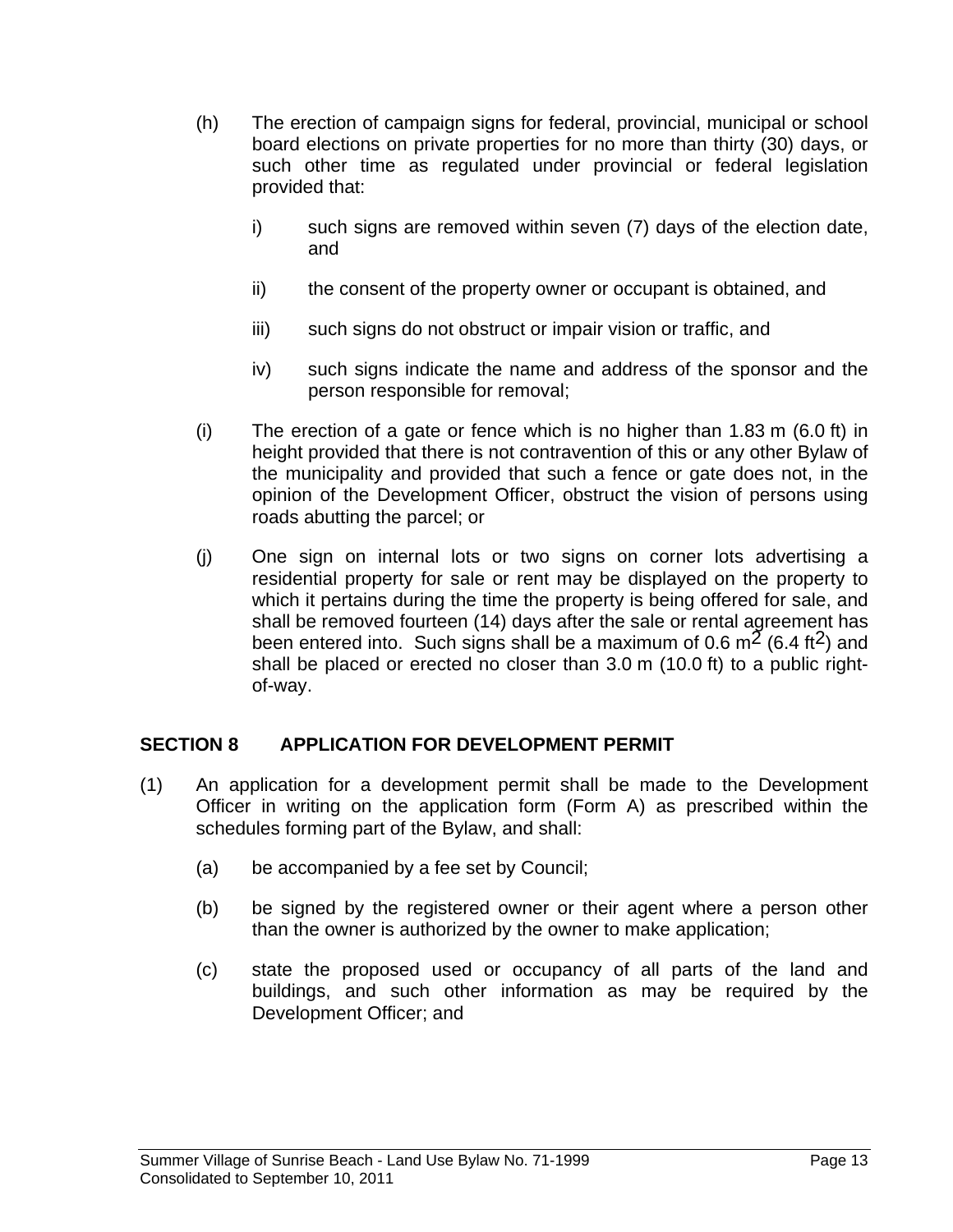- (d) at the discretion of the Development Officer, include site plans or Real Property Report in duplicate at a satisfactory scale showing any or all of the following:
	- i) Front, side and rear yards;
	- ii) Outlines of the roof overhangs on all buildings;
	- iii) North point;
	- iv) Legal description of the property;
	- v) Location of existing and proposed municipal and private local improvements, principal building and other structures including accessory building, garages, onsite water and sewage systems, carports, fences, driveways, paved areas, and major landscaped areas including buffering and screening areas where provided;
	- vi) Location of water and sewer systems on adjacent properties;
	- vii) The grades of the adjacent streets and lanes;
	- viii) The exterior elevations showing height, horizontal dimensions and finishing materials of all buildings, existing and proposed;
	- ix) The lowest finished floor elevation in either the basement or main floor in the principal and accessory buildings where applicable;
	- x) On a vacant parcel in a residential district, the suggested location for a future driveway and garage or carport, if the application itself does not include such buildings as part of the proposal;
	- xi) Any other information or tests respecting the site or adjacent lands which is pertinent to an assessment of the conformity of the proposal to this Bylaw and any other Bylaws or resolutions of Council dealing with development;
- (2) Any of the above requirements may be waived by the Development Officer, based on the type of development which is being proposed and relevant planning considerations; and
- (3) The Development Officer may require the applicant to provide written authorization to enter upon the subject property to verify compliance of all existing and proposed development with this Bylaw.
- (4) The Development Officer may require an irrevocable letter of guarantee or an irrevocable letter of credit from the developer to secure performance of any of the conditions of a development permit.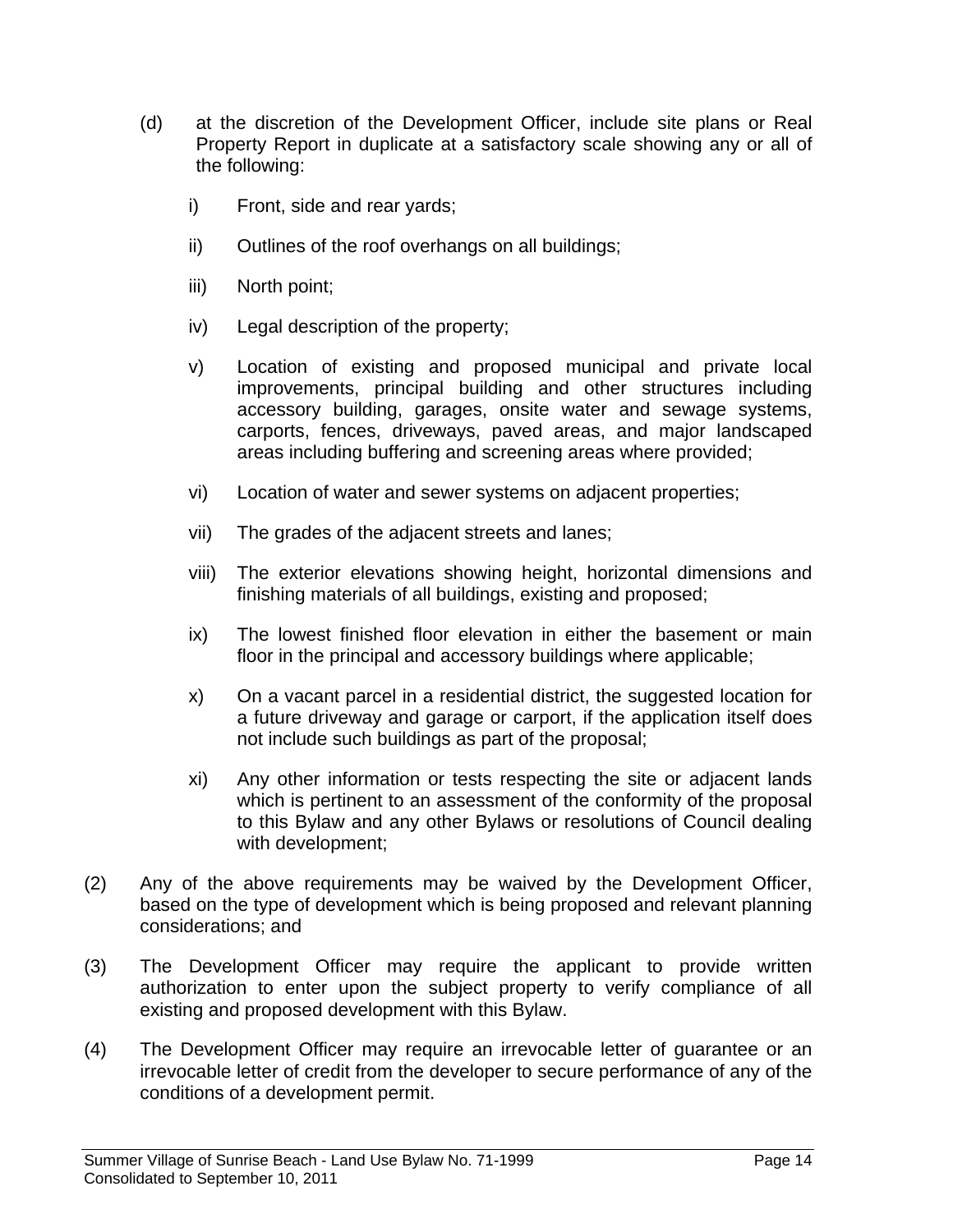- (5) The Development Officer may impose such conditions on the approval of an application as, in his opinion are necessary,
	- (a) to uphold the intent and objectives of an area structure plan or area redevelopment plan, or
	- (b) to ensure the orderly and economical development of land within the municipality.
- (6) Notwithstanding Subsection (5), the Development Officer may approve or conditionally approve an application for a development that does not comply with this Bylaw if, in his opinion,
	- (a) the propose development would not:
		- i) unduly interfere with the amenities of the neighbourhood, or
		- ii) materially interfere with or affect the use, enjoyment or value of neighbouring properties, and
		- iii) pedestrian walkways that will connect the pedestrian walkway system serving the development with a pedestrian walkway system that serves or is proposed to serve an adjacent development or both; and
	- (b) the proposed development conforms with the use prescribed for that land or building in this Bylaw.
- (7) The Development Officer may require, with respect to a development that as a condition of issuing a development permit, the applicant enter into an agreement with Council to do all or any of the following:
	- (a) To construct or pay for the construction of:
		- i) a public roadway required to give access to the development, or
		- ii) a pedestrian walkway system to serve the development; or
	- (b) To install or pay for the installation of utilities that are necessary to serve the development; or
	- (c) To construct or pay for the construction of:
		- i) off-street or other parking facilities, and
		- ii) loading or unloading facilities; or
	- (d) To pay off-site levy or redevelopment levy imposed by bylaw.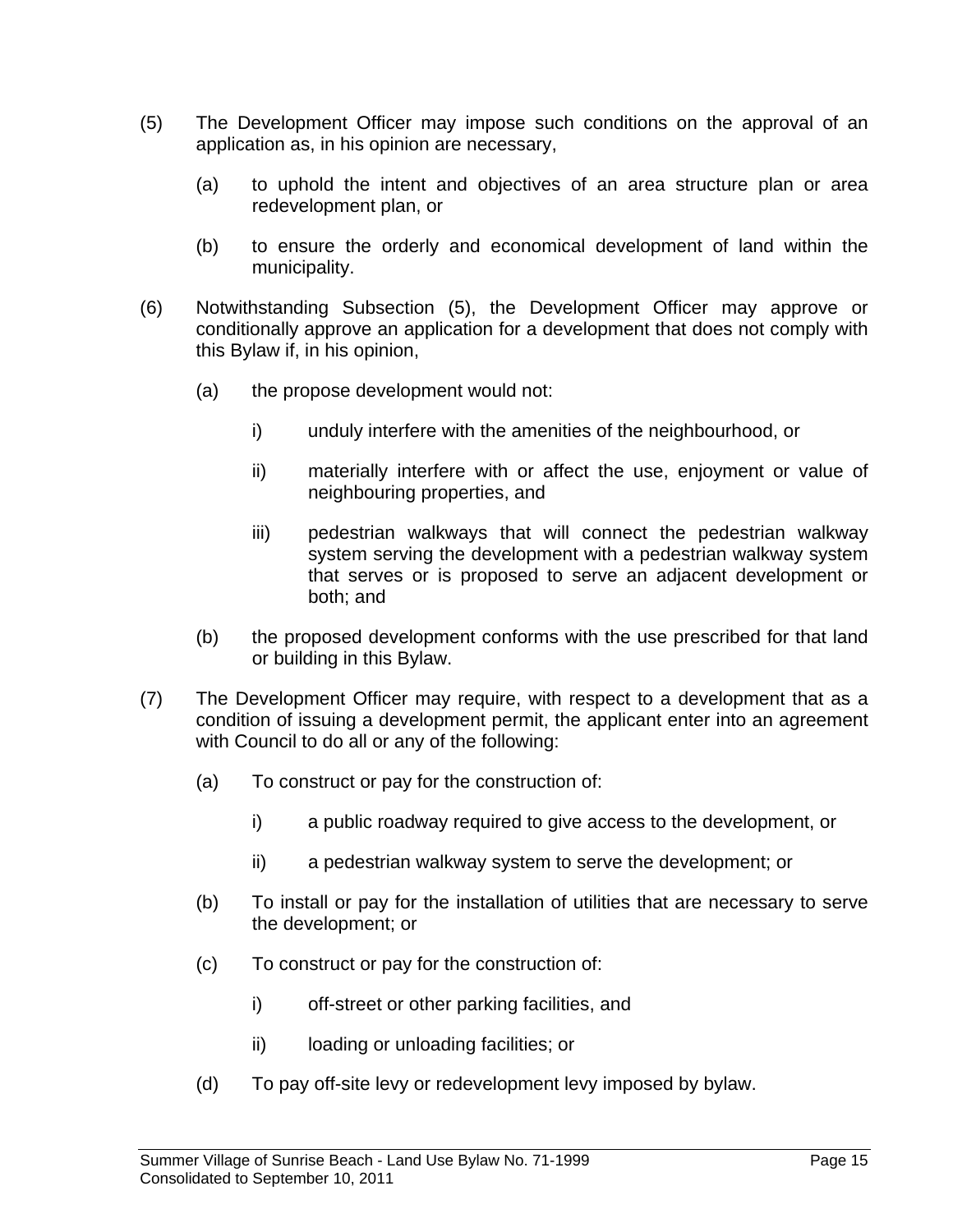- (8) Where an application for a development permit is approved with conditions, the Development Officer may, before issuing the Development Permit, require the applicant or owner of the land affected by the development permit to enter into an agreement with the Municipality to ensure compliance with the condition and such an agreement may be protected by Caveat registered by the Municipality.
- (9) In the case where an applications for a Development Permit has been refused pursuant to this Bylaw, by the Appeal board, or the Alberta Court of Appeal, the submission of another application for a development permit on the same property for a same or similar use may not be accepted by the Development Officer for at least six months after the date of the previous refusal.
- (10) When, in the opinion of the Development Officer, sufficient details of the proposed development have not been included with an application for a development permit, the Development Officer may return the application to the applicant for further details. The application so returned shall not be deemed to be in its final form until all required details have been submitted to the satisfaction of the Development Officer.

#### **SECTION 9 SAME OR SIMILAR USES**

The uses which are listed in the permitted and discretionary uses columns under the land use districts are not intended to be exclusive or restrictive. Where a specific use does not conform to the wording of any definition, the Development Officer may deem that the proposed use conforms to the spirit and intent of the purpose of the land use district and is deemed similar to other uses allowed in that land use district. Notwithstanding, all uses defined as "same or similar uses" shall be discretionary.

#### **SECTION 10 DEVELOPMENT PERMIT REFERRALS**

The Development Officer may refer any matter regarding a proposed development for comments to any department or agency that the Development Officer deems necessary. Not withstanding any other provisions of this bylaw, all variance requests will be directed to council for their review and comment.

#### **SECTION 11 NOTICE OF PROPOSED DEVELOPMENT**

- (1) A development permit does not come into effect until fourteen(14) days after a notice of its issuance appears through one or more of the following:
	- (a) a notice published in a locally circulated newspaper,
	- (b) a notice placed conspicuously on the subject property, or
	- (c) a notice provided through mailing to affected person(s) including adjacent landowners.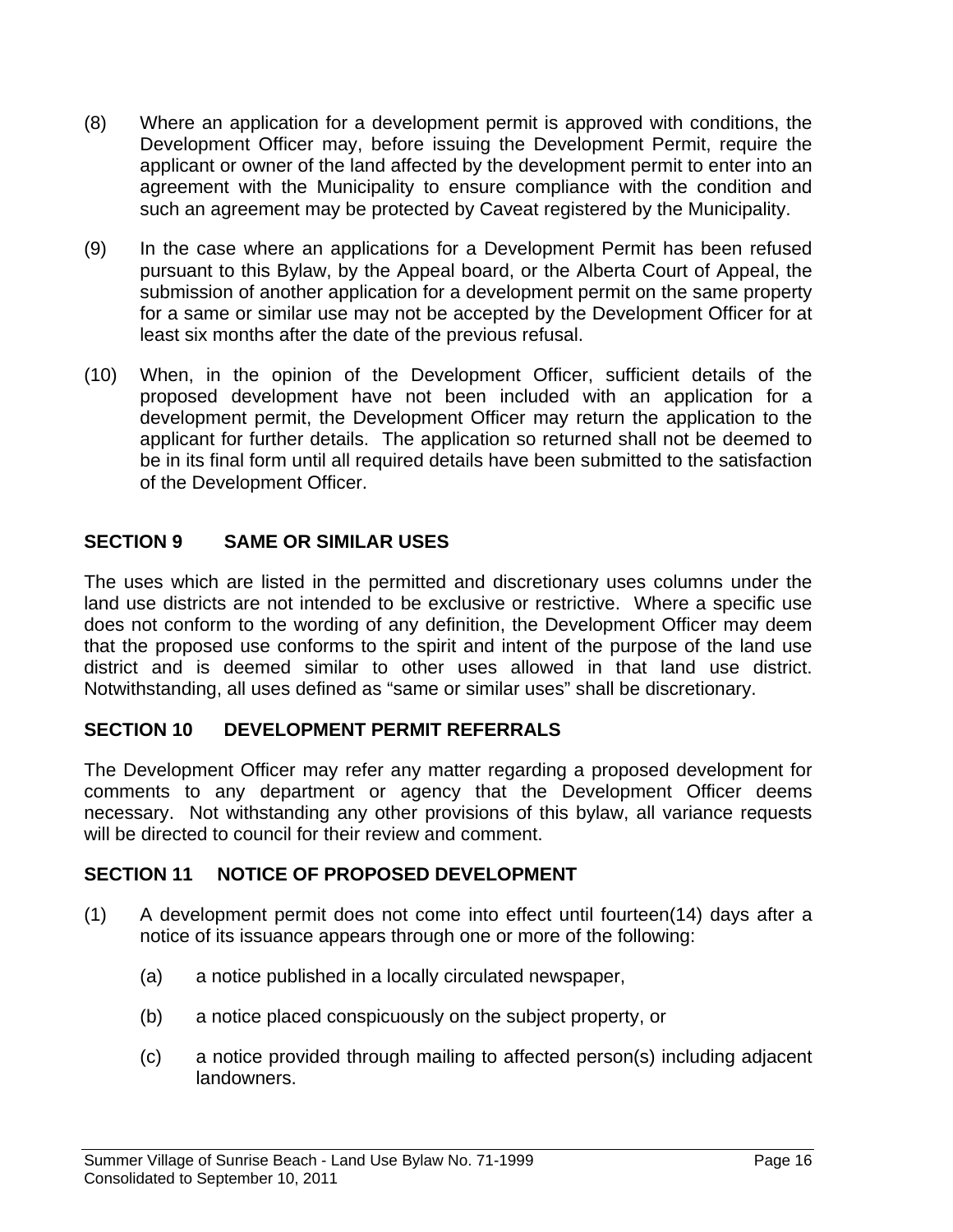(2) When an appeal is lodged against a notice of decision or a decision of the Appeal Board, a granted development permit shall not come into affect until the appeal has been determined and the decision for the subject permit has been revoked, amended, or confirmed.

#### **SECTION 12 NON-CONFORMING DEVELOPMENT**

- (1) A non-conforming use of land or a non-conforming use of a building may be continued but if that use is discontinued for a period of six (6) consecutive months or more, any future use of the land or building shall conform with the regulations of the Land Use Bylaw then in effect.
- (2) The use of land or the use of a building is not affected by reason only of a change of ownership, tenancy or occupancy of the land or building.

#### **SECTION 13 NOTICE OF DECISION**

- (1) A development permit does not come into effect until fourteen (14) days after a notice of its issuance appears through one or more of the following:
	- (a) a notice published in a locally circulated newspaper,
	- (b) a notice placed conspicuously on the subject property, or
	- (c) a notice provided through mailing to affected person(s) including adjacent landowners.
- (2) Where an appeal is lodged against a notice of decision or a decision of the Appeal Board, a granted development permit shall not come into affect until the appeal has been determined and the decision for the subject permit has been revoked, amended, or confirmed.

#### **SECTION 14 EFFECTIVE DATE OF PERMIT**

- (1) Where an appeal on a permit granted pursuant to this Bylaw can be considered by the Appeal Board or Alberta Court of Appeal, the permit does not come into effect until fifteen (15) days after the date an order, decision or development permit is issued, and any development proceeded with by the applicant prior to the expiry of this period is at the risk of the applicant.
- (2) Where an appeal is made to the Appeal Board a development permit which has been granted shall not come into effect until a decision on the appeal has been rendered which would allow the issuance or refusal of the permit.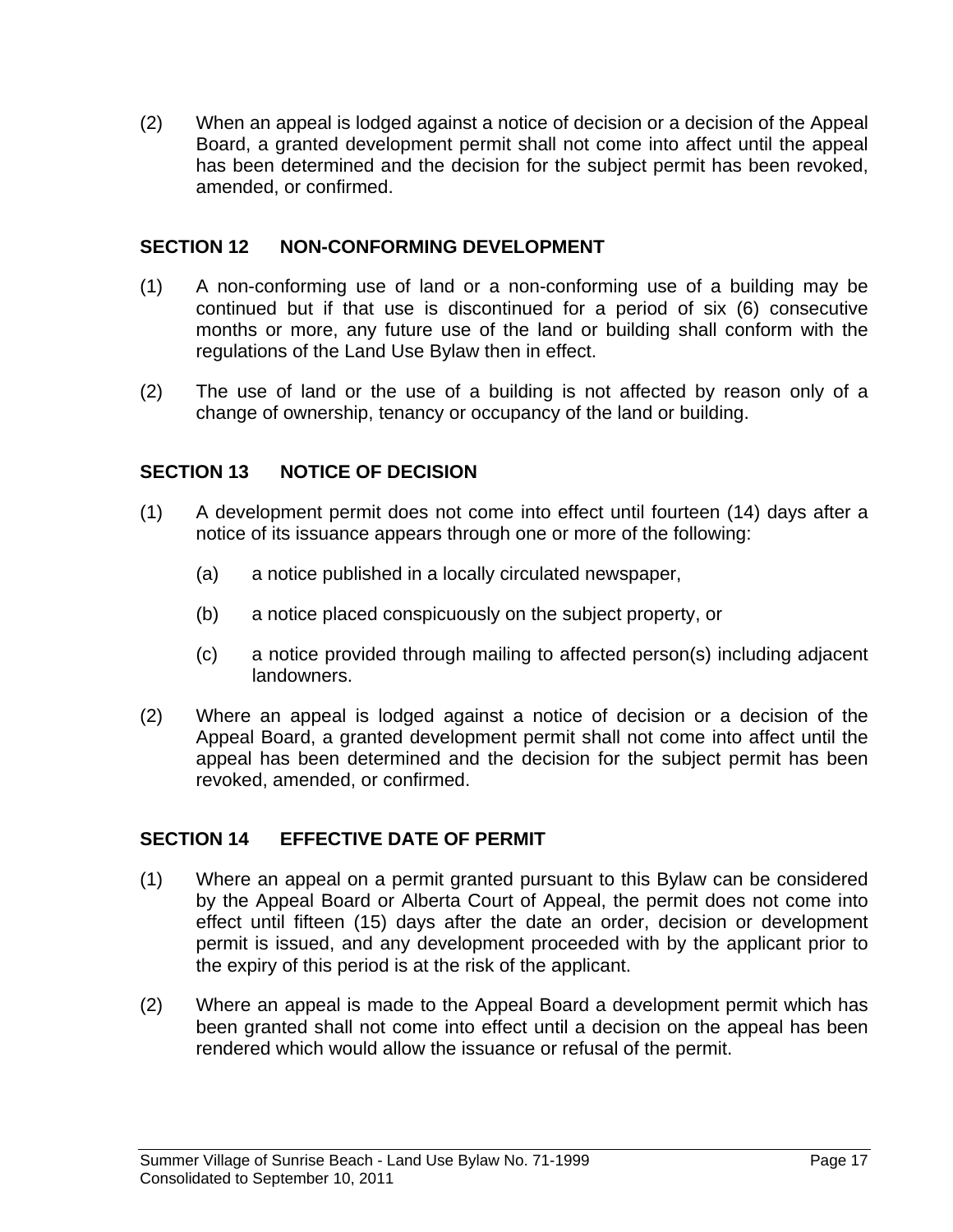#### **SECTION 15 CONDITIONS OF DEVELOPMENT PERMIT**

- (1) A person to whom a development permit has been issued shall obtain, where applicable, from the appropriate authority, permits relating to building and electricity, and all other permits required in connection with the proposed development.
- (2) The applicant shall be financially responsible during construction for any damage by the applicant, his servants, his suppliers, agents or contractors to any public or private property.
- (3) The applicant shall prevent excess soil or debris from being spilled on public streets and lanes, and shall not place soil or any other materials on adjacent properties without permission in writing from adjacent property owners.
- (4) The Development Officer may require a surveyor's certificate relating to the building for which a permit is applied for.

#### **SECTION 16 TEMPORARY DEVELOPMENT PERMIT**

Where a development permit is not required on a permanent basis, the Development Authority may approve the proposed development permit for a specified period of time. The expiry date of all temporary development permits shall be clearly indicated on the notice of decision.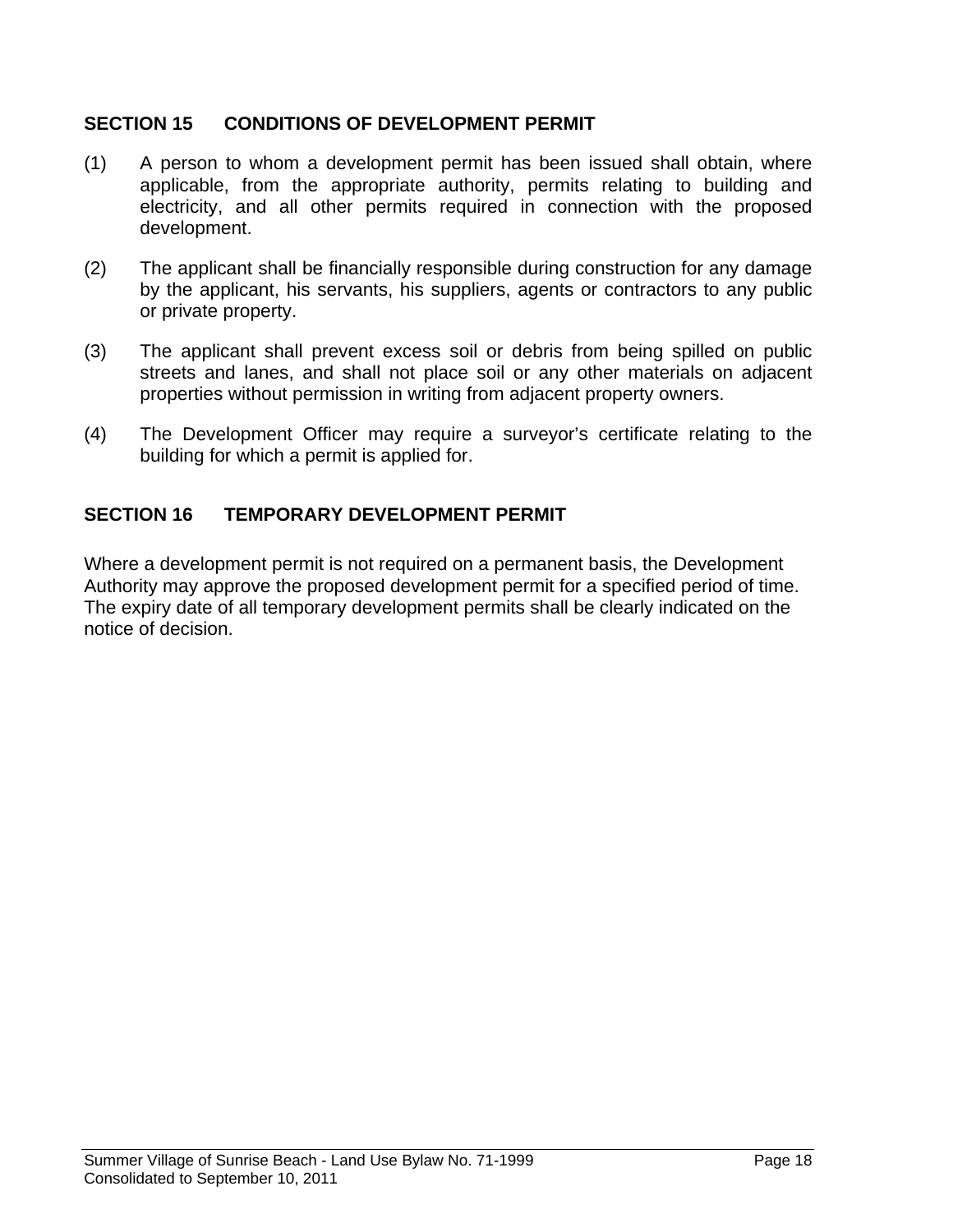#### **DEVELOPMENT PERMIT PROCESS**



Note: This diagram is not adopted as part of this Bylaw.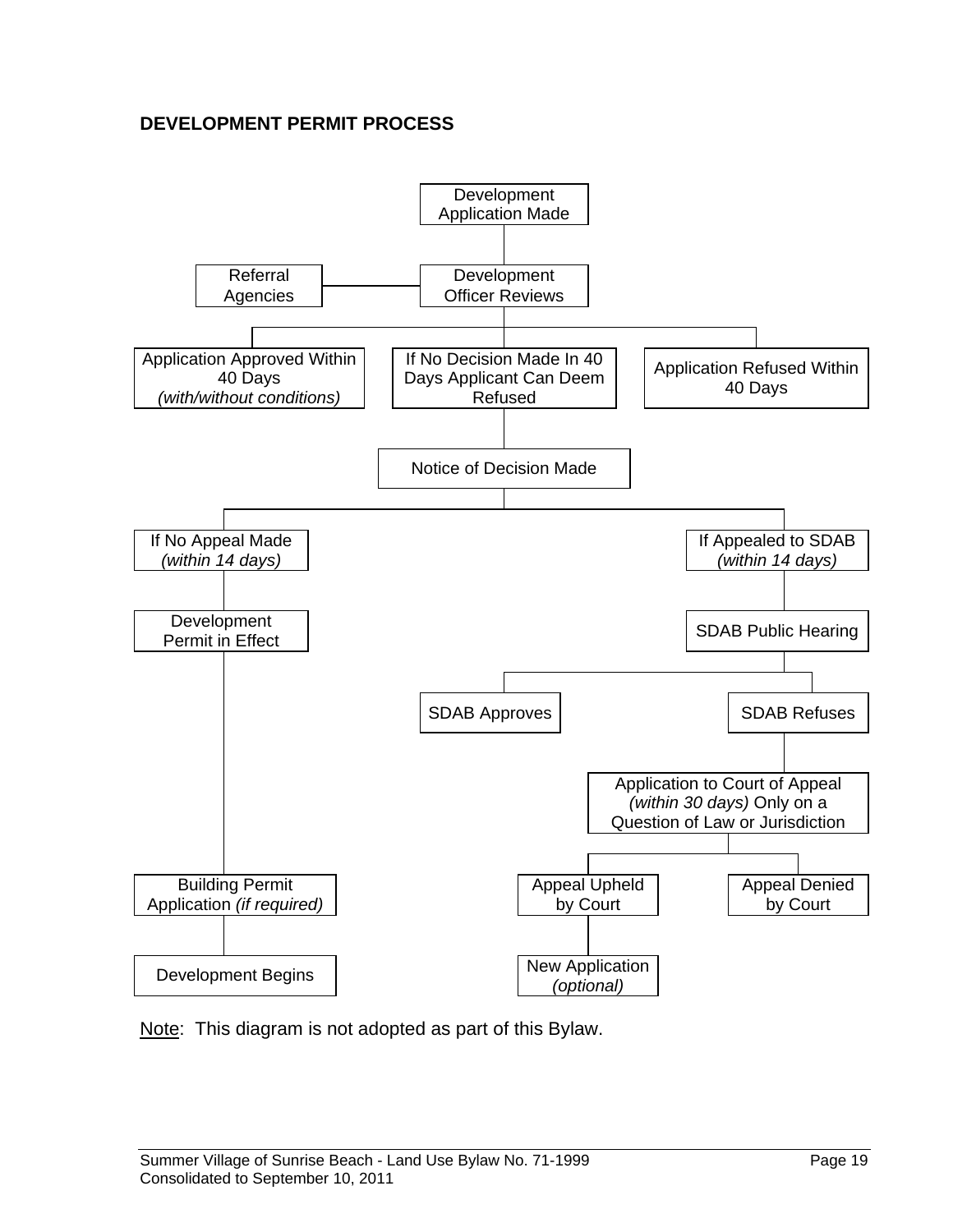#### **SECTION 17 APPEAL BOARD**

- (1) The Appeal Board (Subdivision and Development Appeal Board) for the Summer Village of Sunrise Beach, as established by Bylaw, shall perform the duties and functions described in the Municipal Government Act.
- (2) The Appeal Board shall review all applications for development appeal, stop order appeal, and subdivision appeal.

#### **SECTION 18 AMENDMENT AND VALIDITY OF BYLAW**

- (1) This Bylaw and any amendment thereto shall be enacted in conformance with the Act and any Statutory Plans as adopted or amended.
- (2) When application is made to the Council for an amendment to this Bylaw, it shall be accompanied by:
	- (a) an application fee, to be determined by Council,
	- (b) the cost of advertising for the public hearing, which is to be borne by the applicant, and
- (c) Council may determine that the whole or part of the application fee and advertising cost shall be returned to the applicant.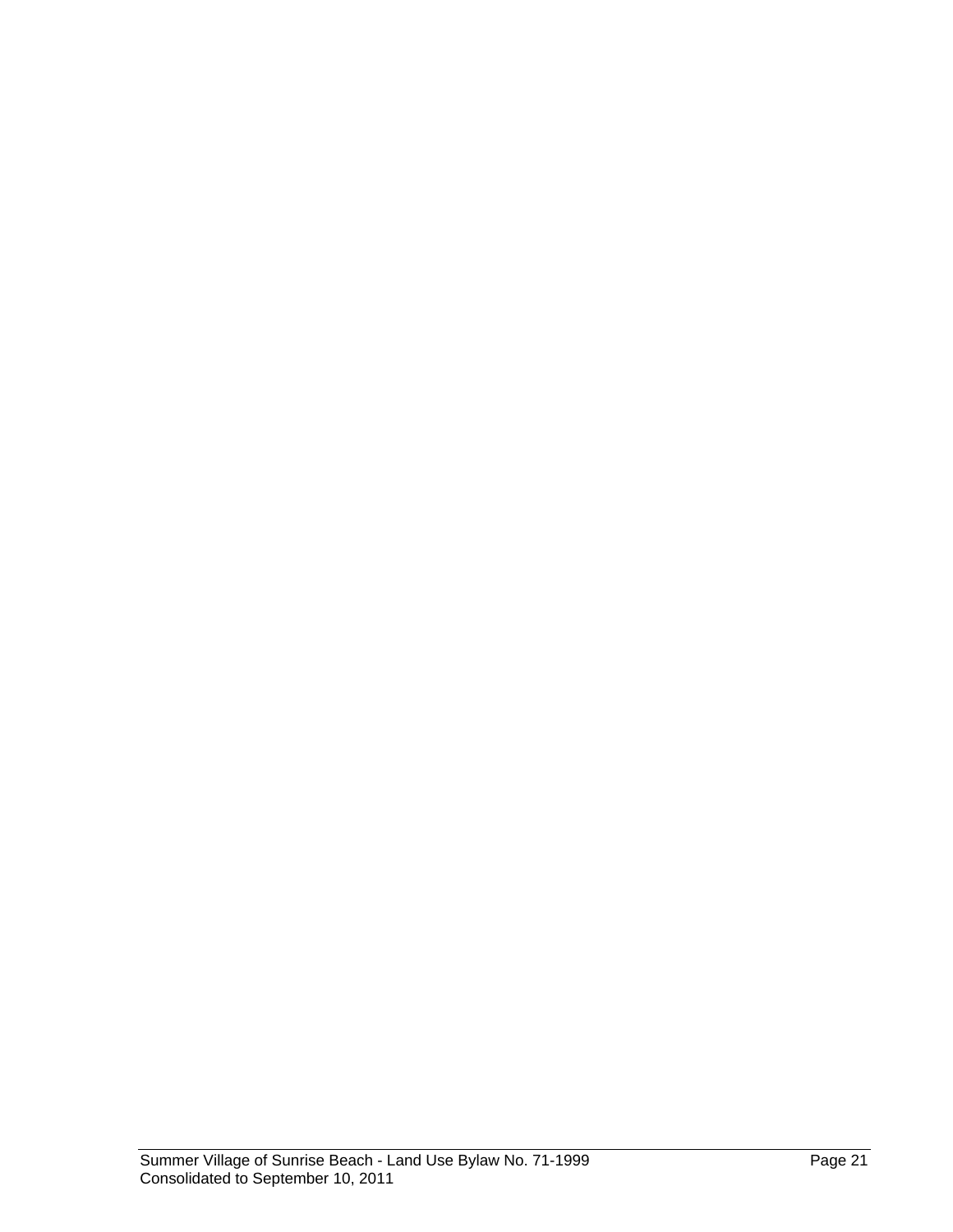#### **SECTION 19 UNAUTHORIZED DEVELOPMENT, BYLAW ENFORCEMENT AND PERMIT VALIDITY**

- (1) A development permit shall lapse after one (1) year from the date of issuance unless development has commenced on the site.
- (2) A development, once commenced, is not to be discontinued or suspended for a period(s) totaling more than six (6) months unless the Development Officer has notified the developer in writing that such discontinuance or suspension may be continued. If the notification of extension has not been obtained, the development permit shall be considered to have lapsed.
- (3) If, at any time while this Bylaw is in effect, it appears expedient to the Council (upon finding that a permit has been approved by fraud or misrepresentation), the Council may suspend or revoke the original approval.
- (4) In the case of suspension pursuant to Subsection (3), if and when the development has been modified to comply with the original and intended approval, the Council may authorize the resumption of the development.
- (5) A person who,
	- (a) contravenes any provision of this Bylaw;
	- (b) fails to comply with any provision or requirement of this Bylaw;
	- (c) contravenes a development permit, stop order or fails to comply with a condition attached thereto;
	- (d) obstructs or hinders any person in the exercise or performance of his powers or duties under this Land Use Bylaw.

 Is guilty of an offense and is liable on summary conviction to a fine as prescribed under the provisions of the Act.

- (6) If a person is found guilty of an offense under this Bylaw, the Alberta court of Appeal may, in addition to any other penalty imposed, order the person to comply with :
	- (a) the Act and the regulations under the Act,
	- (b) this Bylaw,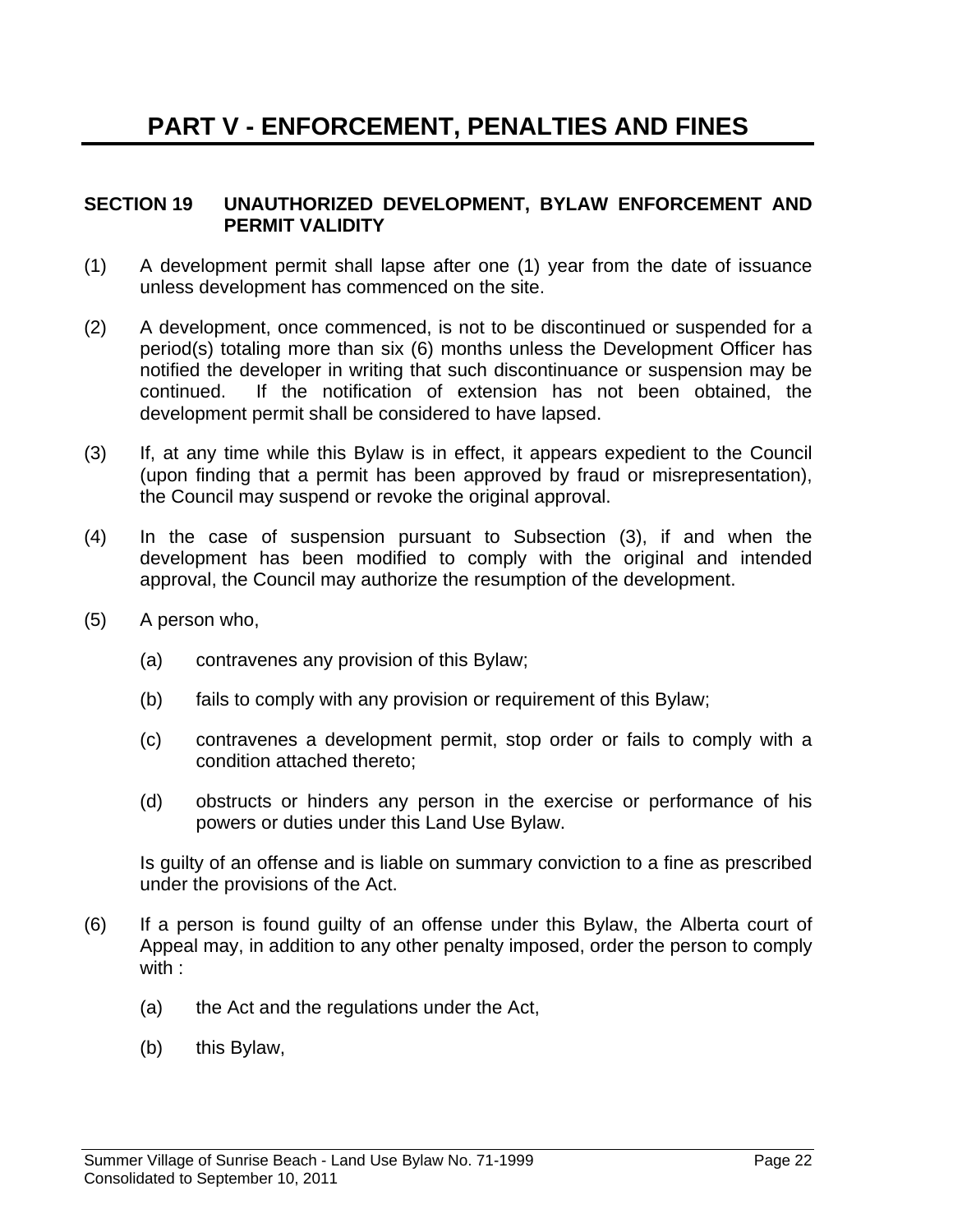- (c) an order under the Act or this Bylaw,
- (d) a development person or subdivision approval attached to a development permit or subdivision approval.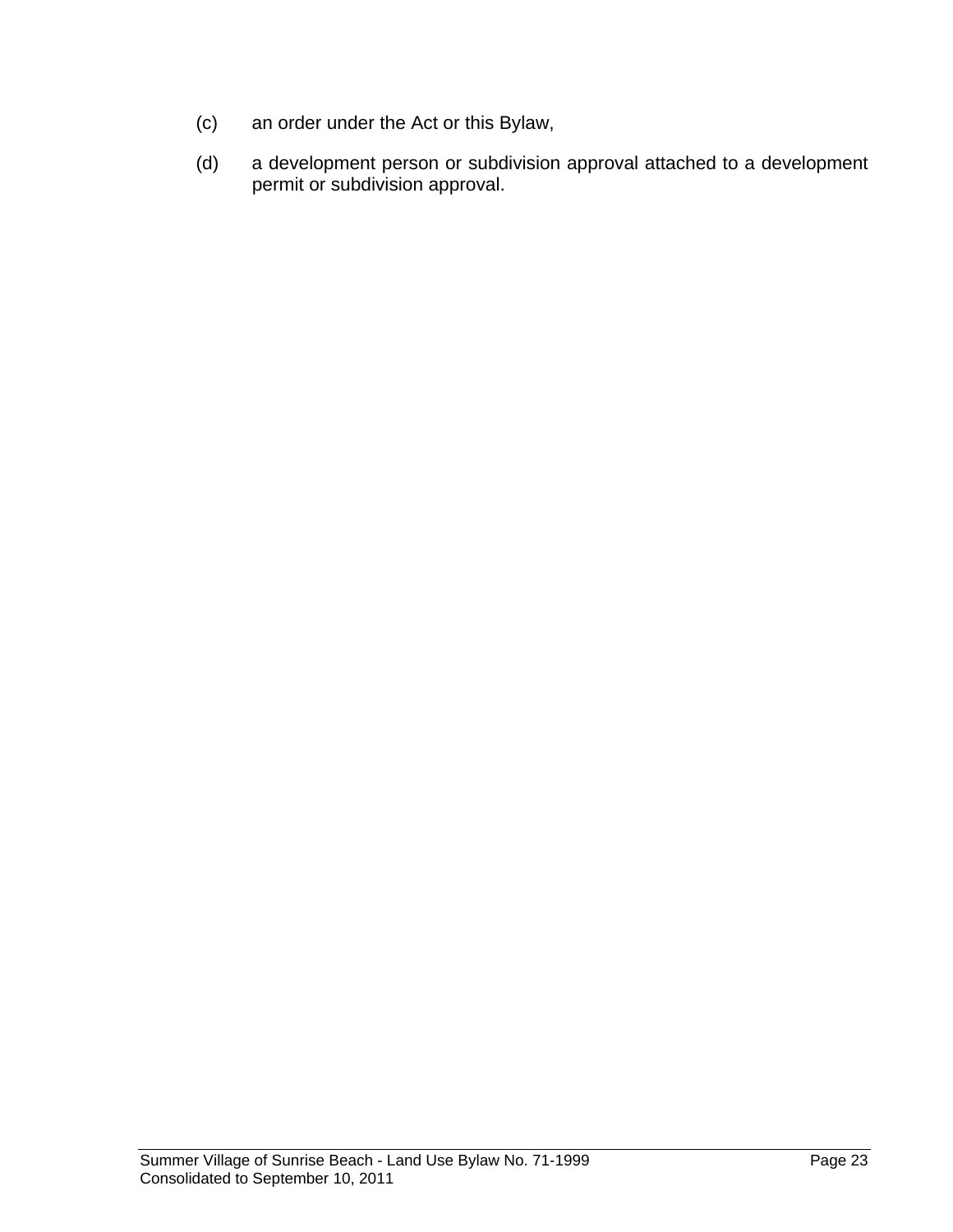#### **SECTION 20 POLLUTION CONTROL**

- (1) In any district, no storage or activity may be undertaken which, in the opinion of the Development Officer, constitutes a danger or annoyance to persons on the site, on public property, or on any other sites, by reason of the generation of noise, vibration, dust and other particulate matter, smoke, odour, toxic and noxious matter, traffic, radiation hazards, fires and explosive hazards, heat, humidity and glare, refuse matter, waste or waterborne waste, and water or steam.
- (2) Construction or activity which would have an adverse effect on lake water quality or on the aesthetics of the lake shore shall be prohibited.
- (3) Sites and buildings in all districts shall be maintained in a clean and tidy condition free from all rubbish and debris.

#### **SECTION 21 FENCING**

- (1) No fence, wall, or hedge in a residential district shall be:
	- (a) higher than 3 feet in front yards, site triangles, and lakefront yards;
	- (b) higher than 6 feet in side and rear yards.
- (2) Fences in a non-residential district which do not conform to the standards described in 1(a) and (b) shall require a development permit.
- (3) Height of fences to be determined based upon view from the facing side.
- (4) All fences to be constructed with posts on the inside (facing side) of fence.
- (5) All fences to be consistent with fences on neighbouring properties.
- (6) Electrified or barbed wire fences will be permitted in a non-residential district at the discretion of the development officer.

#### **SECTION 22 MOBILE HOMES**

Mobile Homes and Modular Units of any kind are not allowed to be placed on any lot within the corporate boundaries of the Summer Village of Sunrise Beach.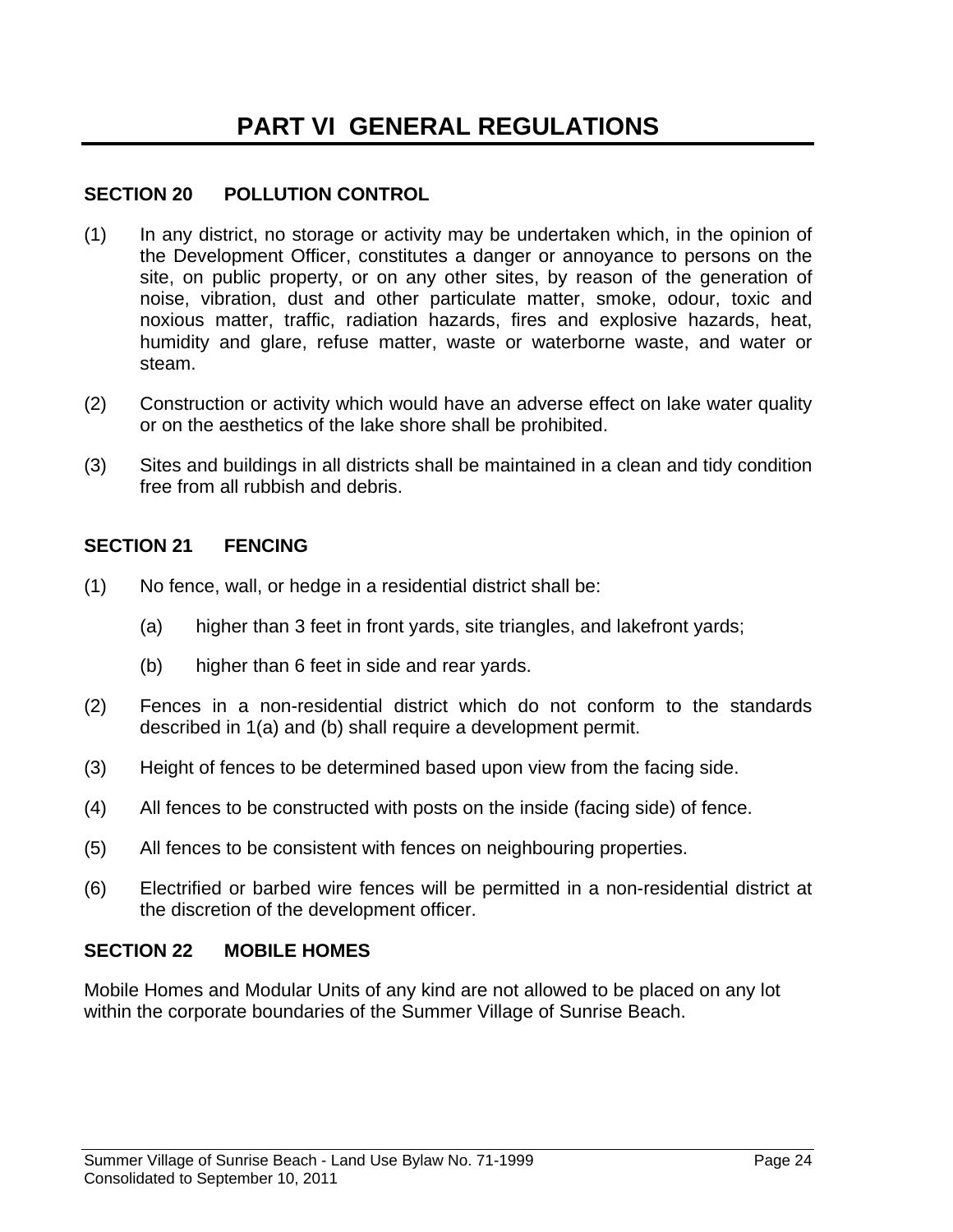#### **SECTION 23 OBJECTIONABLE ITEMS IN YARDS**

- (1) Garbage shall be stored in weather and animal proof containers and screened from adjacent sites and public thoroughfares and shall be in a location easily accessible for pickup.
- (2) Outside storage areas shall be screened from adjacent sites and thoroughfares.
- (3) No person shall keep or permit in any part of a yard in any residential district:
	- (a) any dismantled or wrecked vehicle for more than fourteen (14) successive days, or
	- (b) any vehicle weighing in excess of 45 000 kg (99 000 lbs) gross vehicle weight for longer than is reasonably necessary to load or unload such a vehicle, or
	- (c) any object or chattel which, in the opinion of the Development Officer, is unsightly or tends to adversely affect the amenities of the district, or
	- (d) any excavation, storage or piling up of materials required during the construction stage unless all necessary safety measures are undertaken. The owner of such materials or excavations must assume full responsibility to ensure the situation does not prevail any longer than reasonably necessary to complete a particular stage of construction work.
	- (e) Use of railway ties in any form of development, or
	- (f) Fences created with cable, barbed wire, chains.

#### **SECTION 24 ON-SITE AND OFF-SITE SERVICES AND IMPROVEMENTS**

Where any on-site services or improvements, or any off-site local improvements are required to service a proposed development, a person shall not begin installation of the services until the Development Officer is satisfied that such services or improvements will be undertaken.

#### **SECTION 25 UTILITY EASEMENTS**

Subject also to the conditions of a utility easement, no permanent structure other than a fence shall be constructed or placed on that utility easement unless:

(1) in the opinion of the Development Officer, the said structure does not restrict access to the utility easement for the purposes of installation or land maintenance of the utility, and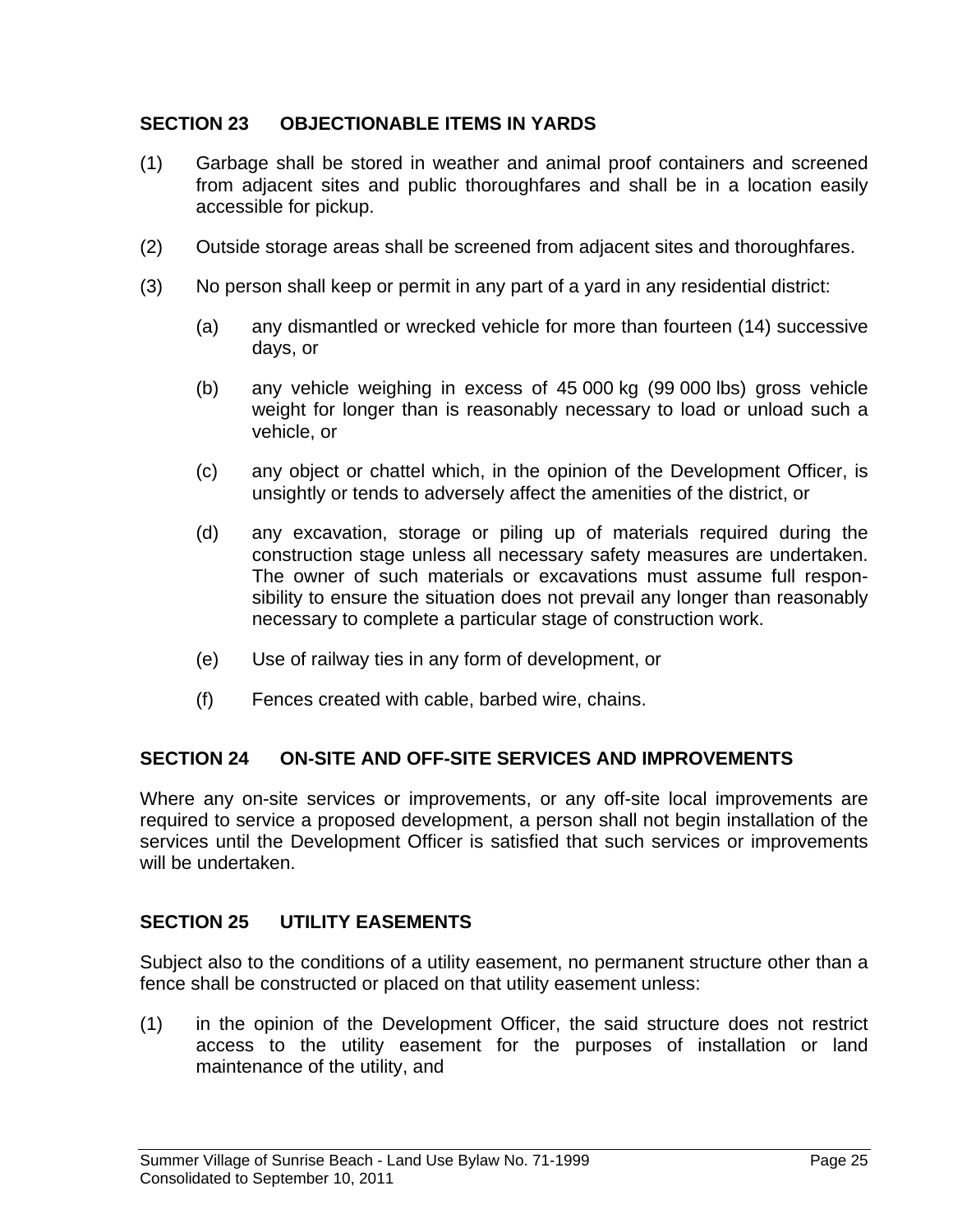(2) written consent has been obtained from the person for whose use the easement has been granted.

#### **SECTION 26 SITE GRADING**

In all cases, site grades shall be established with regard to preventing drainage from one site to the next except where drainage conforms to an acceptable local or subdivision drainage plan which has been approved by Council.

#### **SECTION 27 BUILDING ATTACHED TO PRINCIPAL BUILDINGS**

Where a building is attached to the principal building by an open or enclosed roofed structure, it is to be considered a part of the principal building and not an accessory building.

#### **SECTION 28 CORNER SITES (SITE TRIANGLES)**

- (1) A sight triangle means that triangle formed by a straight line drawn between two points on the exterior boundaries of the said site 6.1 metres (20 feet) from the point where they intersect.
- (2) On any corner site in a residential district, no person shall erect, place or maintain within the site triangle a wall, fence, shrub, trees, hedge, or any object over 0.9 metres (3 feet) in height above the lowest street grade adjacent to the intersection.
- (3) On any corner site, no finished grade shall exceed the general elevation of the street line by more than 0.6 metres (2 feet) within the area defined as a sight triangle.
- (4) When a lot has more than one front yard line (corner lot), the front yard required shall apply to all front yards, but, at the discretion of the Development Officer, one front yard may be considered a side yard.

#### **SECTION 29 PROJECTIONS OVER YARDS**

- (1) Attachments to buildings such as eaves, chimneys, cornices, etc. shall be regarded as part of the main building for the purpose of setbacks from the property lines.
- (2) No eave of an accessory building shall be closer than 0.9m (3 ft.) to any property line, with the structure of any accessory building being no closer than 0.91m (3 ft.) from any property line.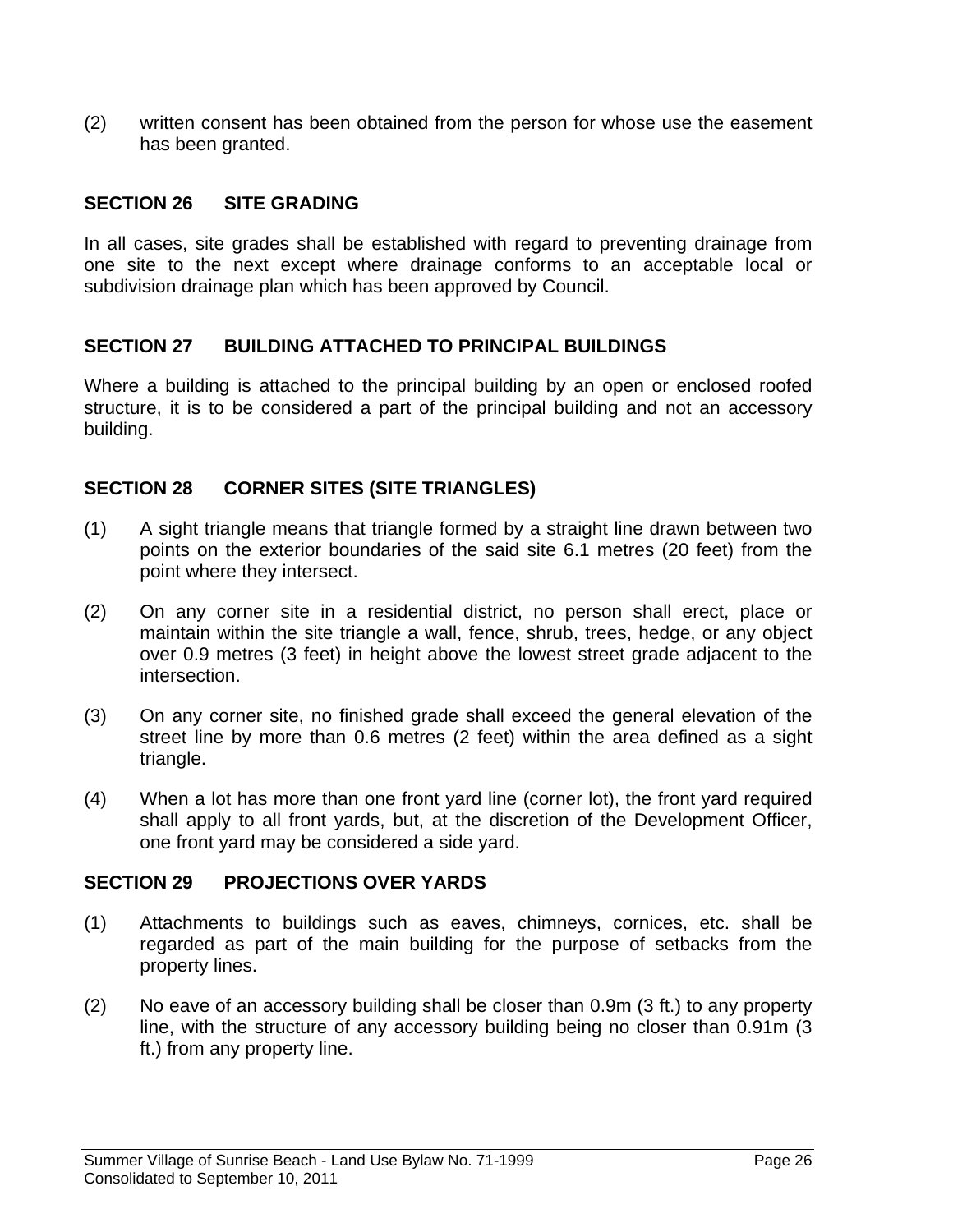#### **SECTION 30 RELOCATION OF BUILDINGS**

- (1) No person shall:
	- (a) place on a lot a building which has previously been erected or placed on a different lot, or
	- (b) alter the location of a building which has already been constructed on that lot, unless the Development Officer approved the placement or alteration.
	- (c) Notwithstanding any other provision of this Bylaw, no mobile homes or manufactured homes may be moved into the corporate boundaries of the Summer Village of Sunrise Beach after September 1, 2011.
- (2) Approval shall not be granted under Subsection (1) unless the Development Officer is satisfied that:
	- (a) the placement or location of the building would meet the requirements of this Bylaw, and
	- (b) the building and the lot meet the requirements of this Bylaw and the Land Use District in which it is proposed to be located.

#### **SECTION 31 GARAGES AND ACCESSORY BUILDINGS**

- (1) One garage and one storage shed or guesthouse may be built on any lot provided that:
	- (a) all required yards and setbacks are maintained,
	- (b) the total floor area of all accessory buildings does not exceed  $93.0 \text{ m}^2$  $(1000.0 \text{ ft}^2)$ .
	- (c) the total floor area of all buildings does not exceed 30% of the area of the lot,
	- (d) no building shall have less than 1.2m clearance from all other buildings.
	- (e) in the case of lake-front lots, all accessory buildings except boathouses shall be located in the rear yard and the rear half of the lot,
	- (f) in the case of other lots, all accessory buildings shall be located in the rear yard and in the rear half of the lot,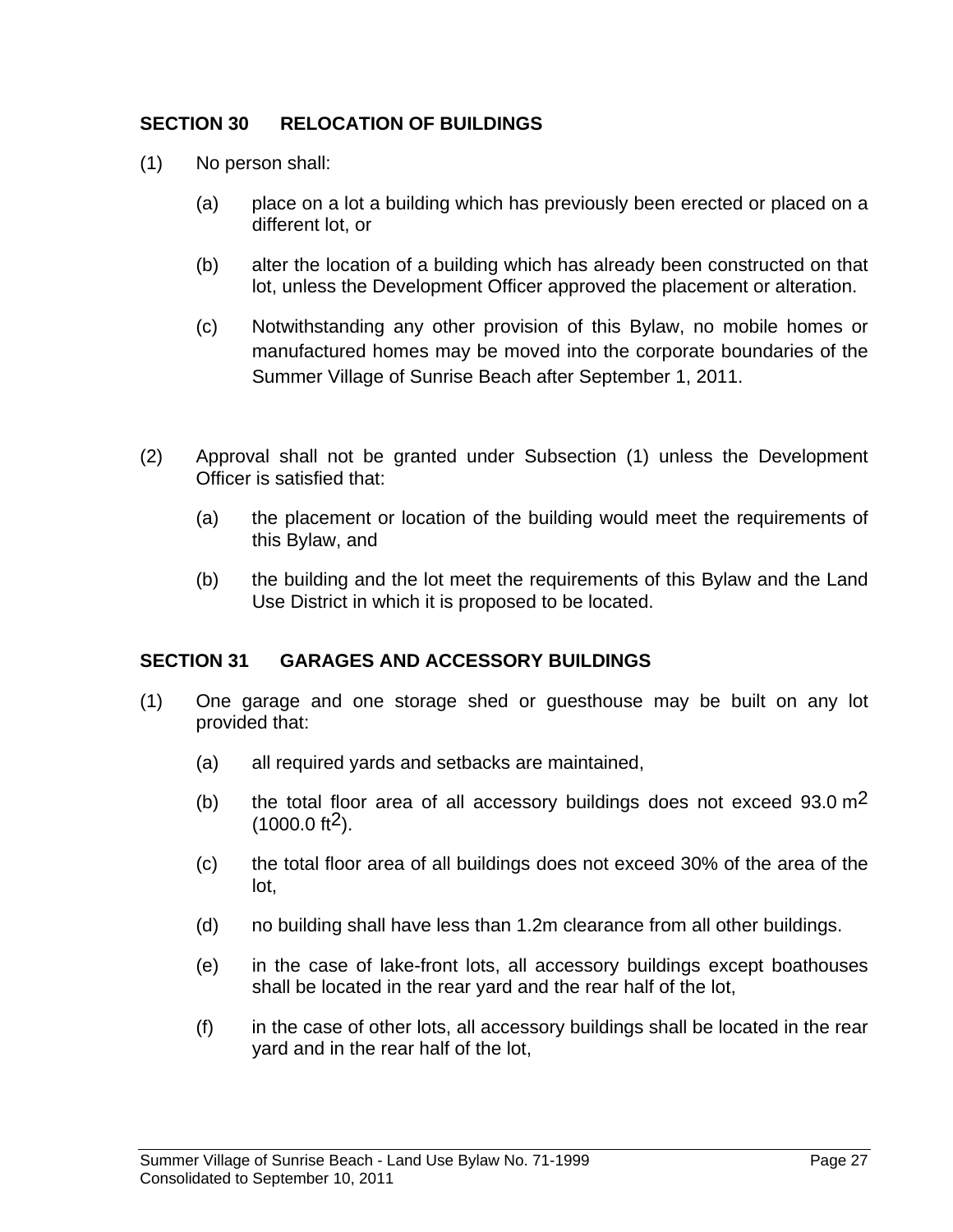- (g) a boathouse may be built on any lake-front lot provided that the boathouse is located to the satisfaction of the Development Officer,
- (h) all buildings shall be fixed to the ground,
- (i) where a garage is used to house a vehicle and where the door faces the roadway, the garage shall be set back 6.1 m (20.0 ft), and
- (j) garages will be limited to a maximum of two storeys and shall not exceed 4.6 m (15.0 ft).
- (k) No closer than the front line of the principal building. This regulation may be relaxed for garages and carports only where, at the discretion of the Development Officer, insufficient setbacks exist to place the building in the rear of the yard. In no case however, shall the building encroach beyond the front yard setback.
- (2) (a) No eave of an accessory building shall be closer than 0.91 metres (3.0 feet) to any property line, with the structure of any accessory building being no closer than 0.91 metres (3.0 feet) from any property line.
	- (b) An accessory building shall be located in a manner that its side yard is not less than the side yard of the main building on the lot.

#### **SECTION 32 ACCESSORY USES**

- (1) Lakeshore Accessory Use:
	- (a) Prior to the issuance of a development permit for a lakeshore accessory use, the Development Officer may require a site plan giving information as to exact location in relation to property lines, architectural appearance, construction, materials, standards and access.
	- (b) Any lakeshore accessory use which lies only partially within the Summer Village and therefore extends beyond the corporate boundaries of the Summer Village, shall require a development permit for that portion within said corporate boundary.
- (2) Guesthouses:

 A guest house shall contain rooms for sleeping accommodation only and if additional rooms or facilities for other than sleeping are contained therein it shall be considered and evaluated as a principal residential dwelling.

#### **SECTION 33 DEVELOPMENT ON LANDS CONTAINING A HIGH-WATER TABLE**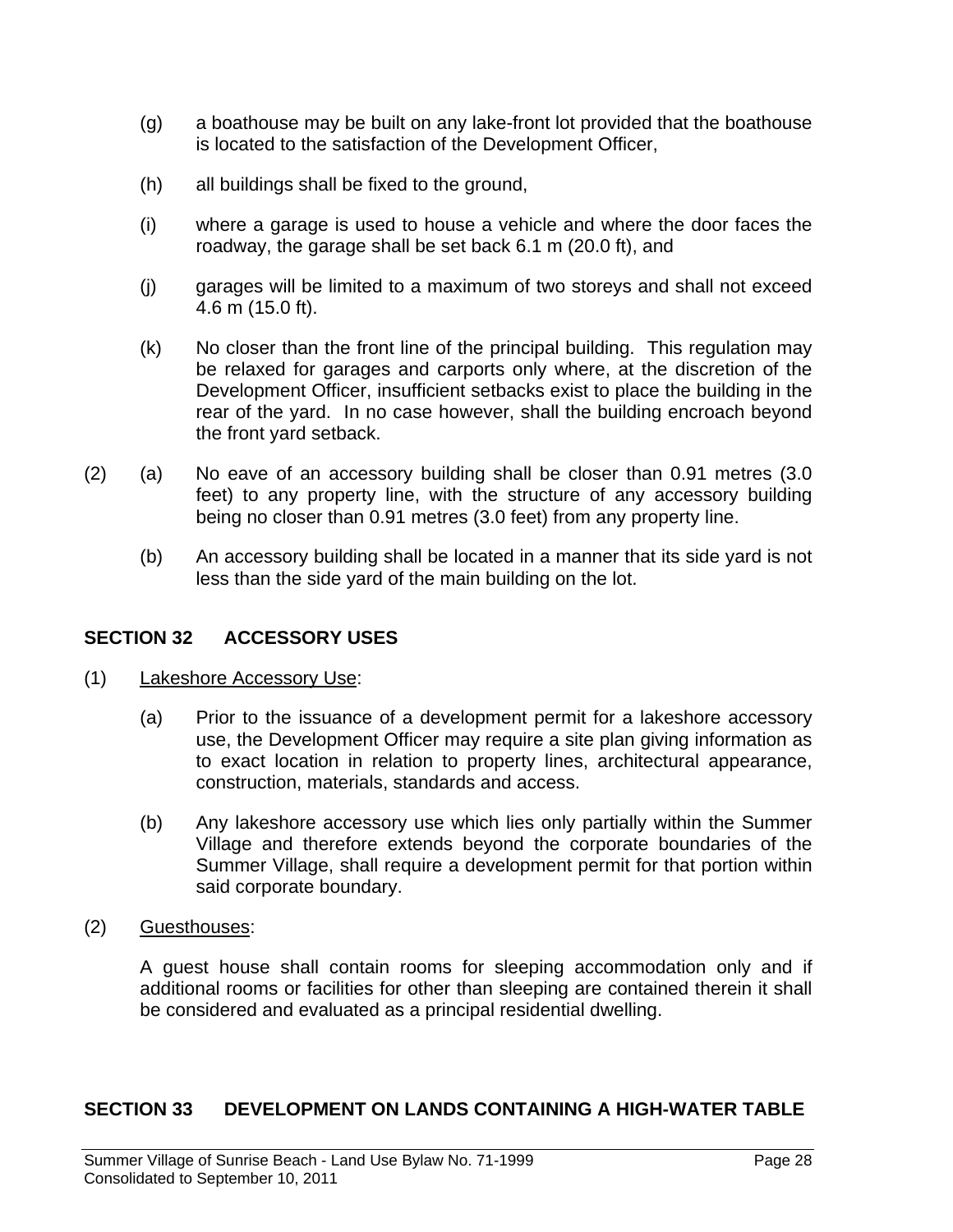- (1) Residential development or any development generating sewage effluent shall not occur on lands containing a high-water table unless and until satisfactory arrangements are made to provide adequate fill or trenching so as to lower the water table to a suitable level. In this respect the Development Officer may require testing to confirm that the water table has been suitably lowered.
- (2) The Development Officer may refer to Alberta Environmental Protection and Alberta Labour for their comments prior to issuing a development permit for filling or trenching for assistance in assessing any water table results.

#### **SECTION 34 BUILDING APPEARANCE**

The design, construction and architectural appearance of any building or structure shall be to the satisfaction of the Development Officer.

#### **SECTION 35 SEWAGE DISPOSAL**

- (1) A development permit shall be required for construction of a sewage collection system.
- (2) No development permit shall be issued for any building or use unless and until the Development Officer is satisfied that the sewage collection system is satisfactory, and any method of sewage disposal shall have provision for collecting gray-water waste.
- (3) The Development Officer will require the approval of any plans or installation standards for an on-site sewage collection system by Alberta Labour - Plumbing Inspection Branch prior to issuing a development permit.
- (4) Every residential dwelling shall provide an on-site sewage collection system consisting of a sealed CSA approved impermeable holding tank of a minimum of 180 litres (475 gallons) capacity.

#### **SECTION 36 WATER SUPPLY**

All wells and potable water cisterns shall require a development permit and shall be excavated in conformance with the Alberta Labour standards and all such other regulations which may apply to their construction.

#### **SECTION 37 MOVED-IN BUILDINGS**

(1) All development permits for moved in buildings shall be directed to Council for their review, comment, and direction.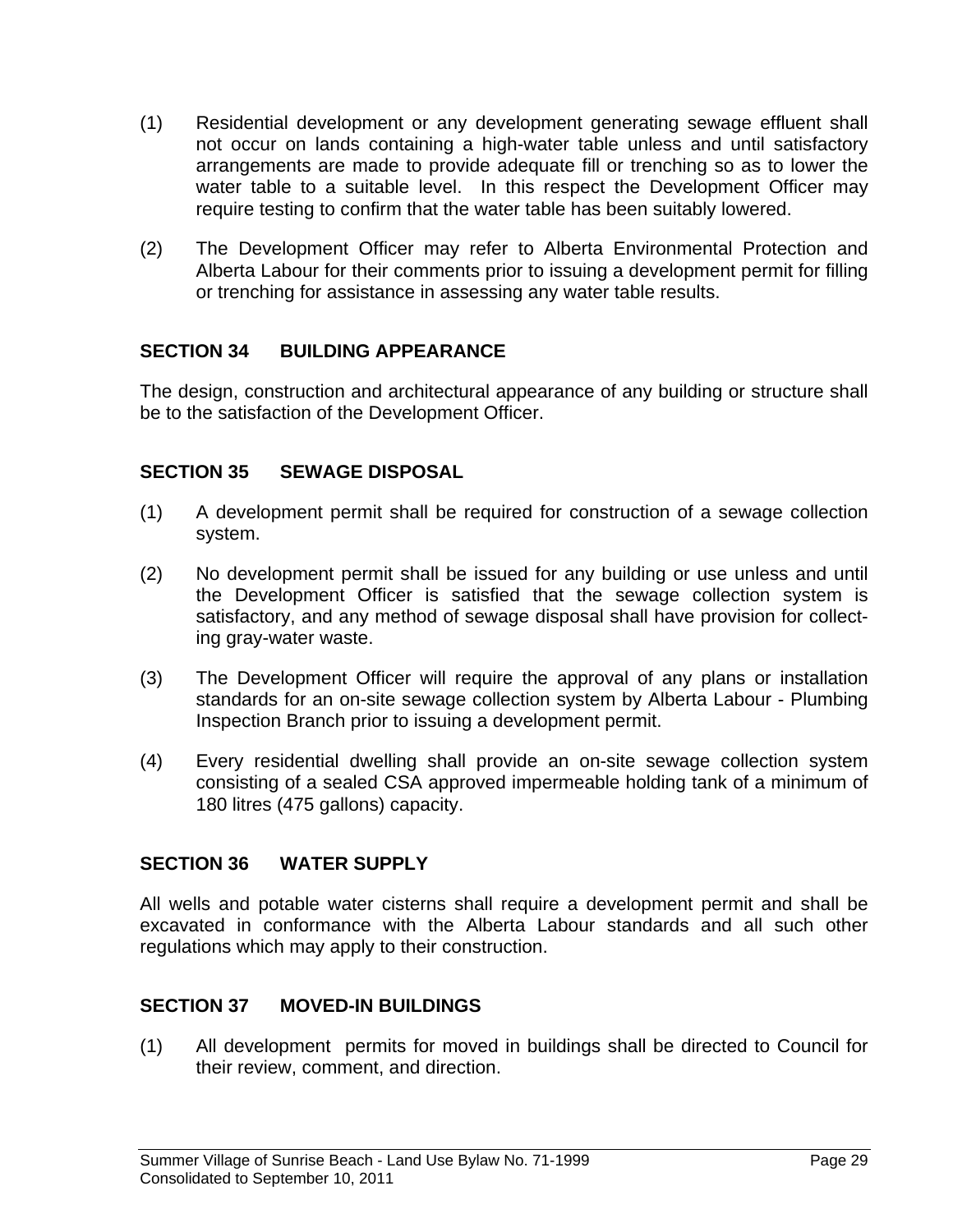- (2) Any person making application to move an existing building onto a lot as a main or accessory building shall:
	- (a) make an application for a development permit;
	- (b) provide photographs of the building showing each elevation and the general condition of the building; and
	- (c) state the present location and use of the building.
- (3) The Development Officer may, at his discretion, inspect the building, or cause the building to be inspected by a person he appoints, and shall determine the suitability of the building for the proposed use.
- (4) The Development Officer may, at his discretion, require that certain works of structural alterations, repair, or maintenance of the building and preparation of the proposed site be carried out as a condition of the issuance of the permit.
- (5) If these works are to be done after the building is moved onto the proposed site, the Development Officer may require that a performance bond be posted, substantially equal to the cost of the necessary works. The bond shall be released upon satisfactory completion of the work, but shall be forfeited if the work is not done.
- (6) Any travel or other costs incurred by the Development Officer is processing a development permit for a moved-in building shall be added to the fee for the development permit.

#### **SECTION 38 TEMPORARY LIVING ACCOMMODATION**

- (1) No recreational vehicle (holiday trailers, motor homes, campers or tent trailers) may be situated on a parcel and occupied for more than fourteen (14) consecutive days unless issues a development permit by the Development Officer.
- (2) A permit for temporary living accommodation shall be at the discretion of the Development Authority who shall consider the concerns of adjacent land owners and the nature of the development on adjacent lands.
- (3) At no time may more than two (2) recreational vehicles be parked on a parcel as a temporary living accommodation for a period in excess of 4 consecutive days unless otherwise approved by the Development Officer or Council;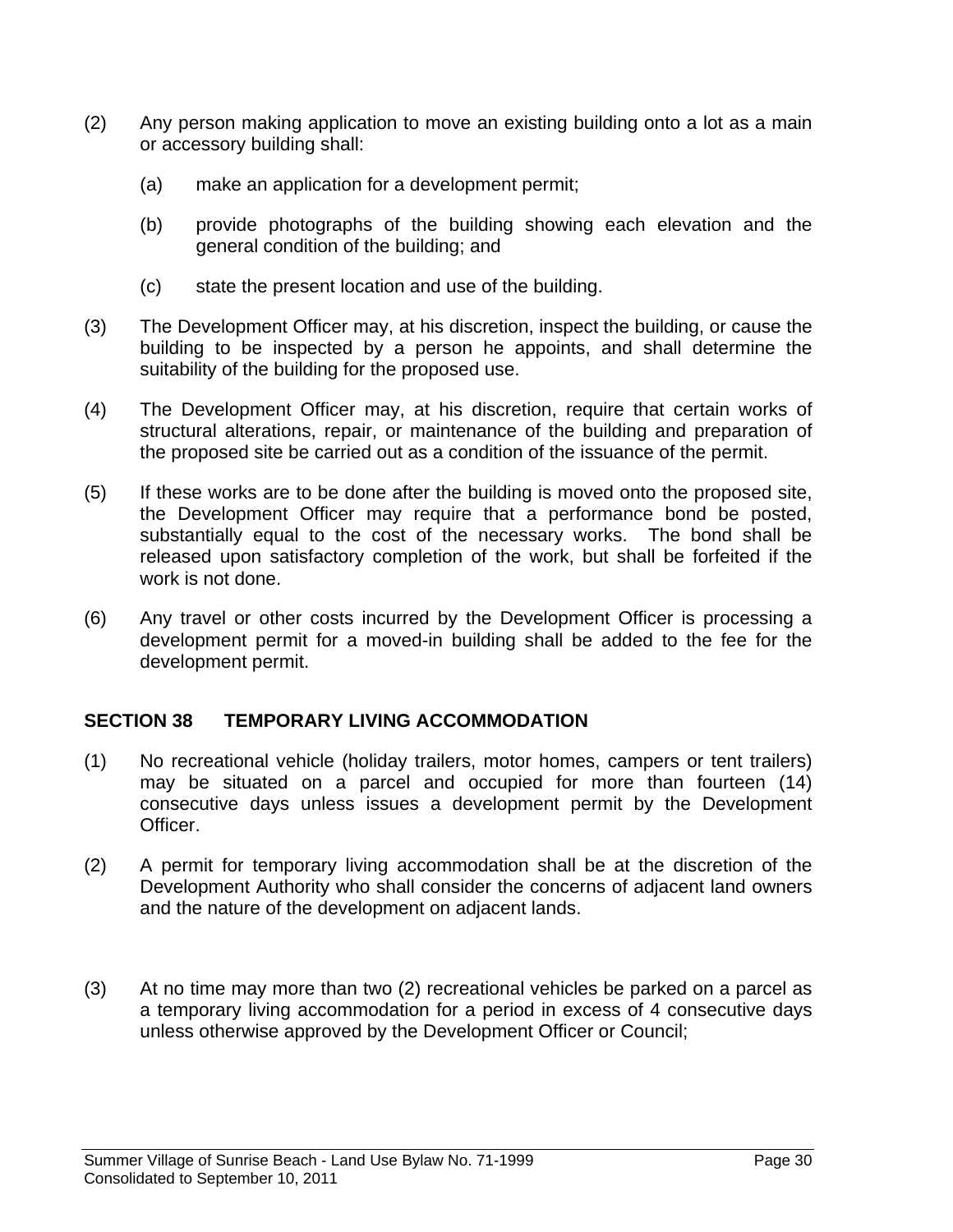- (4) The above Section 38(3) does not apply to recreational vehicles, that are not occupied and which are not located on a developed parcel for the purpose of storage.
- (5) At no time are R.V.'s to be parked on Summer Village property and used as a temporary or permanent place of residence.

#### **SECTION 39 BUILDING EXTERIORS**

(1) The exterior finish on all buildings shall be of permanent material satisfactory to the Development Officer.

#### **SECTION 40 STAGING OF CONSTRUCTION OF RESIDENTIAL DWELLINGS**

- (1) At the discretion of the Development Officer, a dwelling may be constructed in stages over a given period of time exceeding one (1) year provided that the applicant submits as part of the application for a development permit information as to the anticipated commencement and completion date and construction staging of the project.
- (2) The development permit shall be issued subject to the condition that it remains in effect for a specified time period only, the date to be based on the anticipated completion date of construction, at which point the permit shall expire.
- (3) In the event that construction of the dwelling is not completed within the effective time period of the development permit the development shall be deemed to be in contravention of that development permit and the Land Use Bylaw whereby the Development Officer may:
	- (a) issue another development permit with a specified expiry date subject to new information being submitted as to the timing and completion date of the project, or
	- (b) consider the issuance of a stop order regarding the proposed development.

#### **SECTION 41 NUMBER OF OFF-STREET PARKING STALLS REQUIRED**

(1) A building or use shall not be enlarged or added to, nor shall the use be altered unless provision is made in accordance with this Bylaw to increase the number of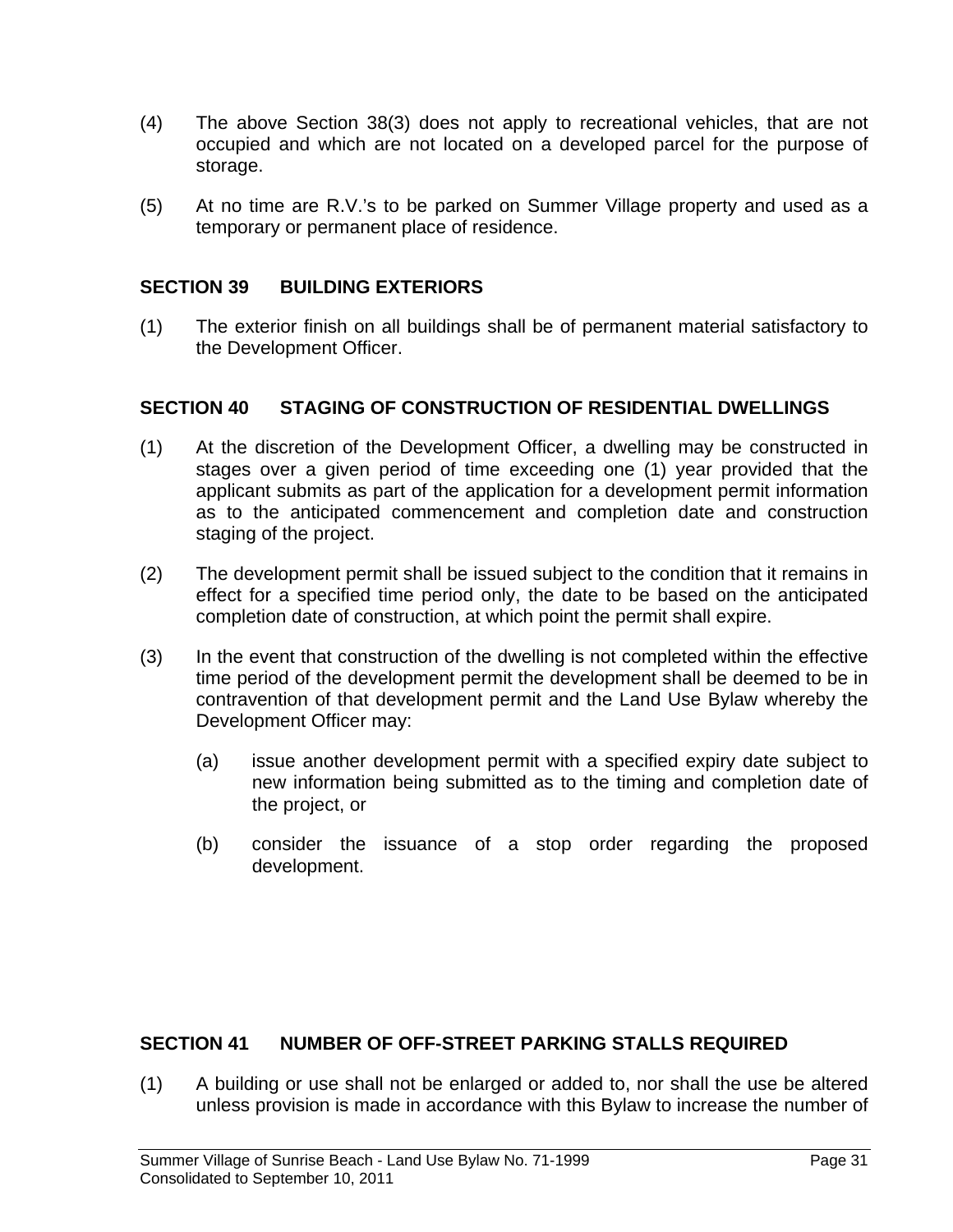parking stalls or loading spaces required on the total site for which the addition or change in use is proposed.

(2) The minimum number of off-street parking stalls required for each use of building or development shall be as follows:

| (a) | <b>Residential Single Detached</b><br>Dwelling                      | 2 spaces per dwelling.                                                                               |
|-----|---------------------------------------------------------------------|------------------------------------------------------------------------------------------------------|
| (b) | <b>Commercial Retail, Business,</b><br><b>Public Administration</b> | 1 space per 100.0 $m2$ of leasable<br>area.                                                          |
|     | <b>Eating Establishments</b>                                        | 1 space per four seating spaces.                                                                     |
|     | Hotels, Motels                                                      | 1 space per sleeping unit.                                                                           |
| (c) | Institutional Place of Worship                                      | 1 per 7.5 seating spaces or 1 per<br>7.0 m <sup>2</sup> (75.0 ft <sup>2</sup> ) used by the patrons. |
|     | <b>Schools</b>                                                      | 1 space per school hour employee.                                                                    |
| (d) | <b>Boat Launches</b>                                                | As required in Subsection (3).                                                                       |

- (3) Boat launches shall require a minimum of five parking spaces or such greater number as required by the Development Officer based on the size and frequency of use of the launch. Further, boat launch parking areas shall require curbs, markings and landscaping to the satisfaction of the Development Officer.
- (4) Where, in the opinion of the Development Officer, municipal parking facilities have previously been provided to specifically serve a proposed project, the number of parking stalls required on a site pursuant to Subsection (2) may be reduced accordingly.
- (5) The number of parking stalls required may be reduced where, in the opinion of the Development Officer, the parking required by various users on a site will vary according to time so that all needs as defined in this Bylaw can be met at any given time by a reduced number of stalls.
- (6) In the case of a use not specified in Subsection (2), the number of stalls provided shall be the same as for a similar use as determined by the Development Officer.
- (7) Where a development on a parcel falls within more than one use of a building or development, the required number of spaces shall be the sum of the requirements for each of the uses as specified under Subsection (2).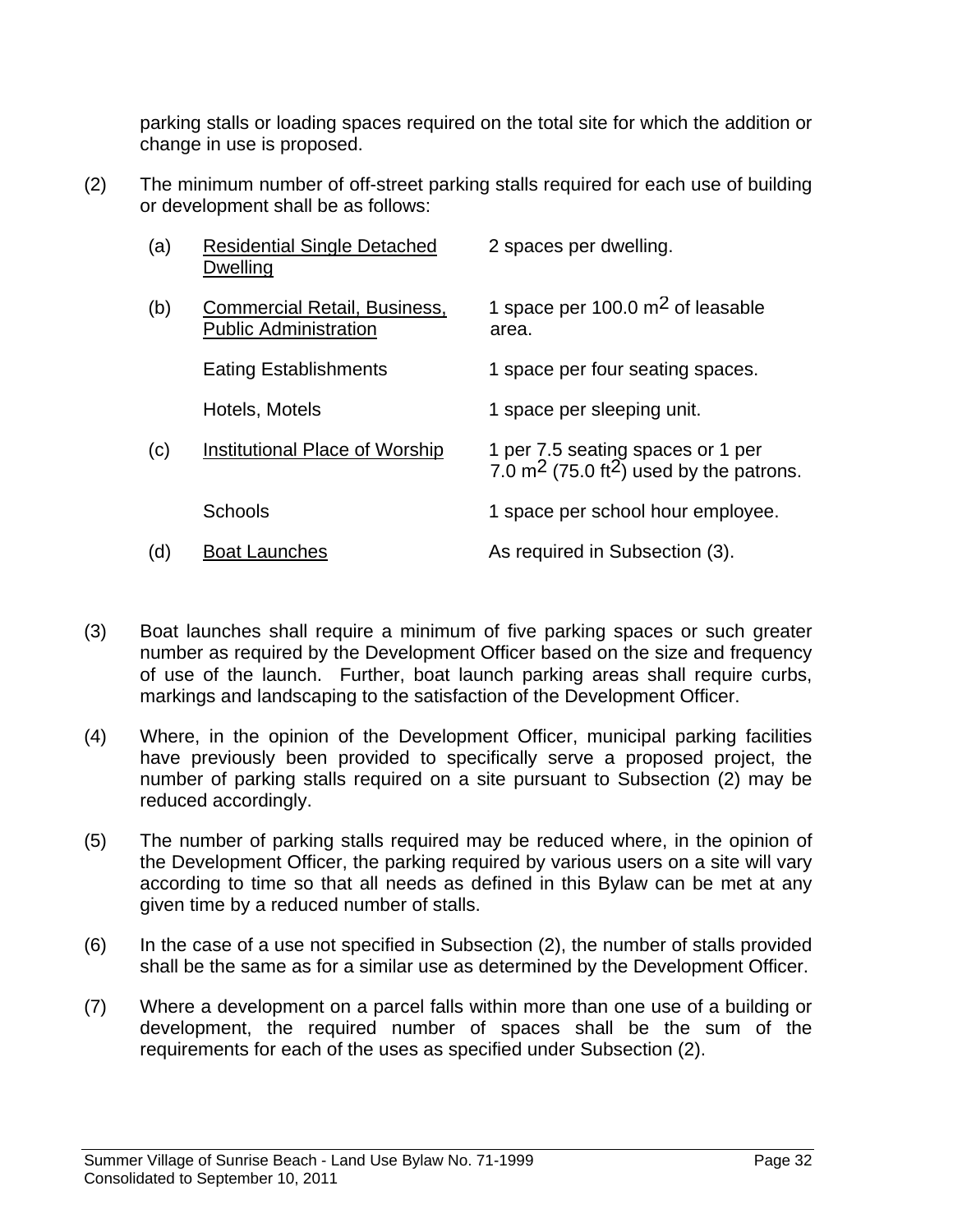- (8) Where there is a fractional number of parking spaces required by this Bylaw, the next highest number of stalls shall be provided.
- (9) No development shall be permitted unless all parking needs are accommodated on site.

#### **SECTION 42 HOME OCCUPATIONS**

- (1) Home occupations shall be limited to those areas which do not interfere with the rights of other residents to quiet enjoyment of a residential neighbourhood. Home occupations shall not be a primary use of the residential building, or garage, and shall not:
	- (a) involve the storage of goods in the public view, a change in appearance of the residence or its accessory buildings, unless approved by the Development Officer,
	- (b) require alterations to the building unless the alterations area approved by the Development Officer, and
	- (c) shall not employ any employees who do not reside on-site.
- (2) Development approval for home occupations business signage shall be at the discretion of the Development Officer.
- (3) Home occupations shall initially be approved for a period not exceeding one year. At that time, the application may be extended at the discretion of the Development Officer, for the period of time that the property is occupied by the Applicant whom the home occupation was approved for.
- (4) All permits for home occupations shall be subject to the condition that they may be reviewed, and possibly revoked at any time, if, in the opinion of the Development Officer, the use is or has become detrimental or otherwise incompatible with the amenities of the neighborhood.
- (5) At all times, the privacy of the adjacent dwellings shall be preserved and shall not unduly offend the surrounding residents by way of excessive lighting, noise, traffic, congestion, late visitations by clients, etc.

Bed and Breakfast Operations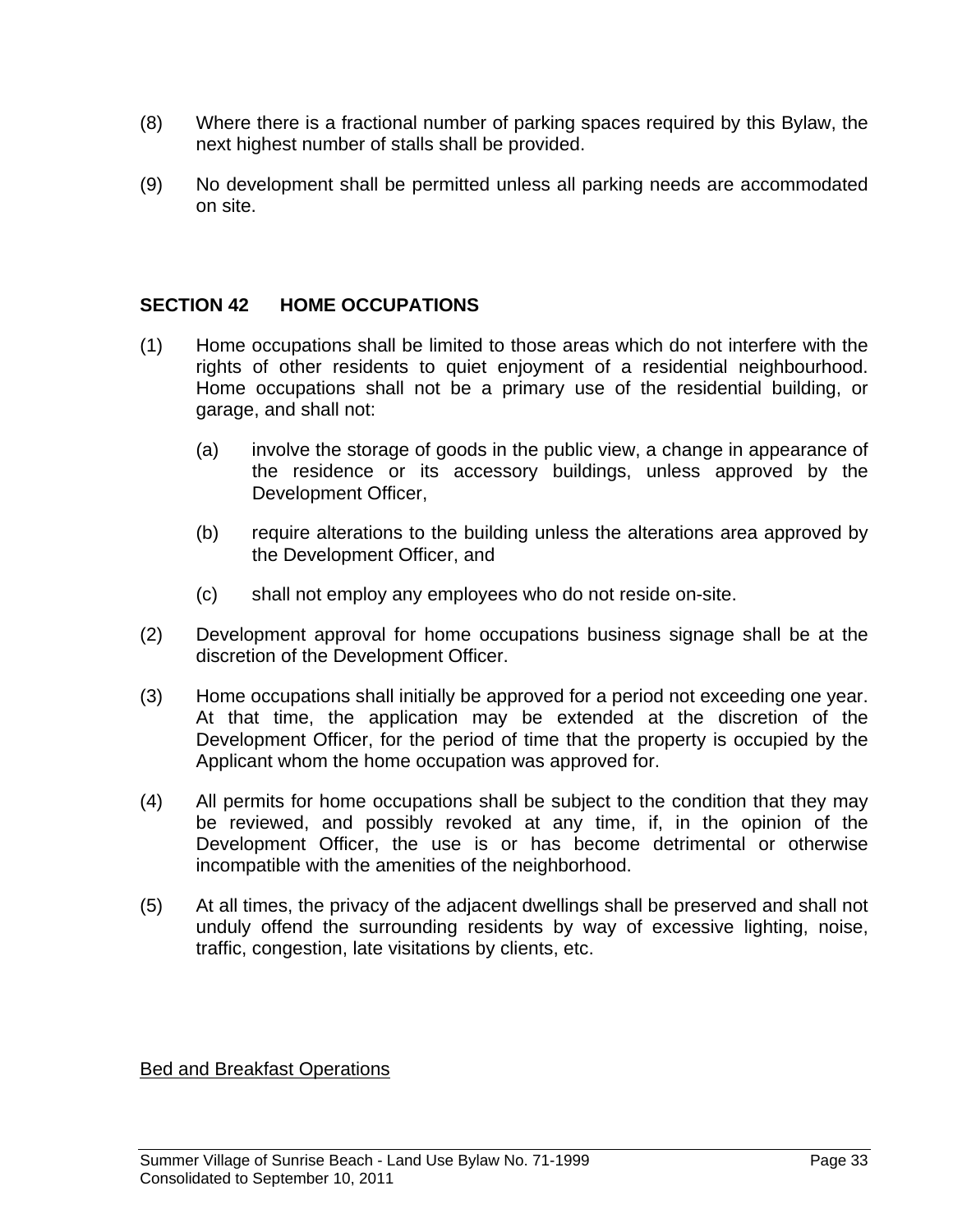In addition to all other provisions and requirements of this Section of the Bylaw, the following additional requirements shall apply to home occupations in the form of bed and breakfast operations, as defined in Section 7 of this Bylaw.

- (6) Persons wishing to operate a bed and breakfast operation shall be required to apply for a development permit from the Summer Village of Sunrise Beach.
- (7) A bed and breakfast operation shall be limited to the residential land use districts and shall be contained entirely within the principal building.
- (8) A bed and breakfast operation shall be limited to one meal provided on a daily basis to registered guests only with such meal being prepared in one common kitchen and served in one common room.
- (9) In addition to the off-street parking requirements for the dwelling/dwelling unit itself, as stipulated in this Bylaw, 1(one) off-street parking space per rented guest room shall be required for a bed and breakfast operation.

#### **SECTION 43 POTENTIAL FLOOD HAZARD AREAS**

- (1) Development on land which may be subject to flooding may be discouraged, especially on lands which are within the 1:100 year flood-plain, as determined by Alberta Environmental Protection and the Summer Village.
- (2) Any development permit issued development within the 1:100 year flood-plain may have as a condition of approval, a restricted covenant registered against the title of the subject property related to the approved development.
- (3) In reviewing a development permit application for a development on a site which may be subject to flooding or that is located in a designated flood-plain, the Development Officer may consider flood damage reduction measures and may approve the proposed development subject to any or all of the following:
- I. the usage of piles, posts, or piers to raise the development above the identified flood level;
- II. "wet flood proofing" standards which allow basements to be flooded without significant damage to the structure;
- III. other flood damage reduction measures as approved by Canada Mortgage and Housing Corporation;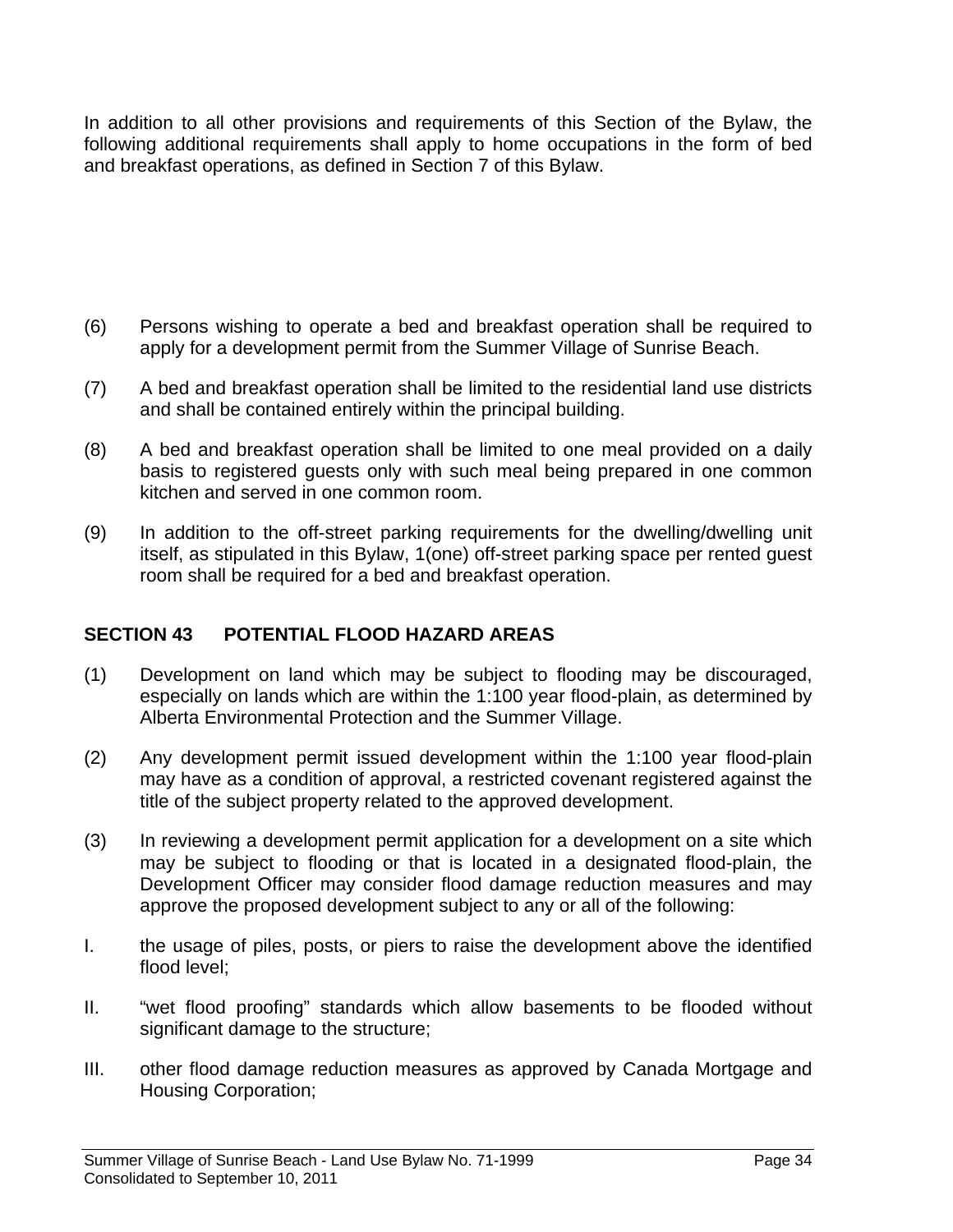- IV. diking of the watercourse;
- V. increased development setbacks from the watercourse;
- VI. specification of specified development locations and/or orientations;
- VII. the usage of back-flow prevention valves (stop valves);
- VIII. any other flood measures deemed necessary by the Development Officer;
- IX. a certificate from a qualified professional engineer certifying that the design for the proposed development was undertaken with full knowledge of the potential for flooding on the subject property; and
- X. comments and recommendations from Alberta Environmental Protection.
- (4) In flood hazard areas, new development shall not be allowed unless it complies with the Canada Mortgage and Housing Corporation standards for flood-proofing of buildings.
- (5) Development in areas with a potential to be flooded may have, at the discretion of the Development Officer, a restrictive covenant related to the approved development registered against the certificate of title of the subject property.
- (6) Development on lands which have a gross slope in excess of 15% shall be accompanied by a site plan designed and approved by a professional engineer.

#### **SECTION 44 ENVIRONMENTALLY SENSITIVE LANDS**

- (1) Development on lands which are designated or deemed by the Development Officer to be environmentally sensitive shall be discouraged.
- (2) When reviewing an application for development on environmentally sensitive lands, the Development Officer shall consider the following:
	- (a) the impact of the proposed development on the subject and surrounding area;
	- (b) the soil types and conditions of the area surrounding the subject property;
	- (c) any information on the past history of the subject property and surrounding area from a geo-technical perspective; and
	- (d) comments and recommendations from Alberta Environmental Protection.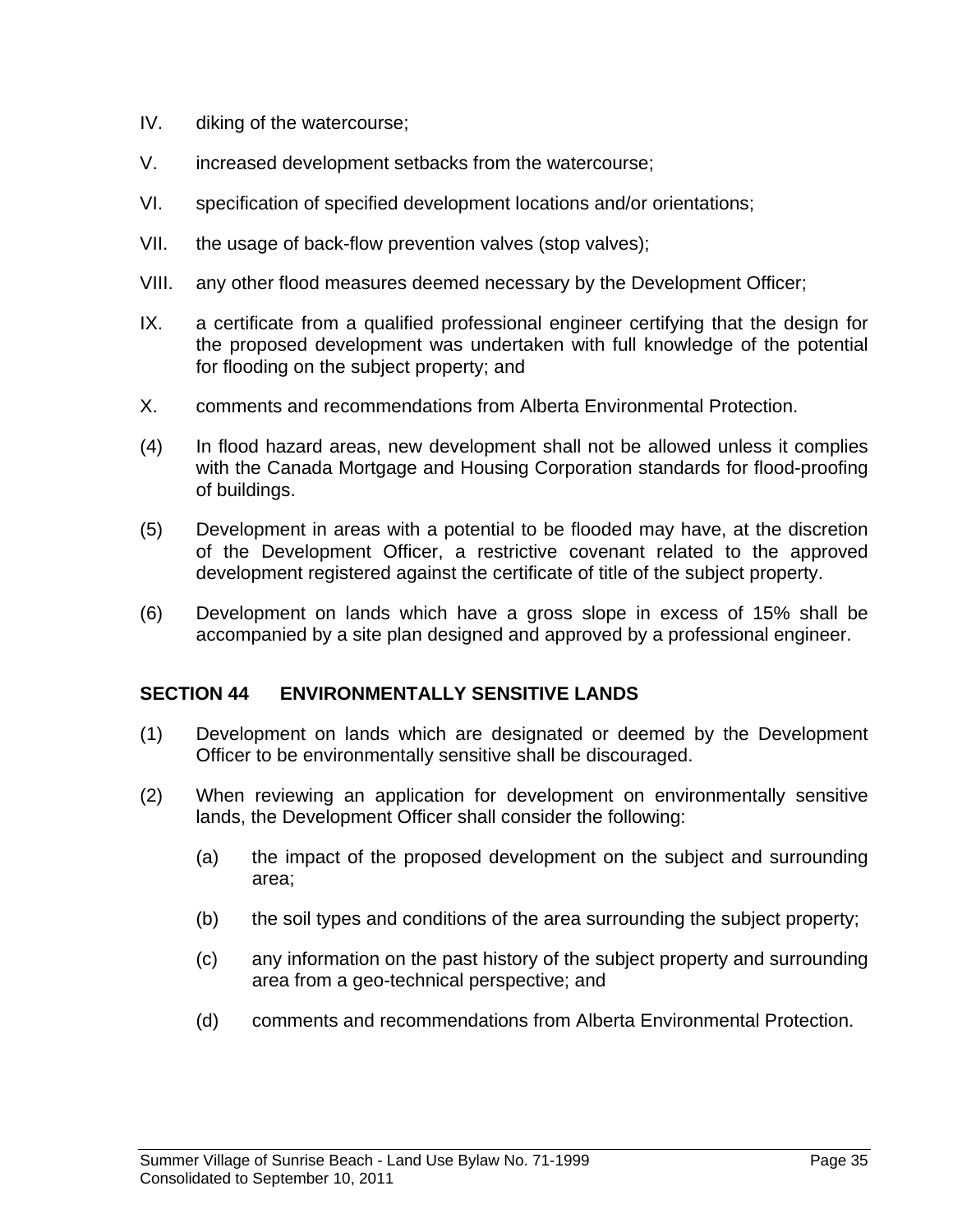- (3) As part of the development permit application, the Development Officer may require a geo-technical study, prepared by a qualified geo-technical engineer, addressing the proposed development. The geo-technical study will establish building setbacks from property lines based upon land characteristics of the subject property.
- (4) The Development Officer may require the following as a condition of approval for a development permit application on land which is considered environmentally sensitive:
	- (a) that measures be taken to ensure that infiltration into area slopes, the subject property, and adjacent lands are minimized, and
	- (b) the registration of a restrictive covenant against the certificate of title of the subject property related to the approved development.

#### **SECTION 45 LANDSCAPING**

Any area to be landscaped may, at the discretion of the Development Officer, be left in its natural state, or be loamed and planted with grass, trees, shrubs, and/or flowers, or similar materials or a combination thereof, which will enhance the appearance of the site and complement the development on the site.

#### **SECTION 46 KEEPING OF ANIMALS**

- (1) No person shall keep or permit to be kept in any part of the yard in any Summer Village Residential District:
	- (a) animals, livestock, or poultry with the exception of dogs, cats, and such other usual domestic pets as are kept indoors, providing always that domestic pets are kept under the condition that they do not act as a nuisance or reduce the amenities of the area; and
	- (b) any pets or domestic animals on a commercial basis, except for an approved pet store or kennel.

#### **SECTION 47 SIGNS**

- (1) No signs or advertising structures of a commercial, direction, or informative nature shall be erected on land or affixed to any exterior surface of any building or structure unless an application for this purpose has been approved and a development permit has been issued.
- (2) No signs or advertising structures or signboards shall be erected on or affixed to public property without the prior consent of the appropriate public body.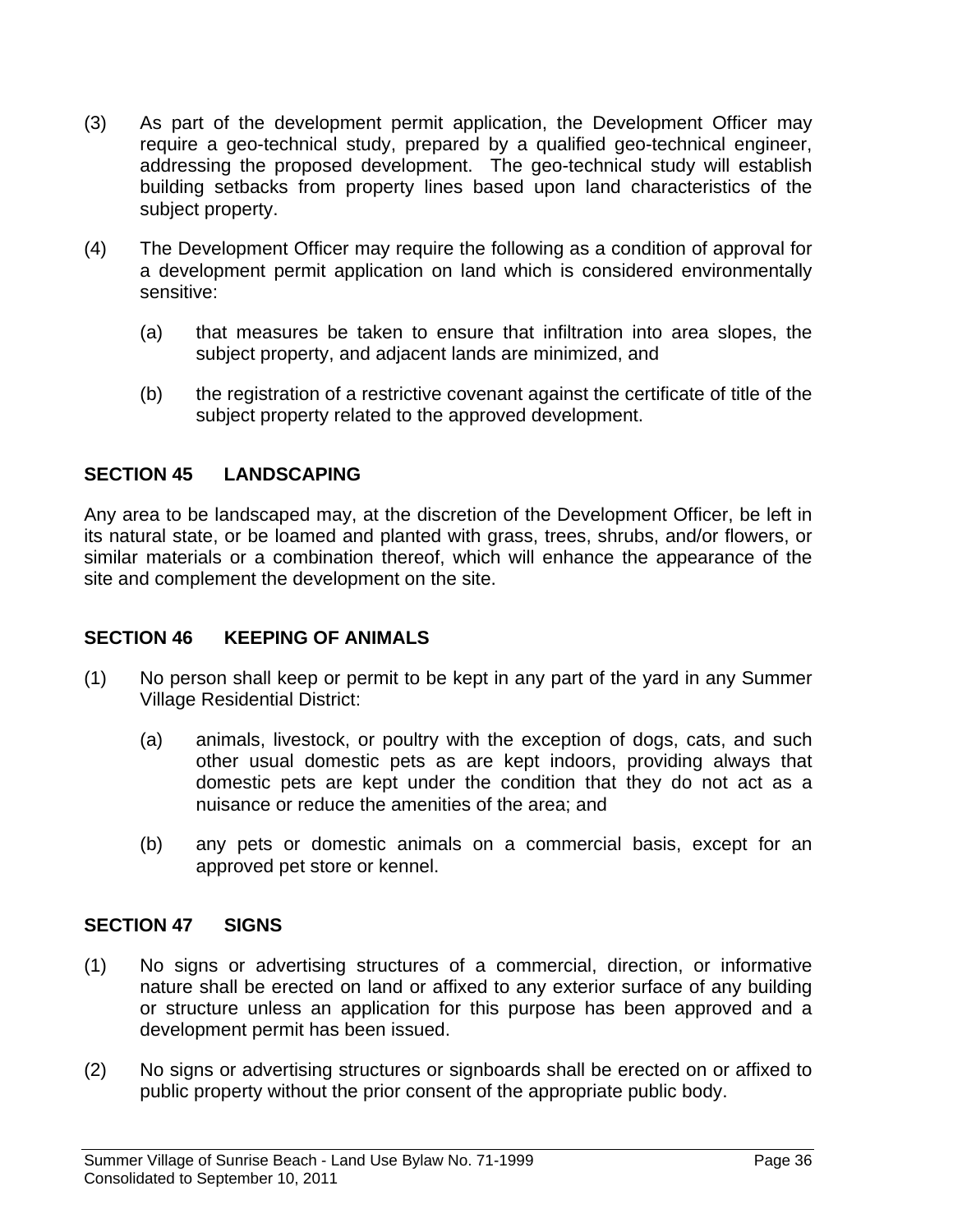- (3) Notwithstanding the generality of the above or the above provisions, the following signs may be erected on land or affixed to the exterior of a building or structure without application for a Development Permit, provided that no such signs are illuminated:
	- (a) signs for the purpose of identification, direction, and warning;
	- (b) signs related to a person, partnership or company carrying on a profession, business or trade;
	- (c) signs related to an institution of a religious, educational, cultural, recreational, or similar character; provided that the sign noes not exceed a maximum of 3.7  $m^2$  (12 ft<sup>2</sup>) and is limited to one such sign per lot; and
	- (d) advertisements in relation to the function of public or quasi-public bodies.
- (4) No sign or advertisement shall resemble or conflict with a traffic sign.
- (5) All advertisements shall be kept in a clean, safe, and tidy condition.
- (6) Signs related to home occupations shall be limited to 1.0 ft.<sup>2</sup> and must be attached to the respective residence.
- (7) No signs or advertising structures of any kind shall be permitted adjacent to a highway unless the prior approval or the local road authority has been obtained.
- (8) Signs to be placed on a lot on a temporary basis shall be subject to a separate bylaw adopted by the Summer Village of Sunrise Beach.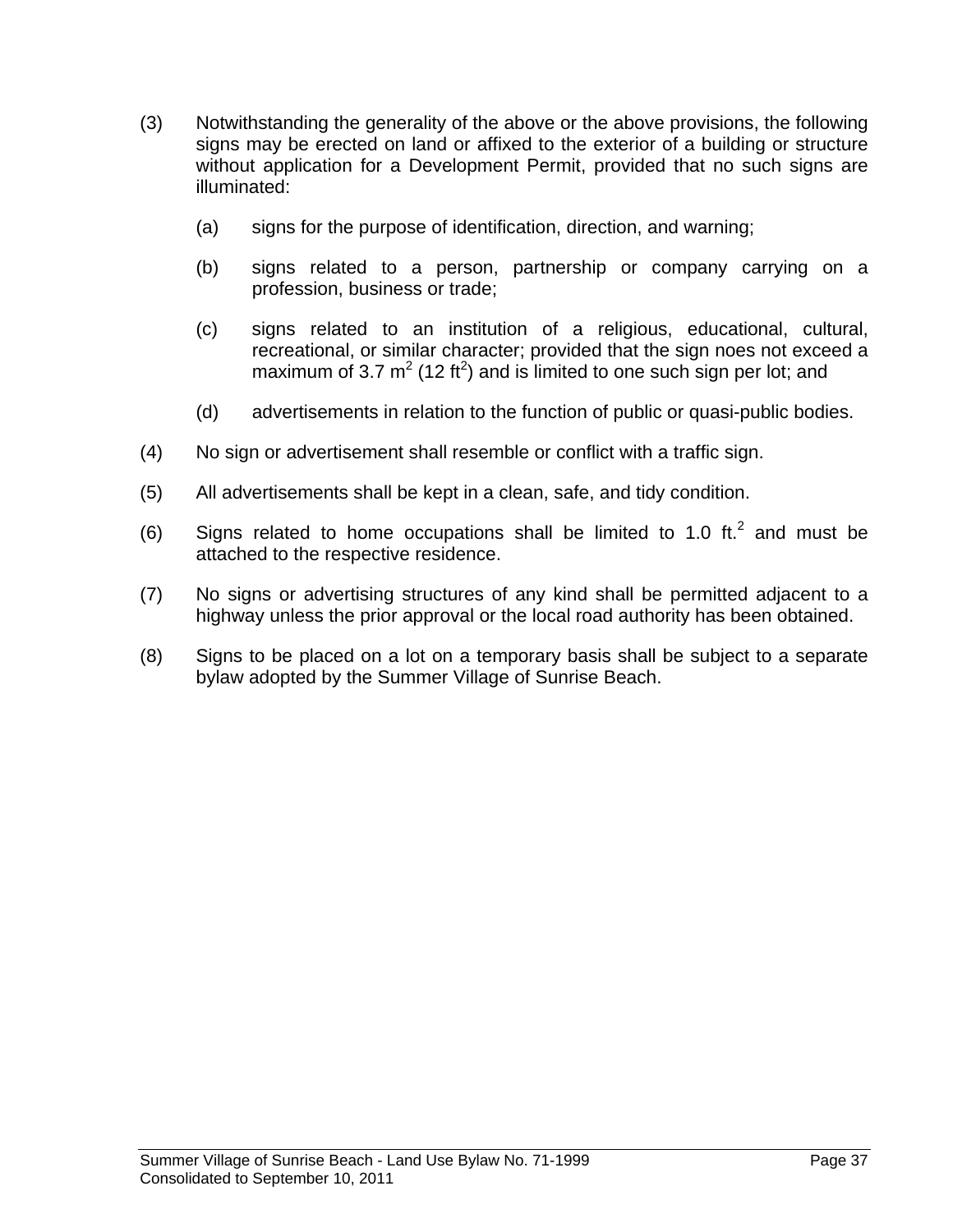## **PART VII - THE ESTABLISHMENT OF DISTRICTS AND DISTRICT REGULATIONS**

#### **SECTION 48 LAND USE DISTRICTS**

The municipality is hereby divided into the following districts:

| <b>District Designation</b>   |
|-------------------------------|
| <b>Residential District</b>   |
| <b>Commercial District</b>    |
| <b>Recreational District</b>  |
| <b>Urban Reserve District</b> |
|                               |

#### **SECTION 49 LAND USE DISTRICT MAP**

- (1) Land use districts specified under Section 45 are described in the short form on the LAND USE DISTRICT MAP.
- (2) The district boundaries are delineated on the LAND USE DISTRICT MAP. Where uncertainty arises as to the precise location of the boundary of any district, the following rules shall apply:
	- (a) Where district boundaries are shown to approximate the following, they shall be deemed to be:
		- i) the parcel boundaries, or
		- ii) the municipal boundaries.
	- (b) District boundaries not referenced specifically to items indicated in clause (a) shall be determined on the basis of the scale of the map.
	- (c) Where land use districts have been established in accord with a proposed subdivision of land, the districts shall be understood to conform to the Certificate of Title or the plan of survey when registered in a Land Titles Office. Prior to the registration, the district boundary shall be determined on the basis of the scale of the map.
- (3) The district regulations of this Bylaw do not apply to roads, lanes or other public thoroughfares.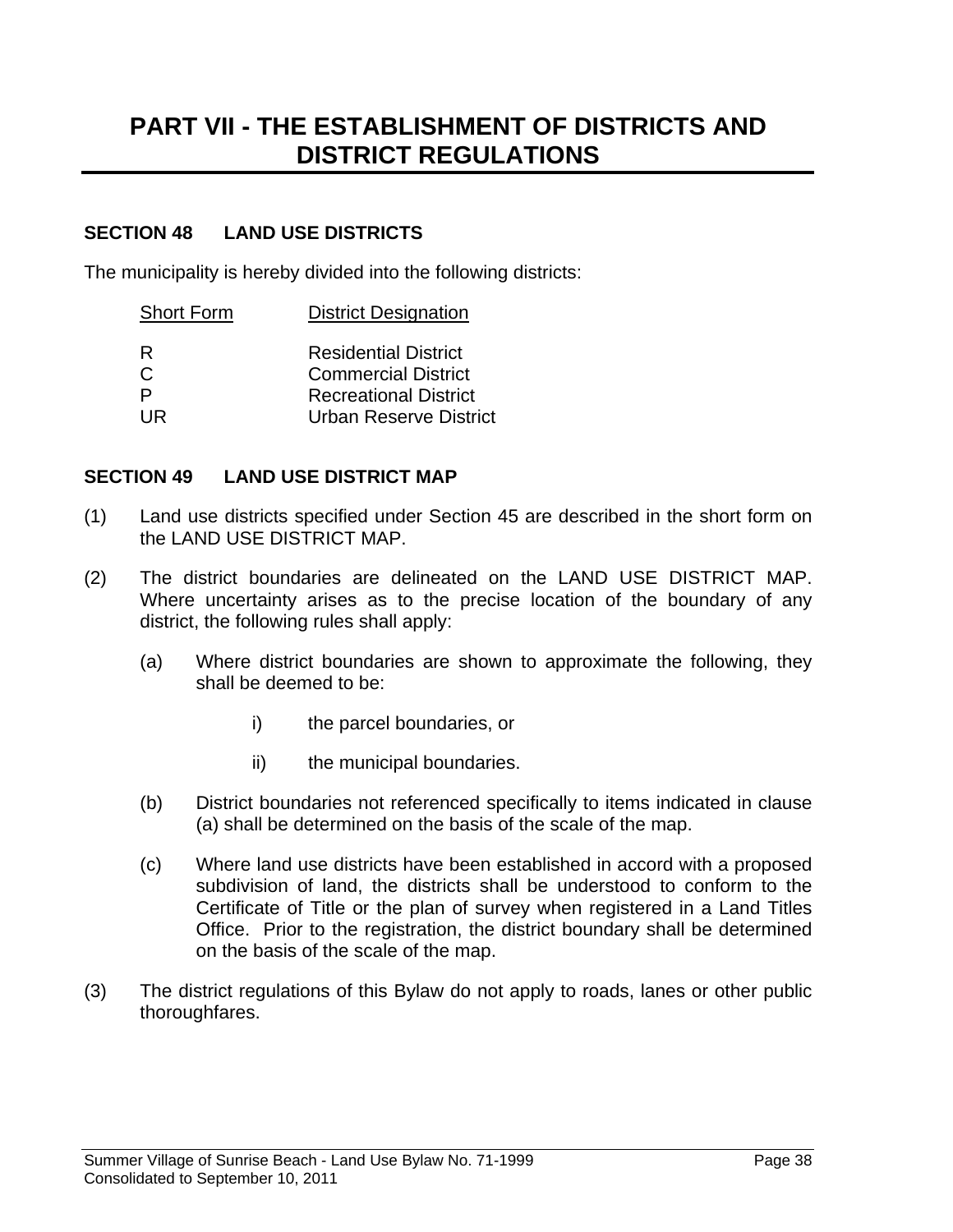#### **SECTION 50 R - RESIDENTIAL DISTRICT**

#### (1) Primary Purpose of District

 The primary purpose of this District is to provide for low density stick-built dwellings and modular homes in a lake shore setting.

- (2) Permitted Uses Contract Contract Contract Point Discretionary Uses
	- **S**ingle detached dwelling
	- **M**odular home
	- **P**ublic park

- **A**ccessory use home occupation
- **P**ublic utility building and operation
- **A**ccessory building
- **H**ome occupation
- **H**olding tank
- **W**ell

#### (3) Dwelling Density

No more than one single detached dwelling or modular home may be established on a lot.

- (4) Site Requirements
	- (a) Coverage of all buildings shall not exceed 30% of the total site area.
	- (b) Minimum floor area per dwelling unit (not including attached garage) 74.3 m<sup>2</sup> (800.0 ft<sup>2</sup>).
	- (c) Maximum Height:

 The height of structures shall be at the discretion of the Development Officer, but shall not exceed the maximum height that can be effectively serviced by the fire authority.

#### (d) Minimum Front Yard Setback:

Shall be at the discretion of the Development Authority who shall have concern for development or potential development on adjacent parcels, but in no case shall a front yard setback be less than 7.0 m (22.9 ft).

- (e) Minimum Side Yard Setback:
	- (a) Side yards shall total at least 20% of the parcel width with each side yard being at least 1.5 m (4.9 ft) and 2.3 m (7.5 ft) for buildings 7.6 m (24.9 ft) or more in height.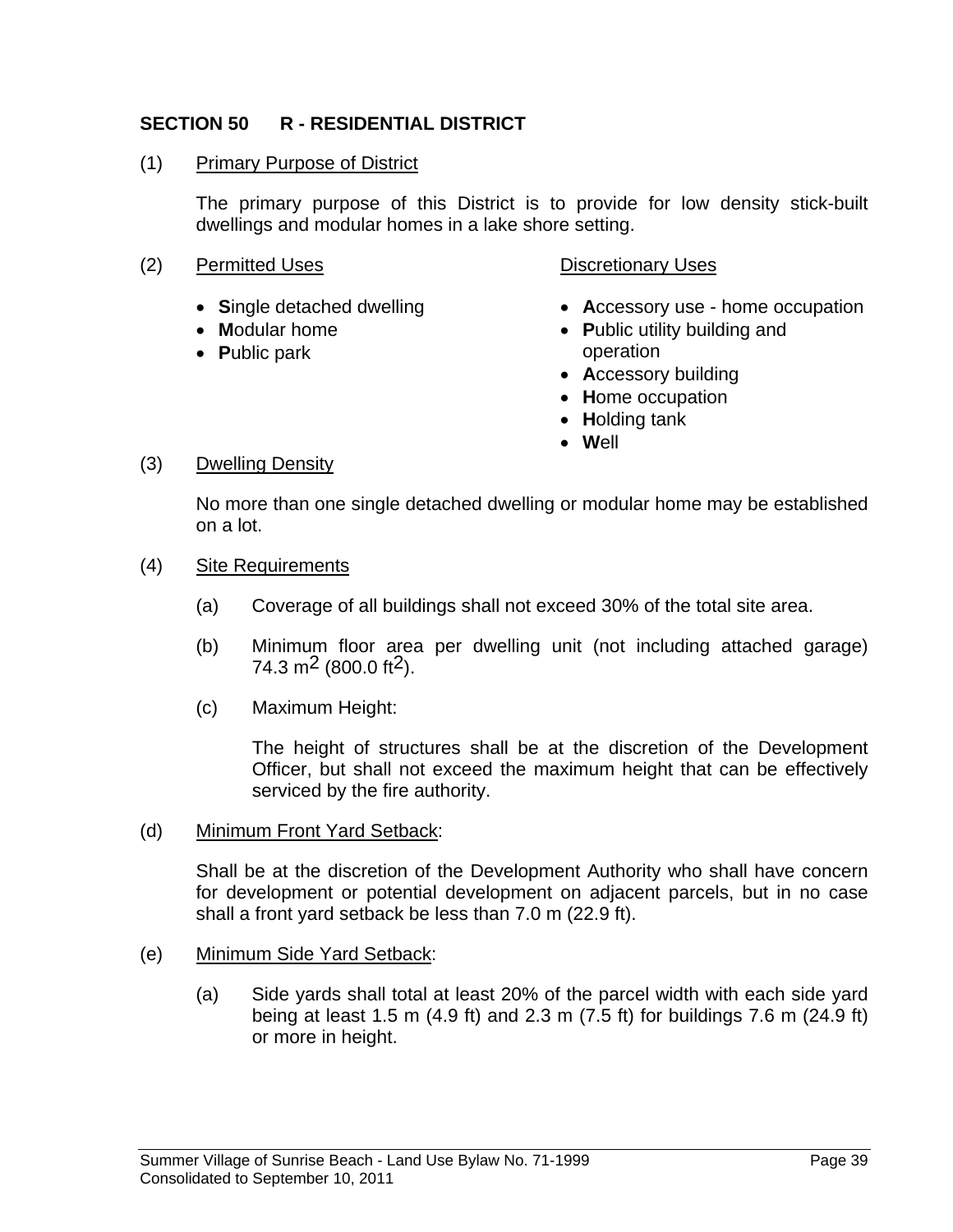- (b) Notwithstanding the above, where a parcel has vehicular access from the front only, one side yard setback must be a minimum of at least 3.2 mm (10.5 ft) except where an attached garage or carport is provided.
- (f) Minimum Rear Yard Setback:

A rear yard setback shall be provided of not less than 8.0 m (26.2 ft)."

#### (g) Length to Width Ratio

No Dwelling in this district shall have a length to width (or width to length) ratio of greater than 2.0:1. This rule shall not apply to those portions of a dwelling which are deemed by the development authority to be either deck or attached garage.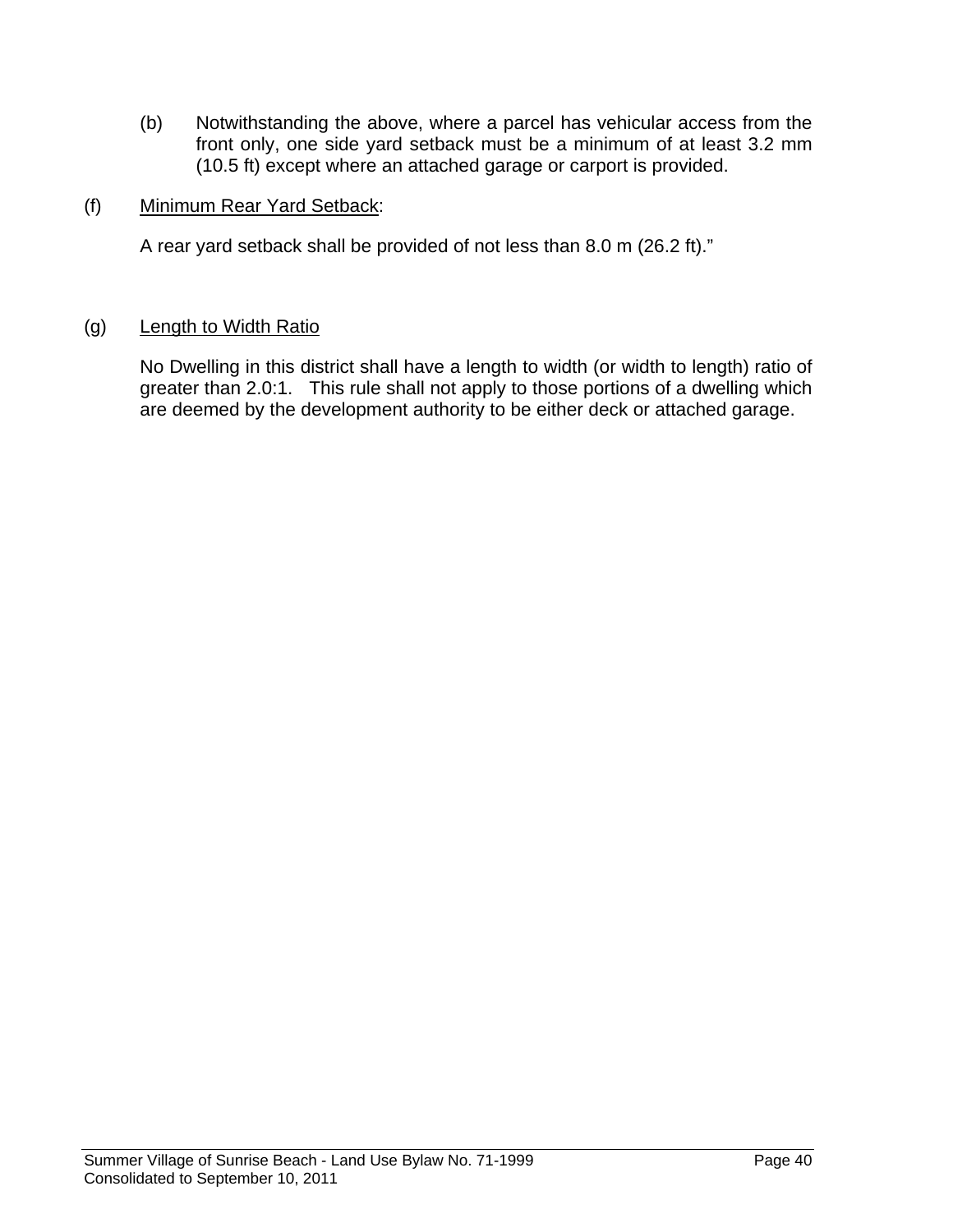#### **SECTION 51 C - COMMERCIAL DISTRICT**

#### (1) Primary Purpose of District

 This primary purpose of this District is to allow for the development of commercial and associated uses to service the community.

- (2) Permitted Uses Contract Contract Discretionary Uses
	- **R**etail store
	- **E**ating establishment
	- **P**ersonal service shop
	- **S**ervice station
	- **M**otel and hotel
	- **P**ublic use
	- **A**ccessory building and use

- **D**ay care facility
- **D**rive in
- **D**welling attached to a commercial use
- **R**ecreational use
- **C**lubhouse or lodge
- **R**ecreation vehicle park
- **C**hurch
- **H**olding tank
- **W**ell

(3) Site Coverage

Coverage of all buildings shall not exceed 50% of the total site area.

(4) Minimum Front Yard Setback

Minimum setback 8.0 m (26.2 ft).

(5) Minimum Side Yard and Rear Yard Setbacks

1.5 m (4.9 ft) when adjacent to a residential district.

(6) Adjacent Developments

 The design, siting, landscaping, screening and buffering of all developments shall minimize and compensate for any environmental problems or objectionable aspects imposed upon or occurring from existing or potential development in abutting districts.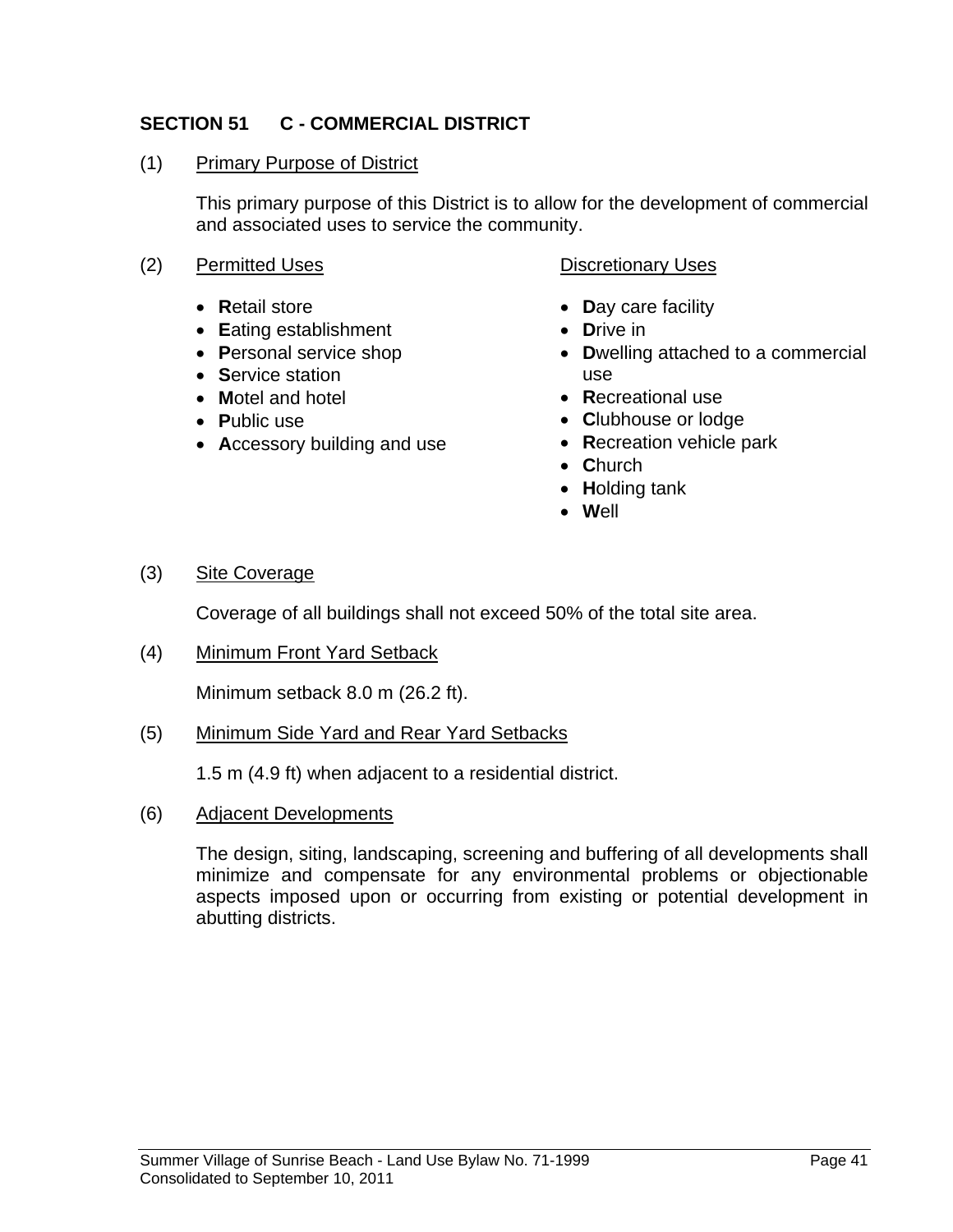#### **SECTION 52 P - RECREATIONAL DISTRICT**

(1) Primary Purpose of District

 The primary purpose of this District is to provide land for the development of recreational pursuits for the use and enjoyment of the residents of and visitors to the Summer Village of Sunrise Beach.

#### (2) Permitted Uses **Discretionary Uses**

- **R**ecreational use
- **C**hurch
- **P**ublic use

- **R**ecreation vehicle park
- **H**olding tank
- **W**ell
- **A**ccessory building and use

#### (3) Development Regulations

 All site regulations shall be at the discretion of the Development Officer. The design, siting, landscaping, screening and buffering shall minimize and compensate for any objectionable aspects or potential incompatibilities with development in abutting districts.

#### (4) Parking and Loading

 The provision for parking and loading shall be at the discretion of the Development Officer except as otherwise specified within this Bylaw.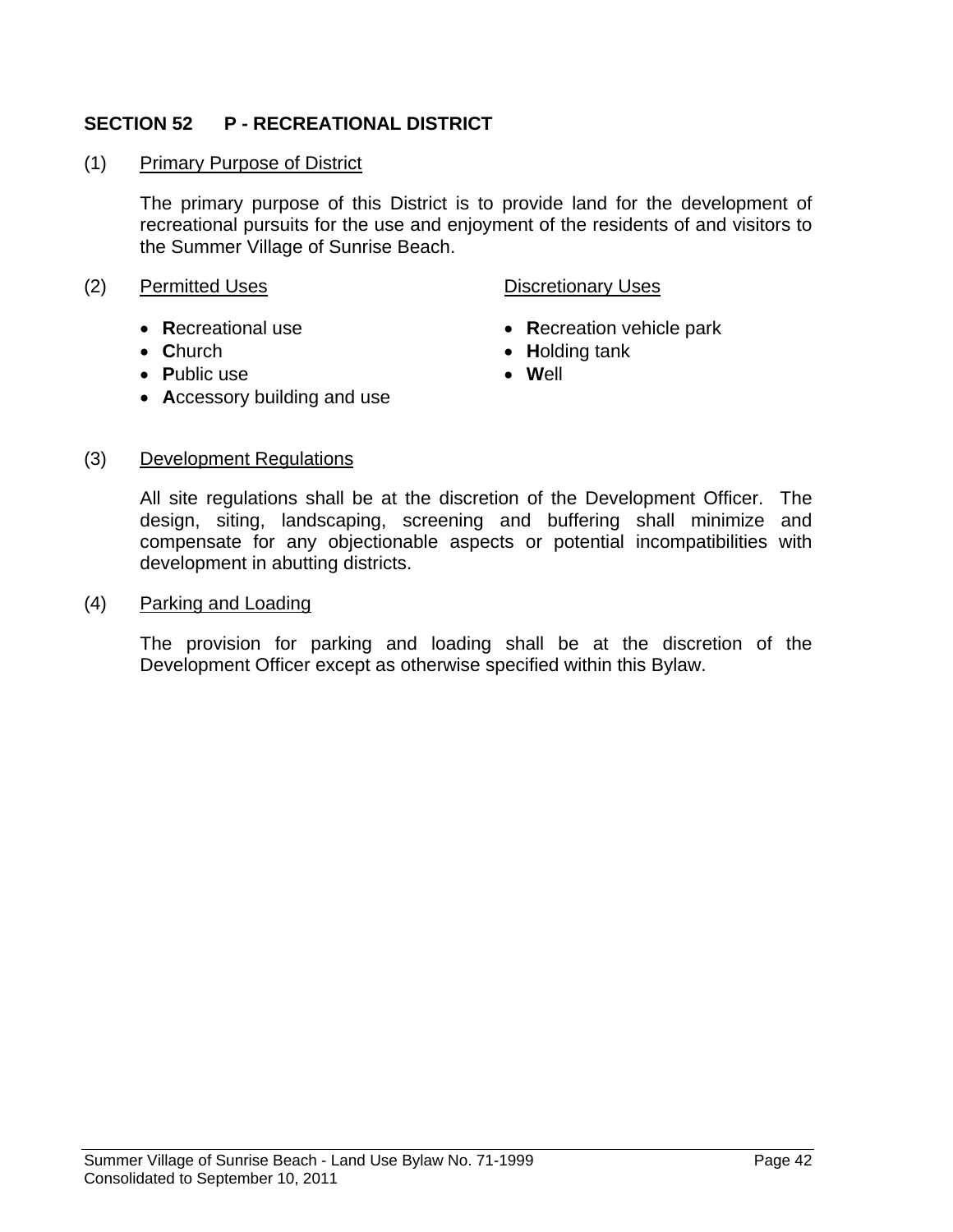#### **SECTION 53 UR - URBAN RESERVE DISTRICT**

#### (1) Primary Purpose of District

 This primary purpose of this District is to reserve for urban development, those areas of the municipality which are rural in character and may be developed for urban uses in the future.

#### (2) Permitted Uses **Discretionary Uses**

- **E**xtensive agriculture
- **P**ublic park
- **S**mall animal breeding and boarding **R**ecreation vehicle park establishment
- **P**ublic use
- **G**reenhouse or plant nursery
- **S**ingle detached dwelling
- **A**ccessory building or use
- **H**ome occupation
- **M**odular Home

#### (3) Development Regulations

- (a) Minimum side yard, rear yard and front yard setbacks shall be at the discretion of the Development Officer.
- (b) The Development Officer may specify the length of time a use is allowed to remain in this District having regard to the servicing and future development of land.

- **N**atural resource development
- **R**ecreational use
- 
- **E**xtensive livestock
- **H**olding tank
- **W**ell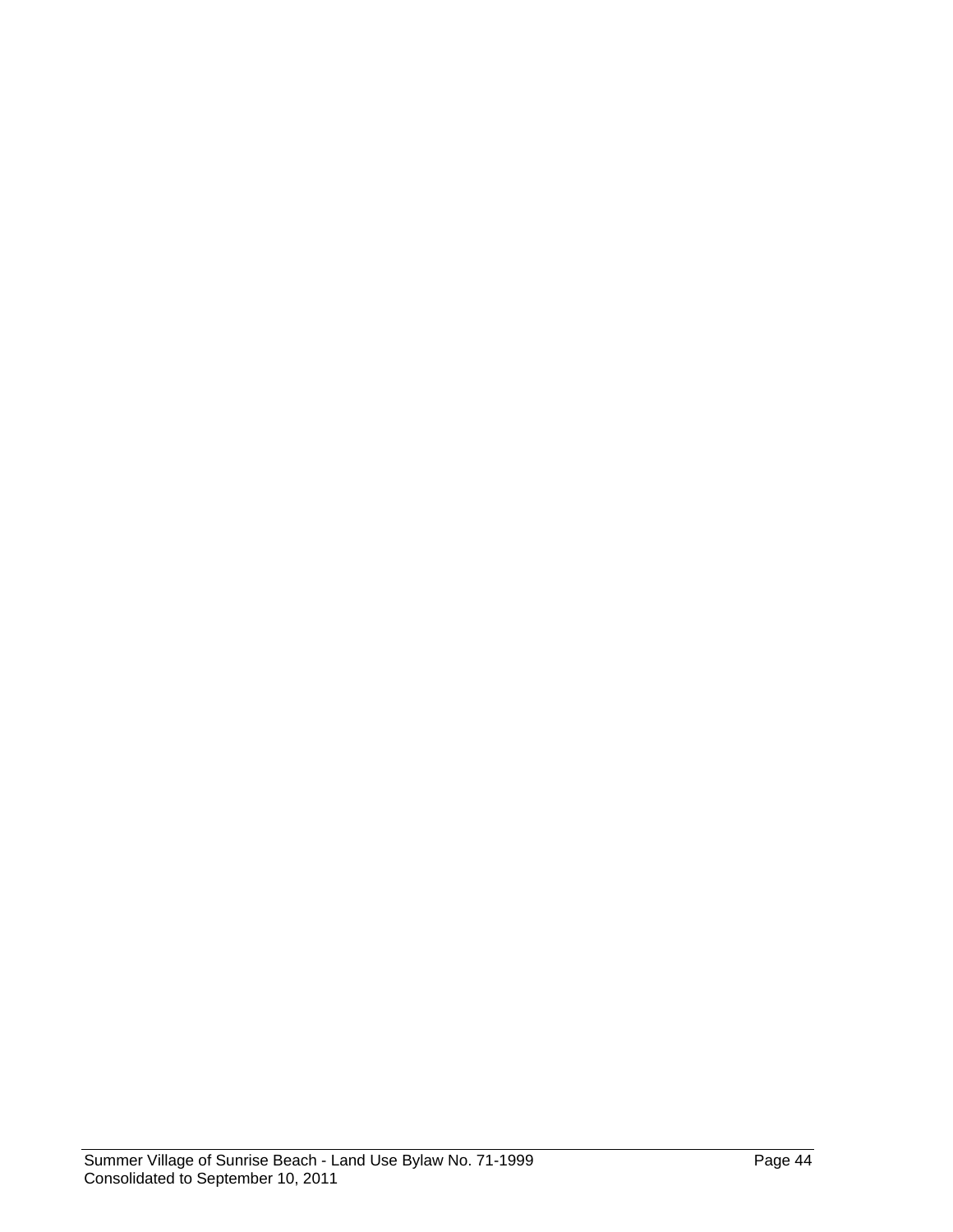# **FORMS**

## **SCHEDULE "A"**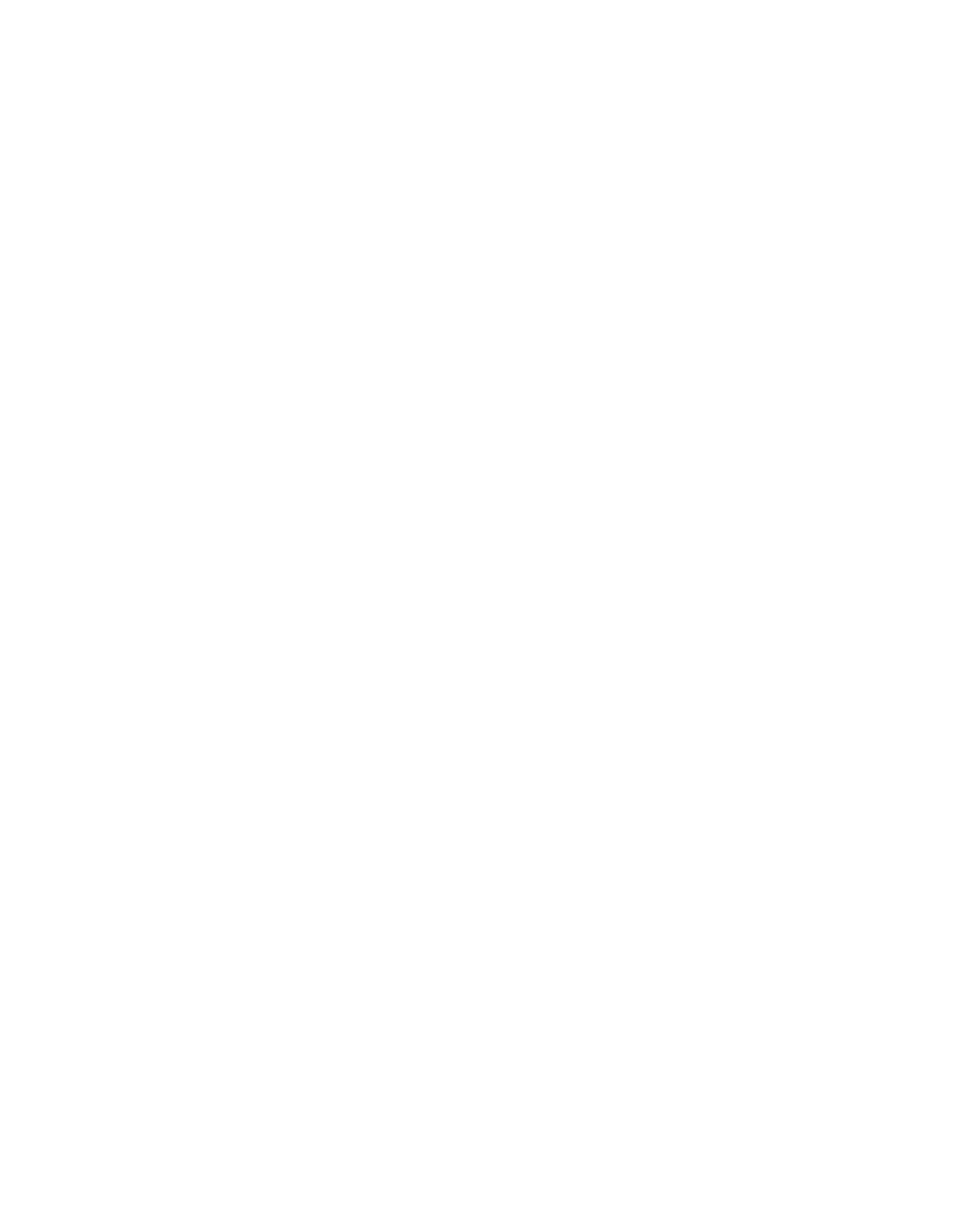

## **Summer Village of Sunrise Beach**

**Development Services Box 2945, Stony Plain, AB., T7Z 1Y4** 

**Phone (780) 718-5479 Fax (866) 363-3342** 

 **Email:** pcm1@telusplanet.net

#### ------------------------------------------------------------------------------------------------------------ **DEVELOPMENT PERMIT APPLICATION FORM**

| Application No:<br>Permit Fee: ______________________ | <b>Make Cheque Payable to: Tony Sonnleitner</b>                            |
|-------------------------------------------------------|----------------------------------------------------------------------------|
|                                                       | <b>SECTION 1: GENERAL INFORMATION</b> (completed by all permit applicants) |
| Applicant                                             |                                                                            |
| <b>Mailing Address</b>                                |                                                                            |
| Email Address                                         |                                                                            |
| <b>Telephone Number</b>                               |                                                                            |
| Owner of Land<br>(if different from above)            |                                                                            |
| Address                                               | <u> 1980 - Johann John Stone, mars eta biztanleria (h. 1980).</u>          |
|                                                       |                                                                            |
| <b>Telephone Number</b>                               |                                                                            |
|                                                       |                                                                            |

#### **SECTION 2: PROPOSED DEVELOPMENT** (completed by all permit applicants)

\_\_\_\_\_\_\_\_\_\_\_\_\_\_\_\_\_\_\_\_\_\_\_\_\_\_\_\_\_\_\_\_\_\_\_\_\_\_\_\_\_\_\_\_\_\_\_\_\_\_\_\_\_\_\_\_\_\_

I/We hereby make application for a Development Permit in accordance with the plans and supporting information submitted.

A brief description of the proposed development is as follows:

| <b>Legal Description</b> |                                                                                                                                                                                                                                      |  |  |
|--------------------------|--------------------------------------------------------------------------------------------------------------------------------------------------------------------------------------------------------------------------------------|--|--|
|                          |                                                                                                                                                                                                                                      |  |  |
|                          | Plan ____________________                                                                                                                                                                                                            |  |  |
|                          | Quarter Section <b>Contract Contract Contract Contract Contract Contract Contract Contract Contract Contract Contract Contract Contract Contract Contract Contract Contract Contract Contract Contract Contract Contract Contrac</b> |  |  |
|                          | <b>Street Address</b>                                                                                                                                                                                                                |  |  |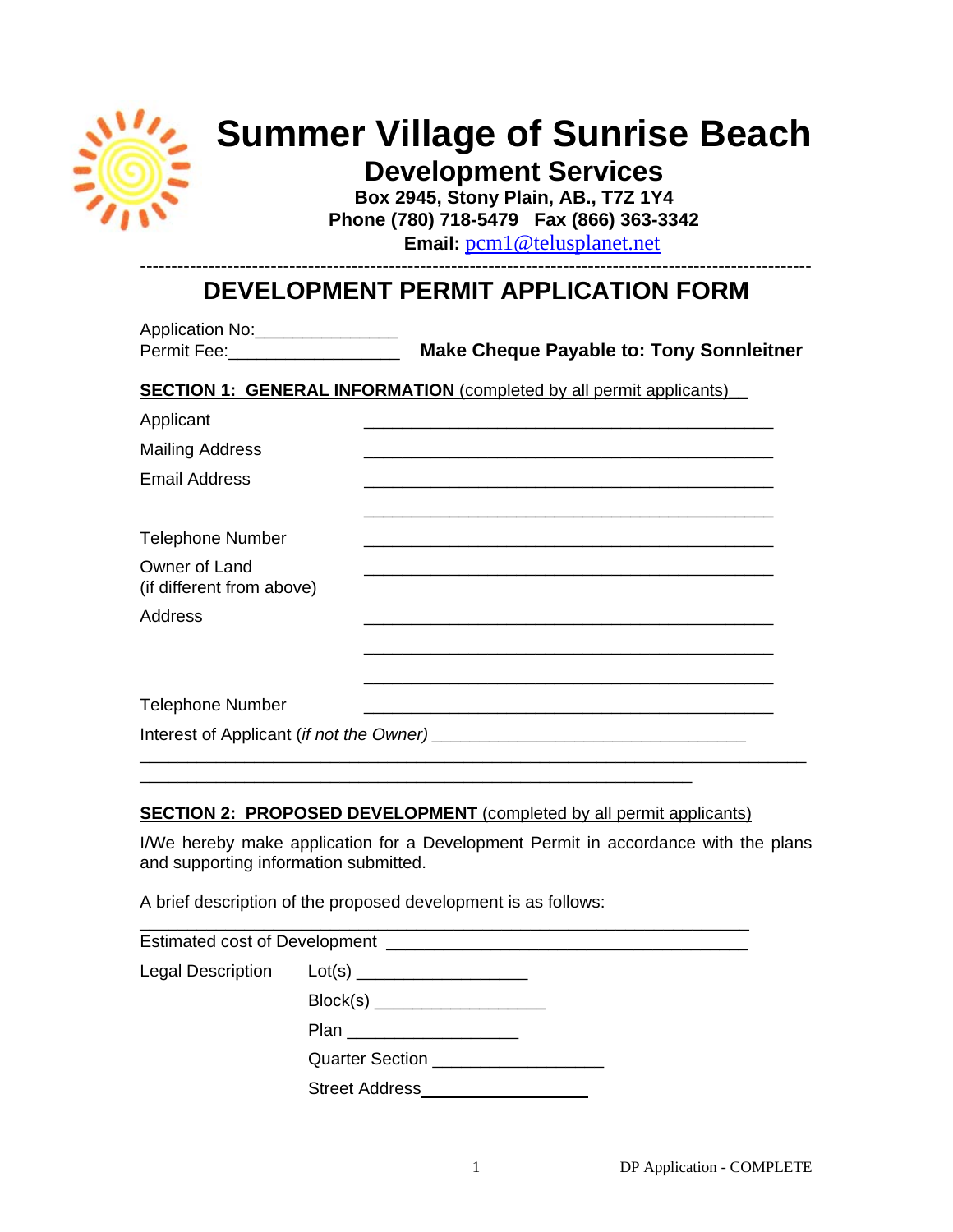Estimate Commencement Date Estimate Completion Date **SECTION 3: SITE REQUIREMENTS** (does not need to be completed if applying only for a permit of sign) Land Use District Permitted Use \_\_\_\_\_\_\_\_\_\_\_\_\_\_\_\_\_\_\_\_\_( )\_\_\_\_\_\_\_\_\_\_\_\_\_\_\_\_\_\_\_\_\_\_\_\_ Discretionary Use \_\_\_\_\_\_\_\_\_\_\_\_\_\_\_\_\_\_\_\_\_( )\_\_\_\_\_\_\_\_\_\_\_\_\_\_\_\_\_\_\_\_\_\_\_\_ *PRINCIPAL BUILDING* \*Conforms to Bylaw Proposed \*Bylaw Requirements Requirements (Yes or No)  $(1)$  Area of Site (2) Area of Building (3) % Site Coverage by Building \_\_\_\_\_\_\_\_\_\_\_\_\_ \_\_\_\_\_\_\_\_\_\_\_\_\_\_ (4) Front Yard Setback (5) Rear Yard Setback (6) Side Yard Setback (7) No. of Off-Street Parking Spaces\_\_\_\_\_\_\_\_\_\_ \_\_\_\_\_\_\_\_\_\_ \_\_\_\_\_\_\_\_ (8) Height of Building

Other Supporting Material Attached (e.g., site plan, architectural drawing)

#### *ACCESSORY BUILDINGS, ETC.*

|                                                                             | Proposed | *Bylaw       | *Conforms to Bylaw<br>Requirements |
|-----------------------------------------------------------------------------|----------|--------------|------------------------------------|
| (1) Area of Site                                                            |          | Requirements | (Yes or No)                        |
|                                                                             |          |              |                                    |
| (2) Area of Building                                                        |          |              |                                    |
| (3) % Site Coverage by Building                                             |          |              |                                    |
| (4) Front Yard Setback                                                      |          |              |                                    |
| (5) Rear Yard Setback                                                       |          |              |                                    |
| (6) Side Yard Setback                                                       |          |              |                                    |
| (7) No. of Off-Street Parking Spaces                                        |          |              |                                    |
| (8) Height of Building                                                      |          |              |                                    |
| Other Supporting Material Attached (e.g., site plan, architectural drawing) |          |              |                                    |

\_\_\_\_\_\_\_\_\_\_\_\_\_\_\_\_\_\_\_\_\_\_\_\_\_\_\_\_\_\_\_\_\_\_\_\_\_\_\_\_\_\_\_\_\_\_\_\_\_\_\_\_\_\_\_\_\_\_\_\_\_\_\_\_\_\_\_\_\_\_

*\*To be completed by Development Officer.* 

\_\_\_\_\_\_\_\_\_\_\_\_\_\_\_\_\_\_\_\_\_\_\_\_\_\_\_\_\_\_\_\_\_\_\_\_\_\_\_\_\_\_\_\_\_\_\_\_\_\_\_\_\_\_\_\_\_\_\_\_\_\_\_\_\_\_\_\_\_\_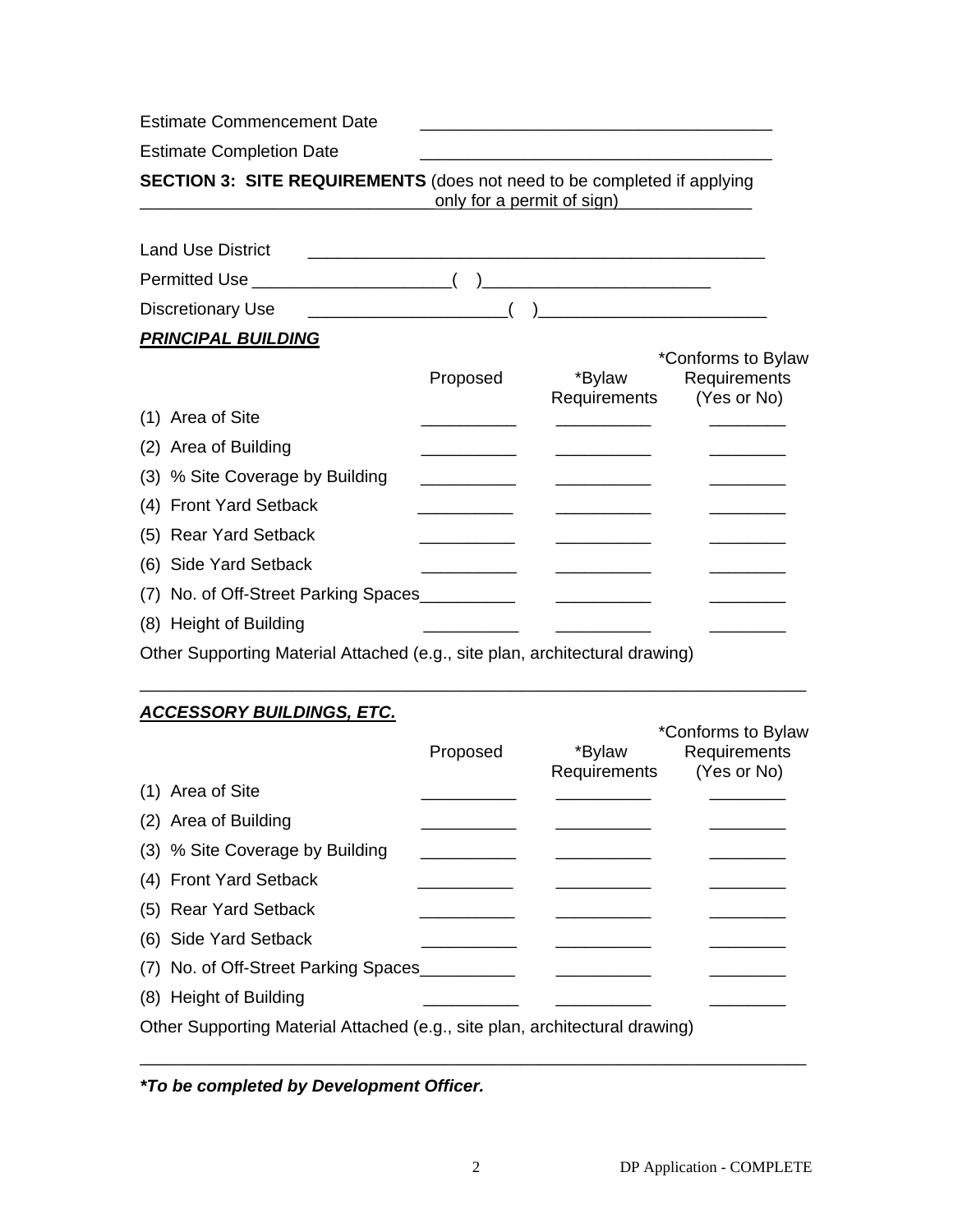#### **SECTION 4: SIGN INFORMATION** (This section only needs to be completed if a sign is being proposed)

| Check One:                                                                                            | Permanent                                                    | Temporary                                                                                                                                                                                                                                                    |
|-------------------------------------------------------------------------------------------------------|--------------------------------------------------------------|--------------------------------------------------------------------------------------------------------------------------------------------------------------------------------------------------------------------------------------------------------------|
|                                                                                                       |                                                              | Nature of Sign __________________________________Length _____________________Height _______________<br>Area in Square Footage ____________________ Type of Support ____________________                                                                      |
| Electrical:<br>$Lot \_\_\_\$ Block $\_\_\_\_\_\_\_\_\$                                                | Yes     No                                                   | $No$  <br>Flashing or Animated: Yes                                                                                                                                                                                                                          |
| Applicants Interested:                                                                                |                                                              | Owner of Building                                                                                                                                                                                                                                            |
|                                                                                                       |                                                              | Owner of Land Where Sign is Proposed                                                                                                                                                                                                                         |
|                                                                                                       |                                                              | TO BE COMPLETED BY APPLICANTS FOR PERMANENT SIGN ONLY                                                                                                                                                                                                        |
| <b>Building Owner</b><br><b>Telephone Number</b><br>Occupancy of Building<br>Number of Existing Signs |                                                              | <u> 1989 - Johann Stoff, amerikansk politiker (* 1908)</u><br><u> 1980 - Jan James James James James James James James James James James James James James James James James J</u><br><u> 1989 - Johann Barn, mars an t-Amerikaansk komponister (* 1958)</u> |
|                                                                                                       |                                                              | TO BE COMPLETED BY APPLICANTS FOR PERMANENT SIGN ONLY                                                                                                                                                                                                        |
| The Lot is:                                                                                           | A Single Business Occupancy<br>A Multiple Business Occupancy |                                                                                                                                                                                                                                                              |
|                                                                                                       |                                                              | The sign is proposed to be displayed on the above site for ______ days.                                                                                                                                                                                      |
| <b>Identification No.</b><br>Address                                                                  |                                                              | _____________________Number of Existing Signs ____________<br><u> 2000 - 2000 - 2000 - 2000 - 2000 - 2000 - 2000 - 2000 - 2000 - 2000 - 2000 - 2000 - 2000 - 2000 - 2000 - 200</u>                                                                           |
|                                                                                                       |                                                              | I hereby understand that should the Land Use Bylaw or conditions of this permit                                                                                                                                                                              |

I hereby understand that should the Land Use Bylaw or conditions of this permit be contravened my sign is liable to be impounded and that I shall be responsible for the payment of costs prior to the recovery of the sign from the Municipality.

#### \_\_\_\_\_\_\_\_\_\_\_\_\_\_\_\_\_\_\_\_\_\_\_\_\_\_\_\_\_\_\_\_\_\_\_ SIGN OWNER'S SIGNATURE

NOTE: To be valid each application must be signed by the applicant, the sign owner, and the owner of the land (or his agent) upon which the sign is proposed to be placed.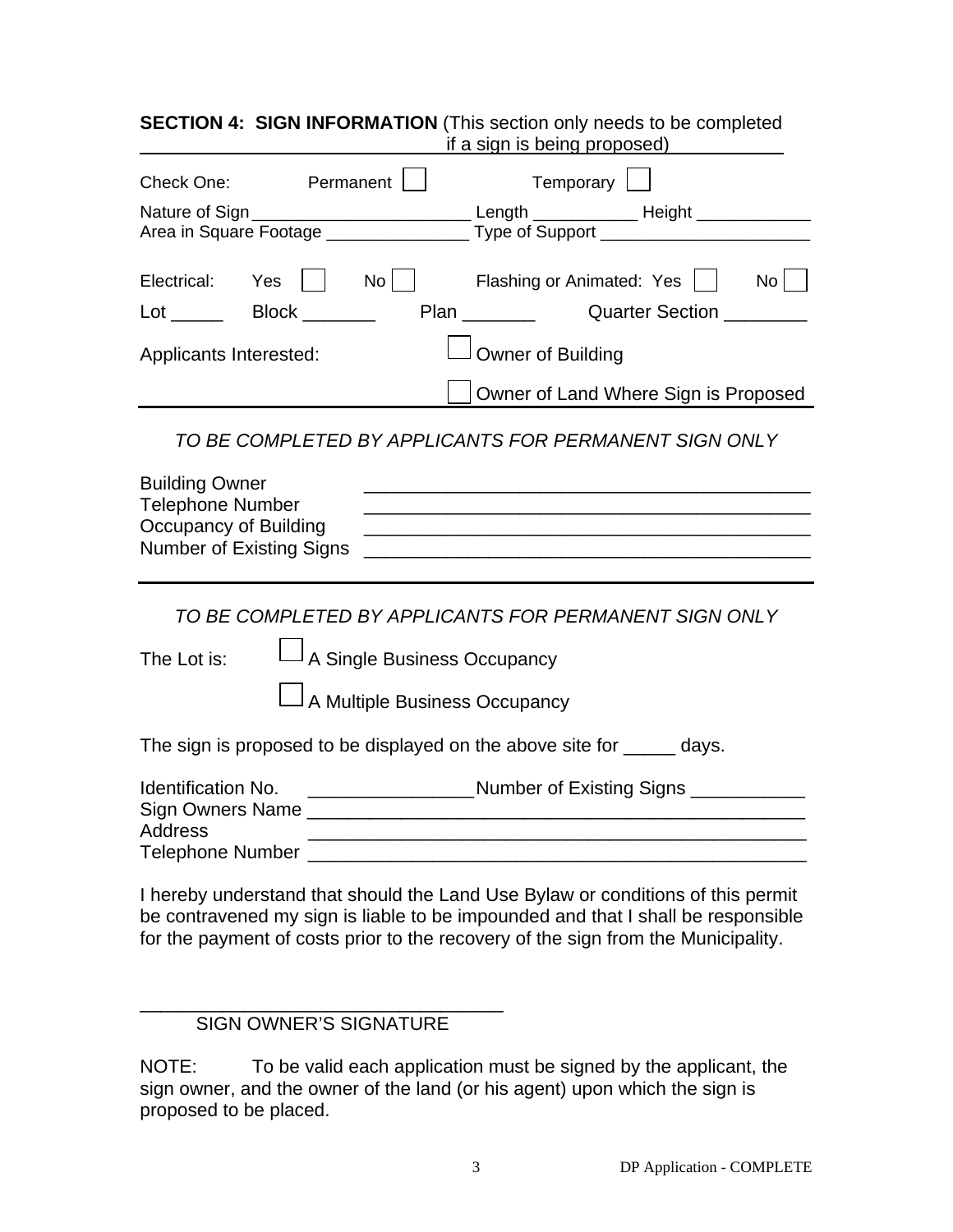#### SECTION 5: AUTHORIZATION

| am | the registered owner |
|----|----------------------|
|    | authorized to act on |
|    | behalf of the        |
|    | registered owner     |

and the information given on this form is full and complete and is, to the best of my knowledge, a true statement of the facts in relation to this application for a Development Permit.

I also consent to an authorized person designated by the Municipality to enter upon the subject land and buildings for the purpose of an inspection during the processing of this application.

\_\_\_\_\_\_\_\_\_\_\_\_\_\_\_\_\_\_\_\_\_\_\_\_\_\_\_ \_\_\_\_\_\_\_\_\_\_\_\_\_\_\_\_\_\_\_\_\_\_\_\_\_\_\_

Date Signature

#### SECTION 6: PROCESSING TIME LIMITS

#### DATE OF ACCEPTANCE OF DEVELOPMENT/SIGN PERMIT APPLICATION FORM

*(to be completed by the development officer)*

Where a decision on this application is not made within forty (40) days if the date of acceptance specified above, you may:

- (a) consider this development application to be REFUSED by the Development Officer and appeal this decision to the Development Appeal Board within fourteen (14) days of the date of this refusal; or
- (b) obtain and complete an extension agreement available from the Development Officer to extend the fourty (40) day decision period specified to allow the Development Office additional time to reach a decision.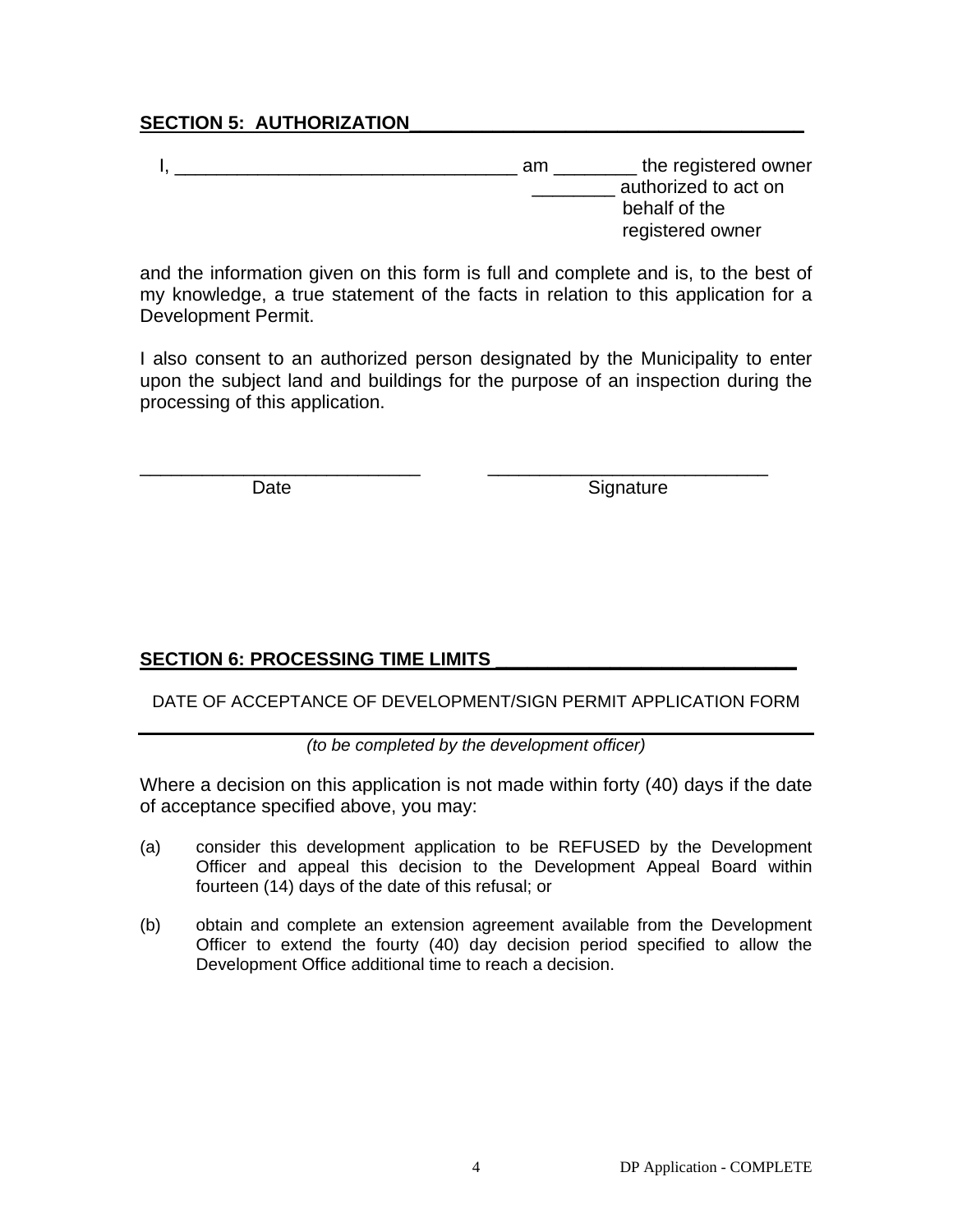## **ADDITIONAL INFORMATION REQUIRED**

PLEASE INDICATE BELOW THE TYPE OF SEWAGE DISPOSAL AND WATER SUPPLY TO BE USED ON THE DEVELOPMENT / SUBDIVISION.

| <b>TYPE OF WATER SUPPLY</b> |                               |  |
|-----------------------------|-------------------------------|--|
|                             | <b>DUGOUT</b>                 |  |
|                             | WELL                          |  |
|                             | <b>CISTERN &amp; HAULING</b>  |  |
|                             | <b>MUNICIPAL SERVICE</b>      |  |
|                             | <b>OTHER (Please Specify)</b> |  |
|                             |                               |  |

| <b>TYPE OF SEWAGE DISPOSAL</b>       |  |  |
|--------------------------------------|--|--|
|                                      |  |  |
| <b>SEWAGE HOLDING TANK</b>           |  |  |
| <b>SUB-SURFACE DISPOSAL / SEPTIC</b> |  |  |
| <b>TANK</b>                          |  |  |
| <b>ABOVE GROUND / SEPTIC TANK</b>    |  |  |
| <b>SEWAGE LAGOON</b>                 |  |  |
| <b>OUTDOOR PRIVY</b>                 |  |  |
| <b>MUNICIPAL SERVICE</b>             |  |  |
| <b>OTHER (Please Specify)</b>        |  |  |
|                                      |  |  |
|                                      |  |  |

PLEASE INDICATE IF THE ABOVE IS: (A) EXISTING

(B) PROPOSED\_\_\_\_\_\_\_\_\_

(If unsure please check with the local Health Unit or the Plumbing Inspection Branch)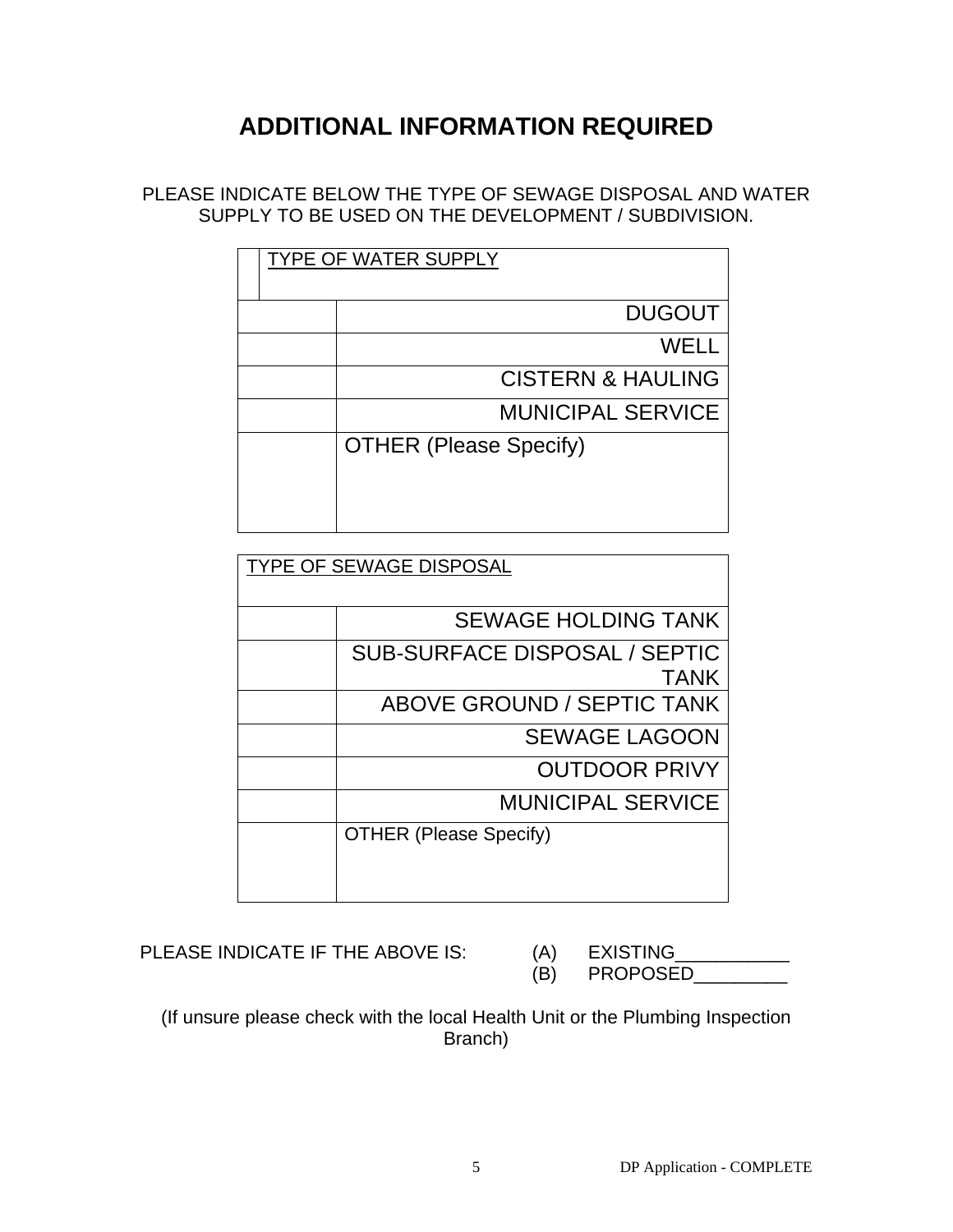#### IMPORTANT NOTES

- 1. In addition to completing this application in its entirety, an application for a development permit shall be accompanied by the following information, where relevant:
	- (a) a lot plan at scale to the satisfaction of the Development Officer showing the size and shape of the lot, the front, rear and side yards, any provisions for off-street loading and vehicle parking, access to the site, and the location of public utility lines, waterbodies and treed areas;
	- (b) a scaled floor plan and elevations where construction is proposed;
	- (c) at the discretion of the Development Officer, a Real Property Report as proof of location of existing development and a copy of the Duplicate Certificate of Title indicating ownership and encumbrances.
	- (d) if the applicant is not the registered owner, a written statement, signed by the registered owner consenting to the application and approving the applicant as the agent for the registered owner.
- 2. A non-returnable processing fee of an amount determined by Council shall accompany every application for a development permit.
- 3. Failure to complete the application form fully and supply the required information, plans and fee may cause delays in processing the application.
- 4. THE DEVELOPMENT OFFICER MAY REFUSE TO ACCEPT AN APPLICATION FOR A DEVELOPMENT PERMIT WHERE THE INFORMATION REQUIRED HAS NOT BEEN SUPPLIED OR WHERE THE QUALITY OF SUCH INFORMATION IS INADEQUATE TO PROPERLY EVALUATE THE APPLICATION.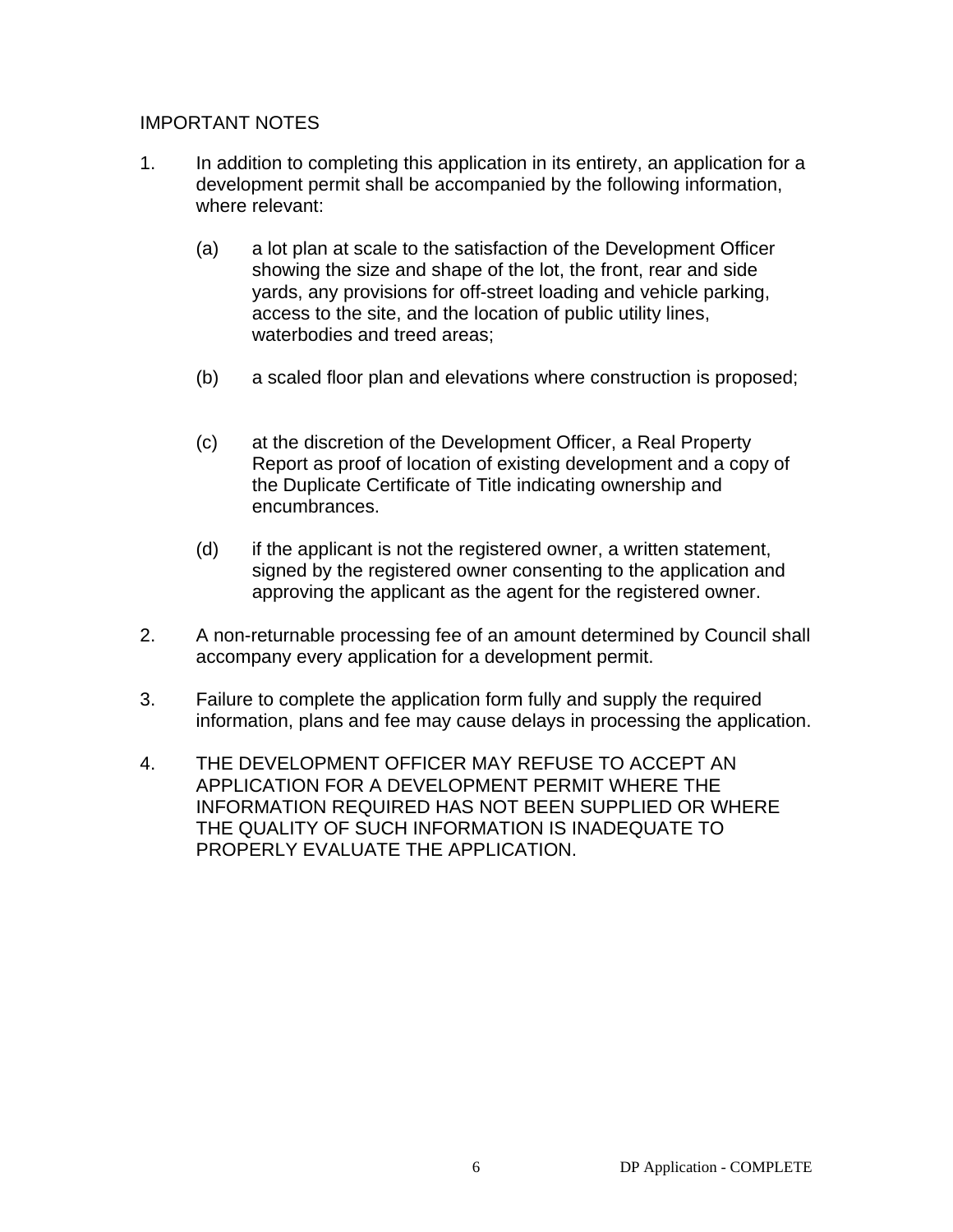## *FREEDOM OF INFORMATION AND PROTECTION OF PRIVACY ACT NOTICE*

Please be advised that the information contained in your application for:

- Development permit approval
- □ Subdivision approval
- □ Re-Districting approval

Is being collected for the purpose of decision making by the Development Authority and the Subdivision Approving Authority. For this purpose, your application may be forwarded to the following people/organizations,

- ♦ Adjacent landowners
	- ♦ Utility Companies
	- ♦ Adjacent Municipality Municipal Offices
	- ♦ Government Departments
	- ♦ Statistics Canada
	- ♦ Other organizations as determined by New Era Municipal **Services**
	- ♦ Local newspaper for public advertisement

Under the authority of Sections 606, 640(1), 653(4) of the Municipal Government Act, Statutes of Alberta, Chapter M-26.1, as amended and the Subdivision and Development Regulation 212/95.

I, 1, 2008 and the above state of the above state of the above state of the above stated procedures being used in the review and decision making process for application no.\_\_\_\_\_\_\_\_\_\_\_\_\_\_\_\_\_\_\_\_\_\_\_\_\_\_.

Signature:

Date:\_\_\_\_\_\_\_\_\_\_\_\_\_\_\_\_\_\_\_\_\_\_\_\_\_\_\_\_\_

For more information contact:

Summer Village of Sunrise Beach Freedom of Information and Protection of Privacy Coordinator Comp. 63, Site 1, R.R. 1 Onoway, Alberta T0E 1V0 (780) 967-2873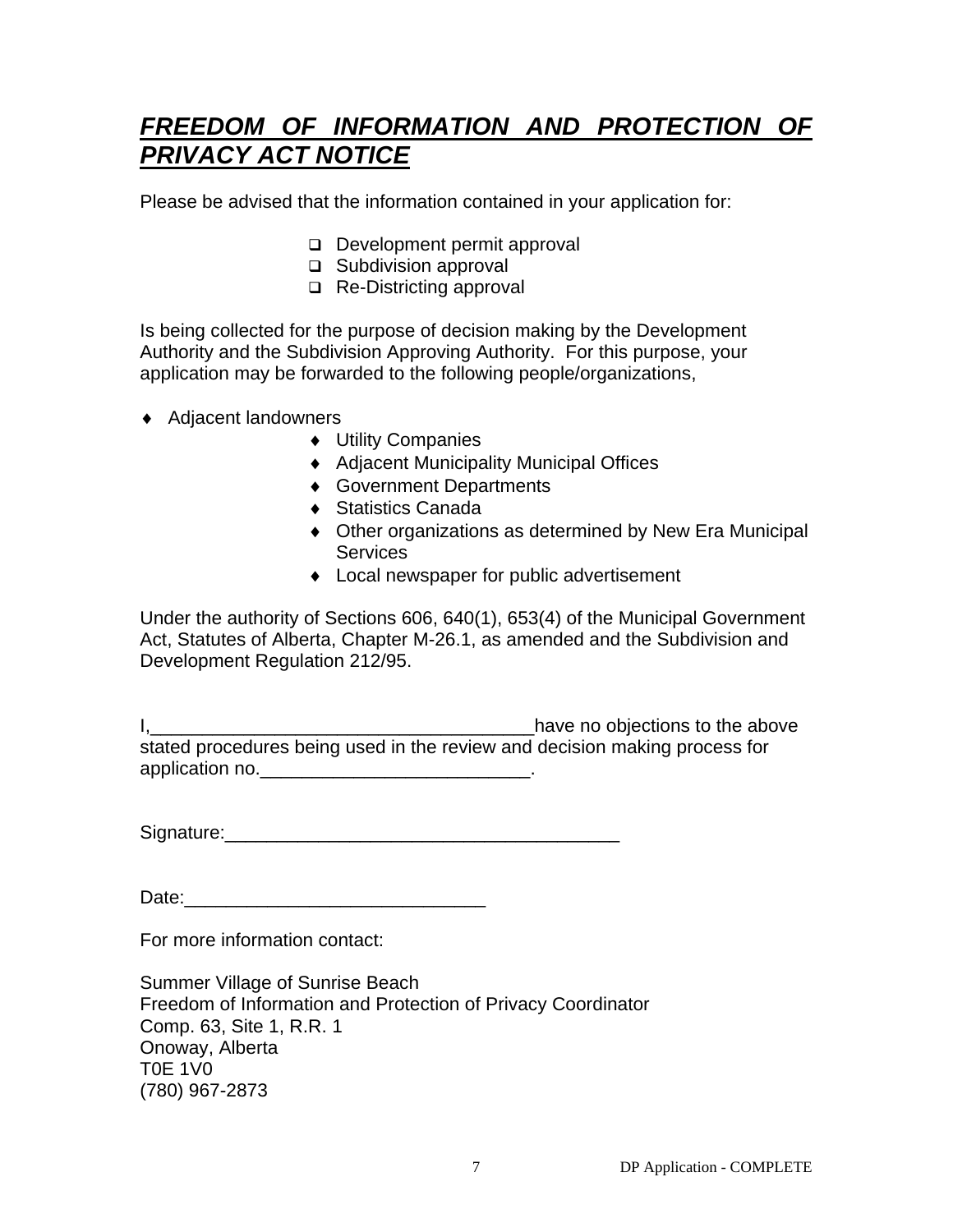### *RIGHT OF ENTRY* File No: \_\_\_\_\_\_\_\_\_\_\_\_\_\_\_\_\_\_\_\_\_\_\_\_

I authorize the Development Authority of the Summer Village of Sunrise Beach and other agencies as designated in Section 653(2) of the Municipal Government Act, 2000 to enter my land for the purpose of conducting a site inspection in connection with my application.

SIGNED: Registered Owner

Registered Owner

DATE:

**Complete this section only if the applicant is NOT the owner of the property being subdivided.** 

|           | <b>AUTHORIZATION FORM</b>                |                               |
|-----------|------------------------------------------|-------------------------------|
|           |                                          |                               |
| owner(s)  | (Name of Registered Owner(s))            |                               |
| of        |                                          | hereby<br>do                  |
| authorize | (Legal Description of Land)              |                               |
| for       |                                          | ________, to make application |
|           | (Individual or firm seeking application) |                               |
|           | subdivision affecting the above lands.   |                               |
|           |                                          |                               |
|           | SIGNED:                                  | <b>Registered Owner</b>       |
|           |                                          | <b>Registered Owner</b>       |
|           | DATE:                                    |                               |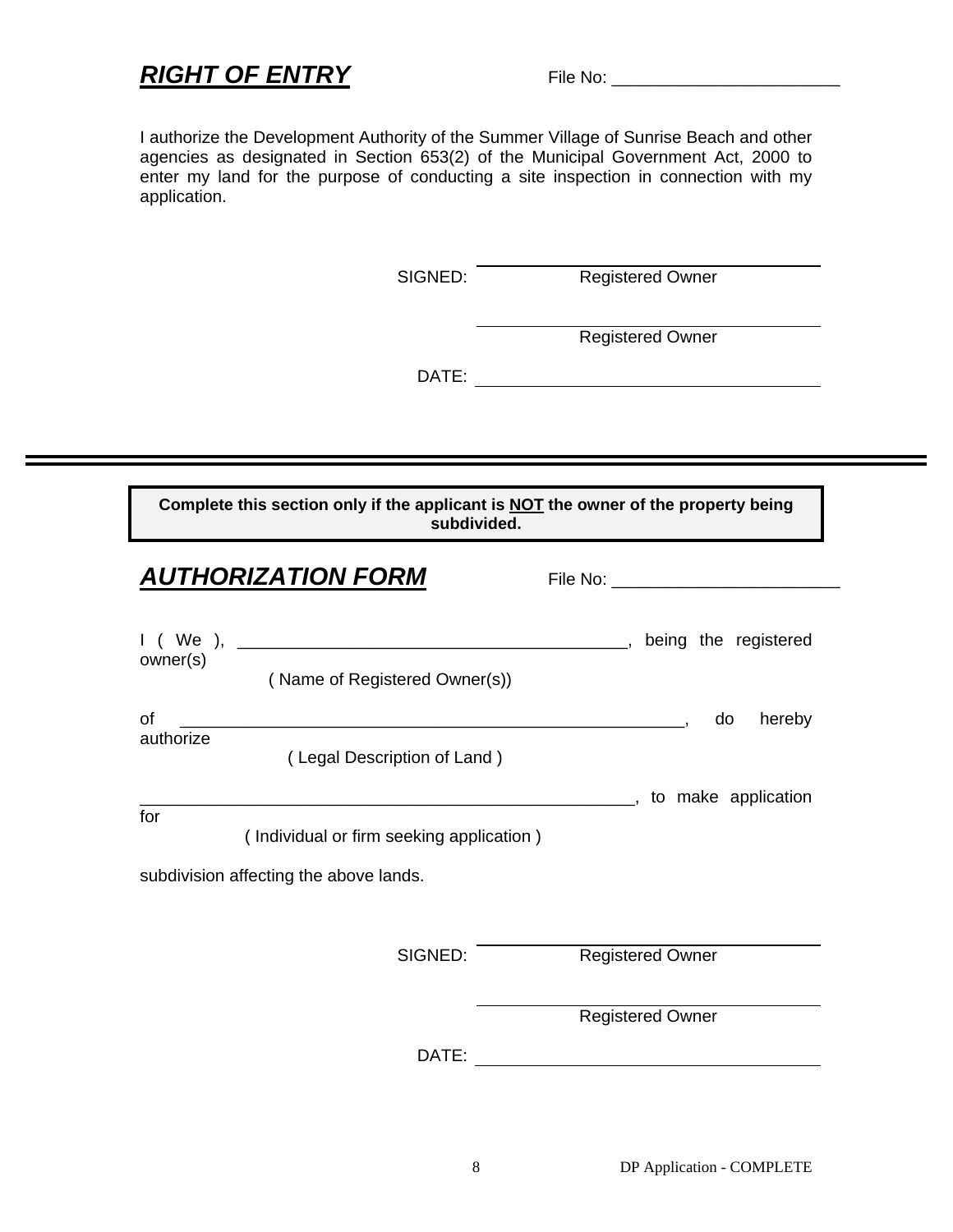# LAND USE MAP

**SCHEDULE "B"**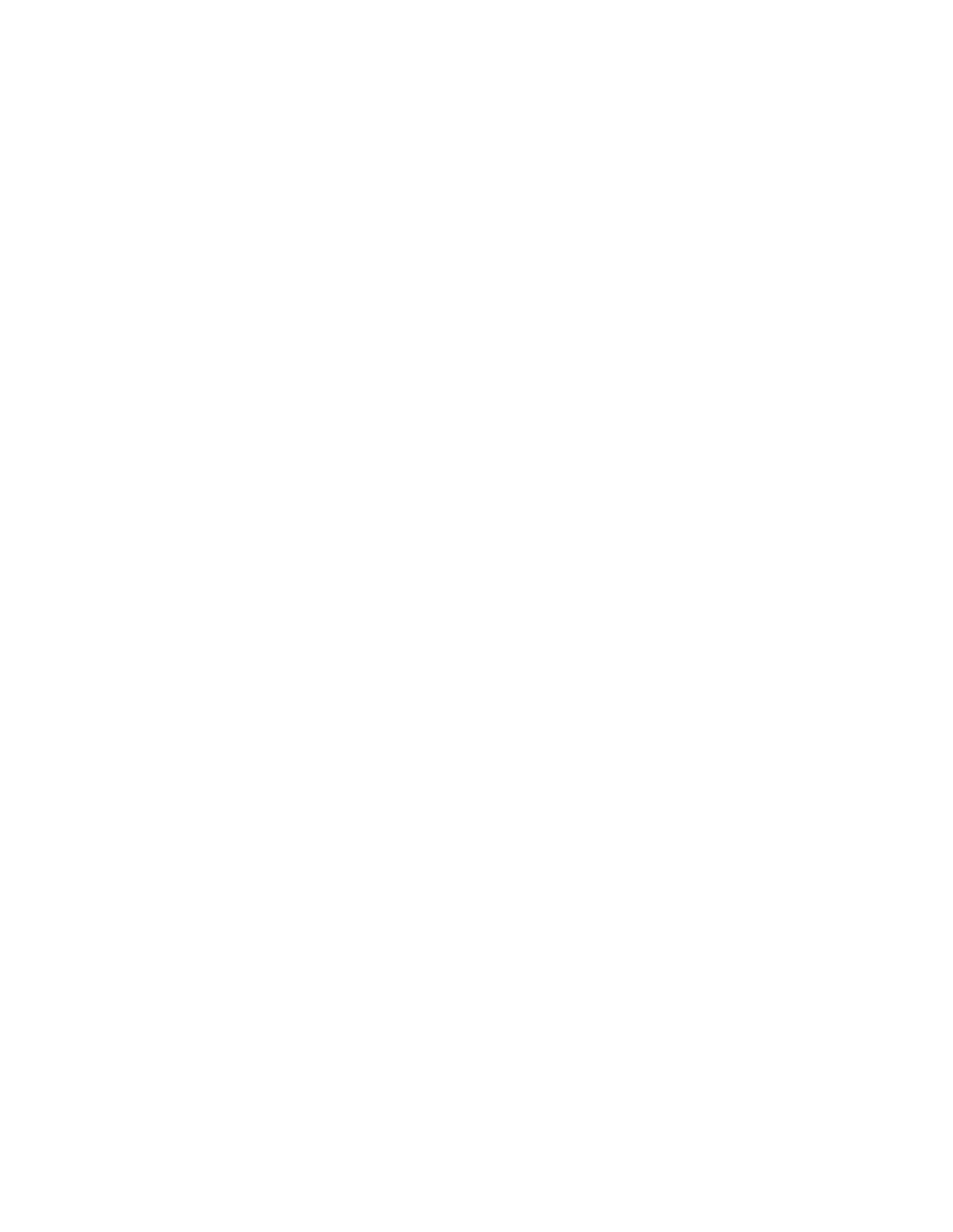

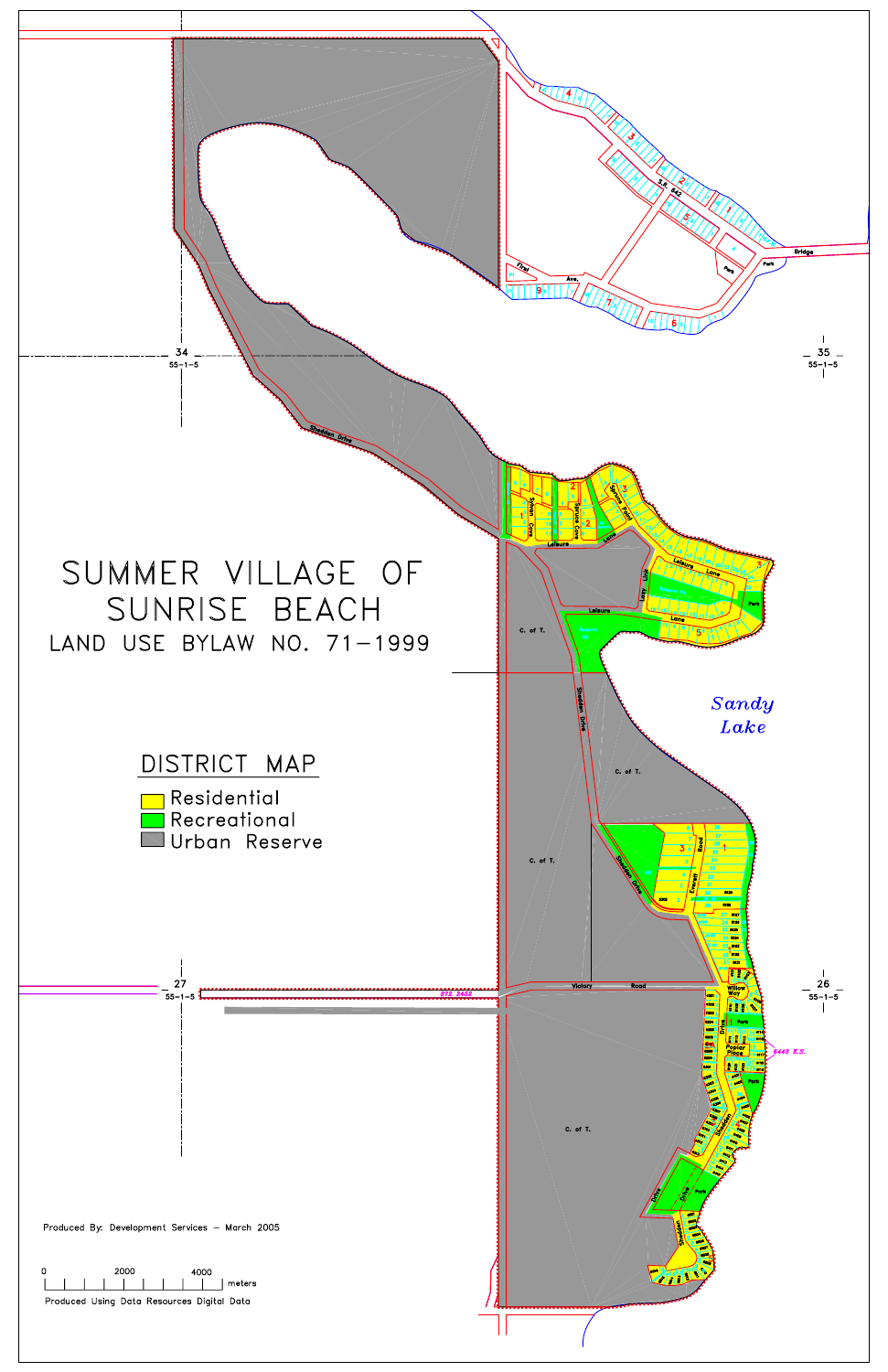## **SUMMER VILLAGE OF SUNRISE BEACH**

# *LAND USE BYLAW NO. 71-1999*

*Prepared by New Era Municipal Services* 

*January, 1999* 

 *Consolidated to September 1, 2011*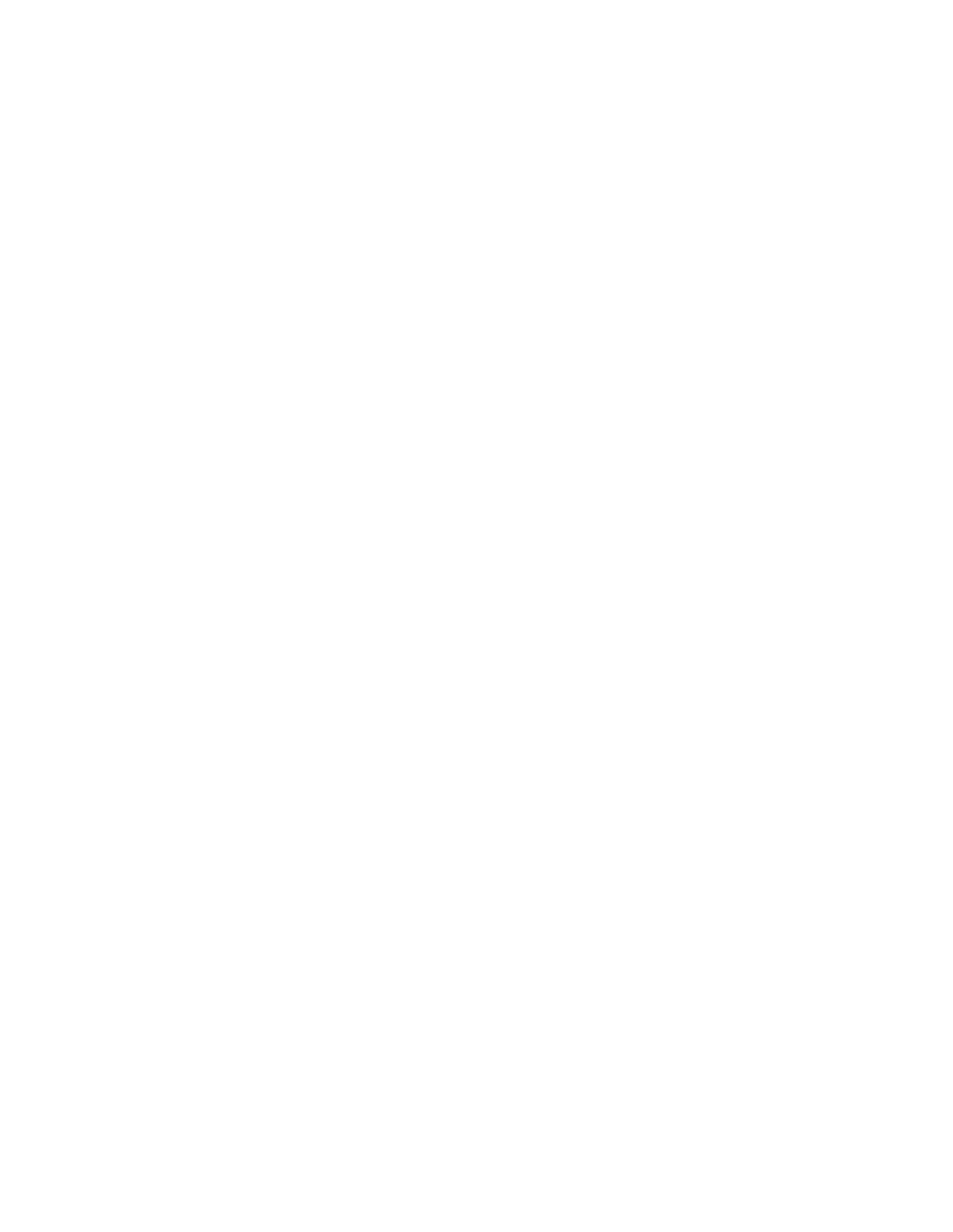#### **TABLE OF CONTENTS**

#### **PAGE**

| <b>PART I - GENERAL</b> |                                               |  |
|-------------------------|-----------------------------------------------|--|
| <b>SECTION 1</b>        |                                               |  |
| <b>SECTION 2</b>        |                                               |  |
| <b>SECTION 3</b>        | RELATIONSHIP TO THE MUNICIPAL GOVERNMENT      |  |
| <b>SECTION 4</b>        |                                               |  |
|                         |                                               |  |
| <b>SECTION 5</b>        |                                               |  |
|                         |                                               |  |
| <b>SECTION 6</b>        |                                               |  |
| <b>SECTION 7</b>        | WHERE A DEVELOPMENT PERMIT IS NOT REQUIRED 12 |  |
| <b>SECTION 8</b>        |                                               |  |
| <b>SECTION 9</b>        |                                               |  |
| <b>SECTION 10</b>       |                                               |  |
| <b>SECTION 11</b>       |                                               |  |
| <b>SECTION 12</b>       |                                               |  |
| <b>SECTION 13</b>       |                                               |  |
| <b>SECTION 14</b>       |                                               |  |
| <b>SECTION 15</b>       |                                               |  |
| <b>SECTION 16</b>       |                                               |  |
|                         |                                               |  |
|                         |                                               |  |
|                         |                                               |  |
|                         |                                               |  |
|                         | SECTION 19 UNAUTHORIZED DEVELOPMENT, BYLAW    |  |
| <b>PART VI</b>          |                                               |  |
|                         |                                               |  |
|                         |                                               |  |
|                         |                                               |  |
|                         |                                               |  |
|                         | SECTION 24 ON-SITE AND OFF-SITE SERVICES AND  |  |
|                         |                                               |  |
|                         |                                               |  |